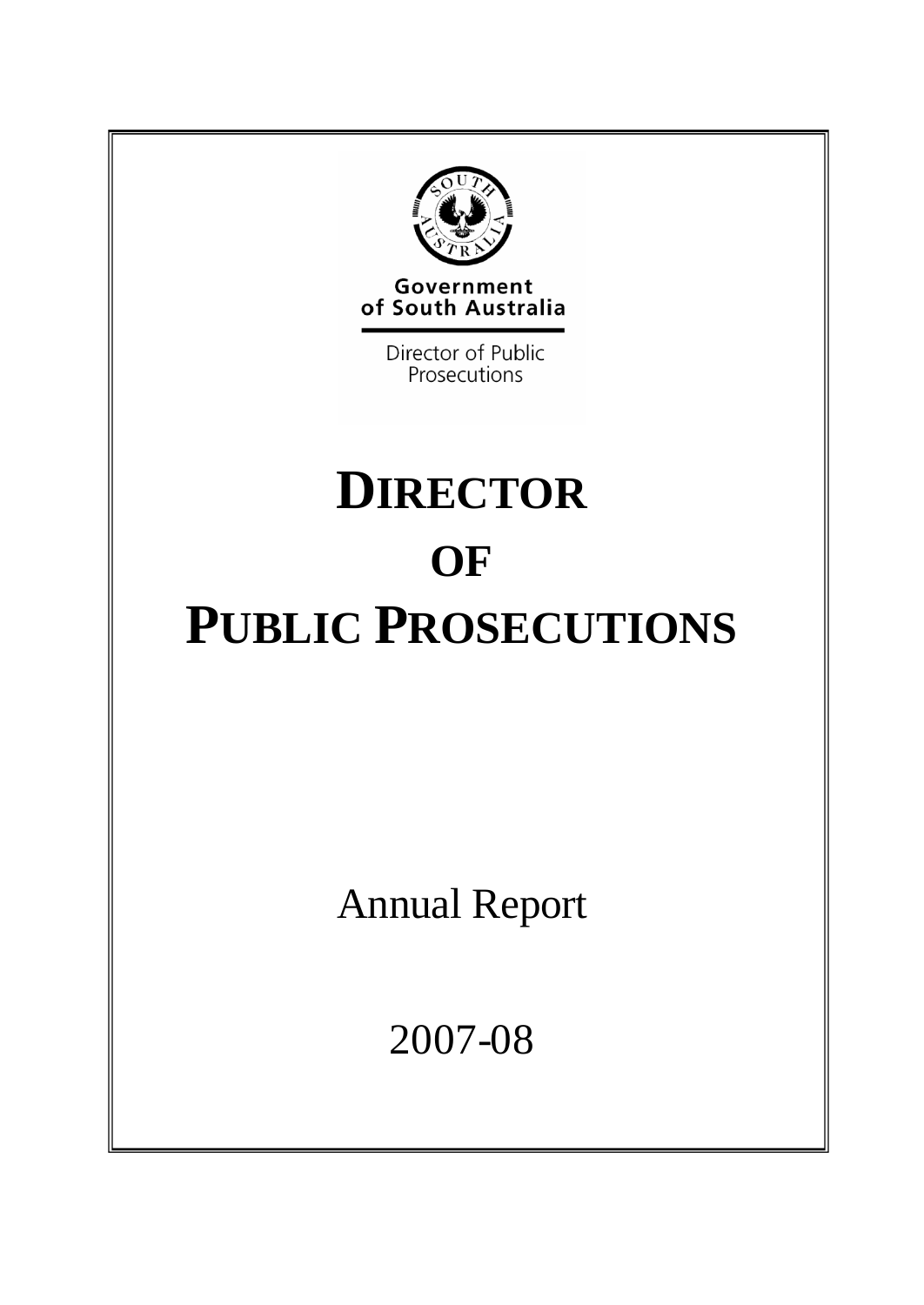**Office of the Director of Public Prosecutions Level 7, 45 Pirie Street (GPO Box 464) ADELAIDE 5000**

> **Phone: (08) 8207 1529 Fax: (08) 8207 1799 Email: dpp@agd.sa.gov.au www.dpp.sa.gov.au**

> > **ISSN 1833-7902**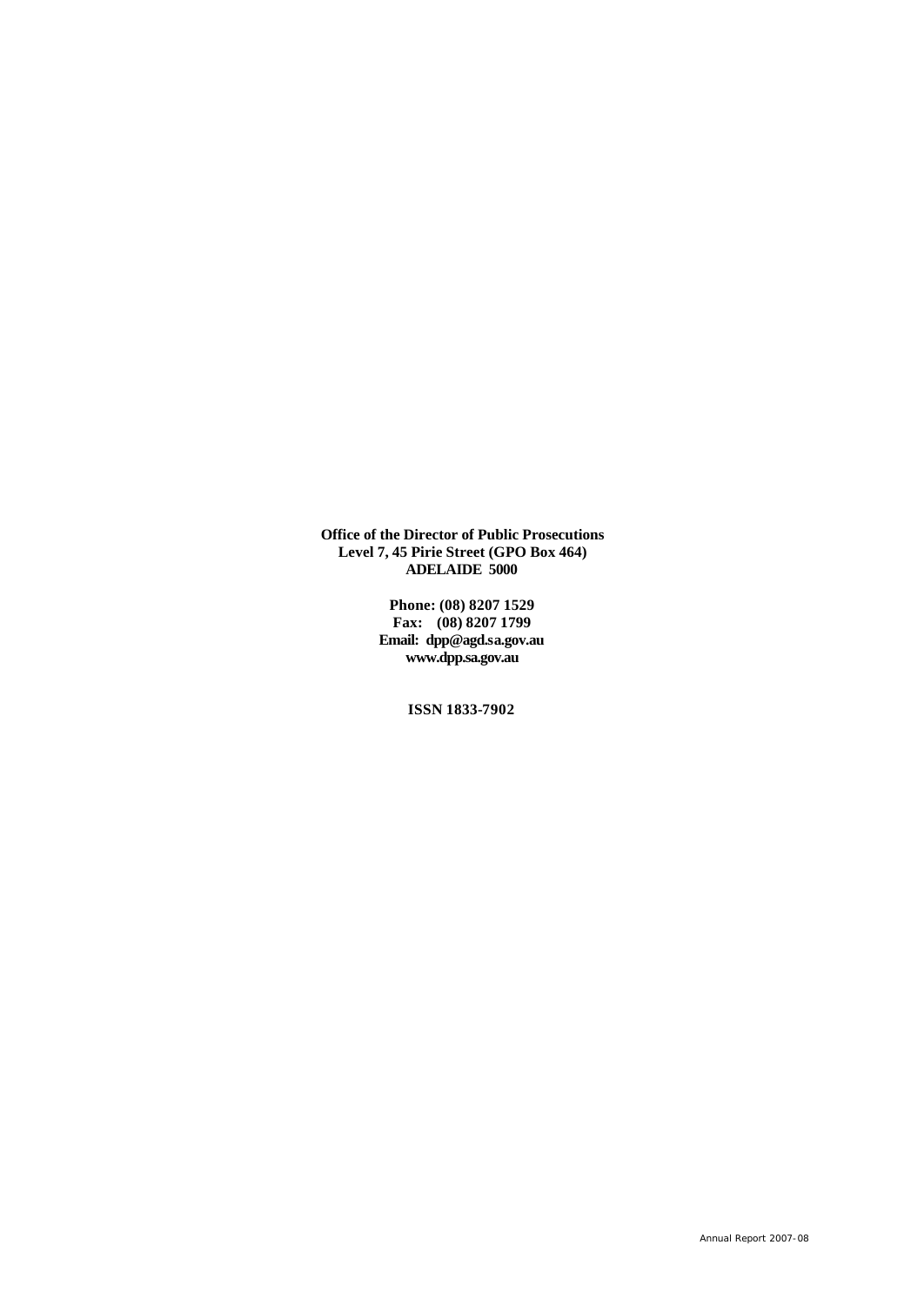# **CONTENTS**

| Policy 10 |  |
|-----------|--|
|           |  |
|           |  |
|           |  |
|           |  |
|           |  |
|           |  |
|           |  |
|           |  |
|           |  |
|           |  |
|           |  |
|           |  |
|           |  |
|           |  |
|           |  |
|           |  |
|           |  |
|           |  |
|           |  |
|           |  |
|           |  |
|           |  |
|           |  |
|           |  |
|           |  |
|           |  |
|           |  |
|           |  |
|           |  |
|           |  |
|           |  |
|           |  |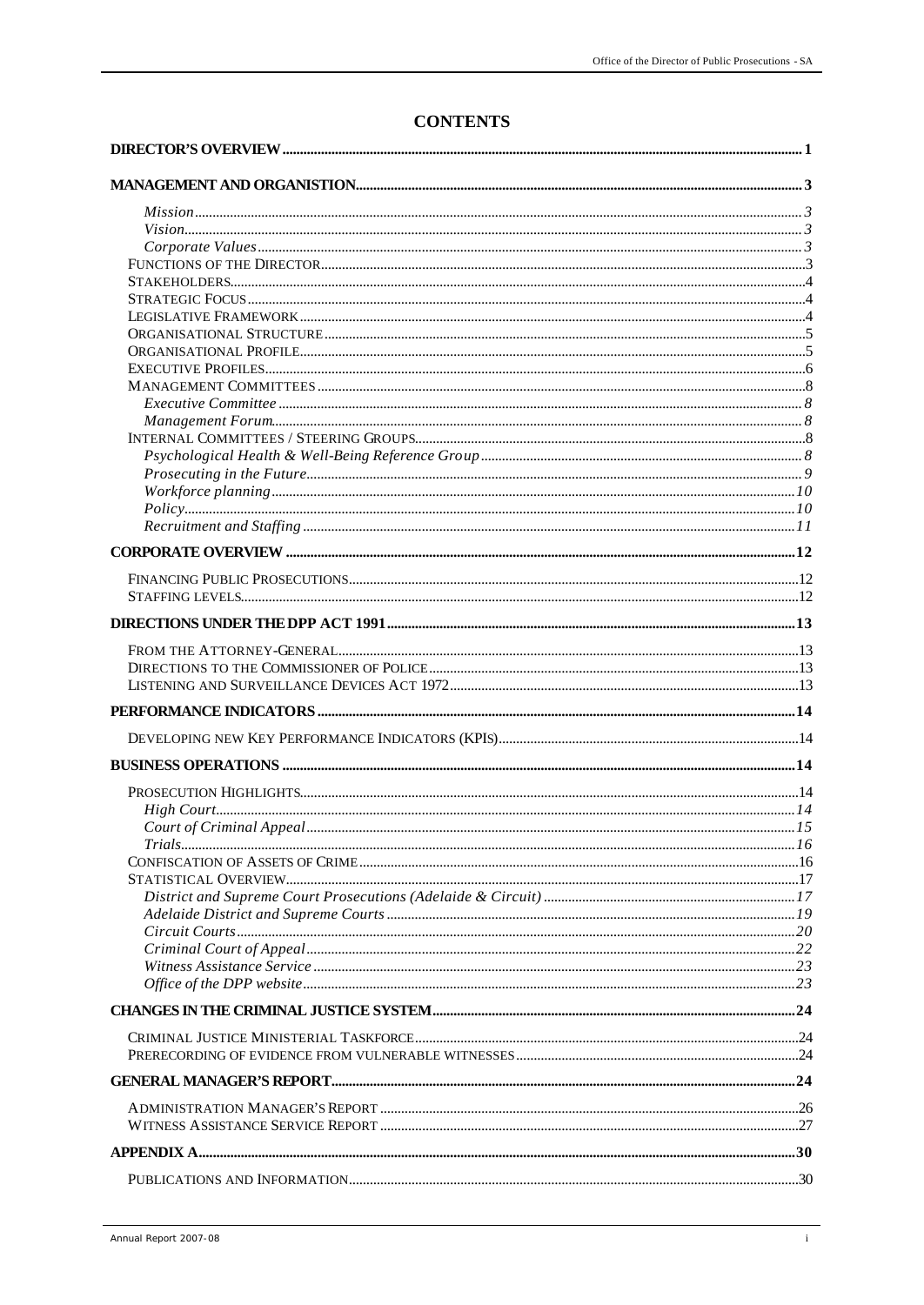| ${\bf COMPLIANCE\textbf{REPORTING}}.\textcolor{blue}{31}$ |  |
|-----------------------------------------------------------|--|
|                                                           |  |
|                                                           |  |
|                                                           |  |
|                                                           |  |
|                                                           |  |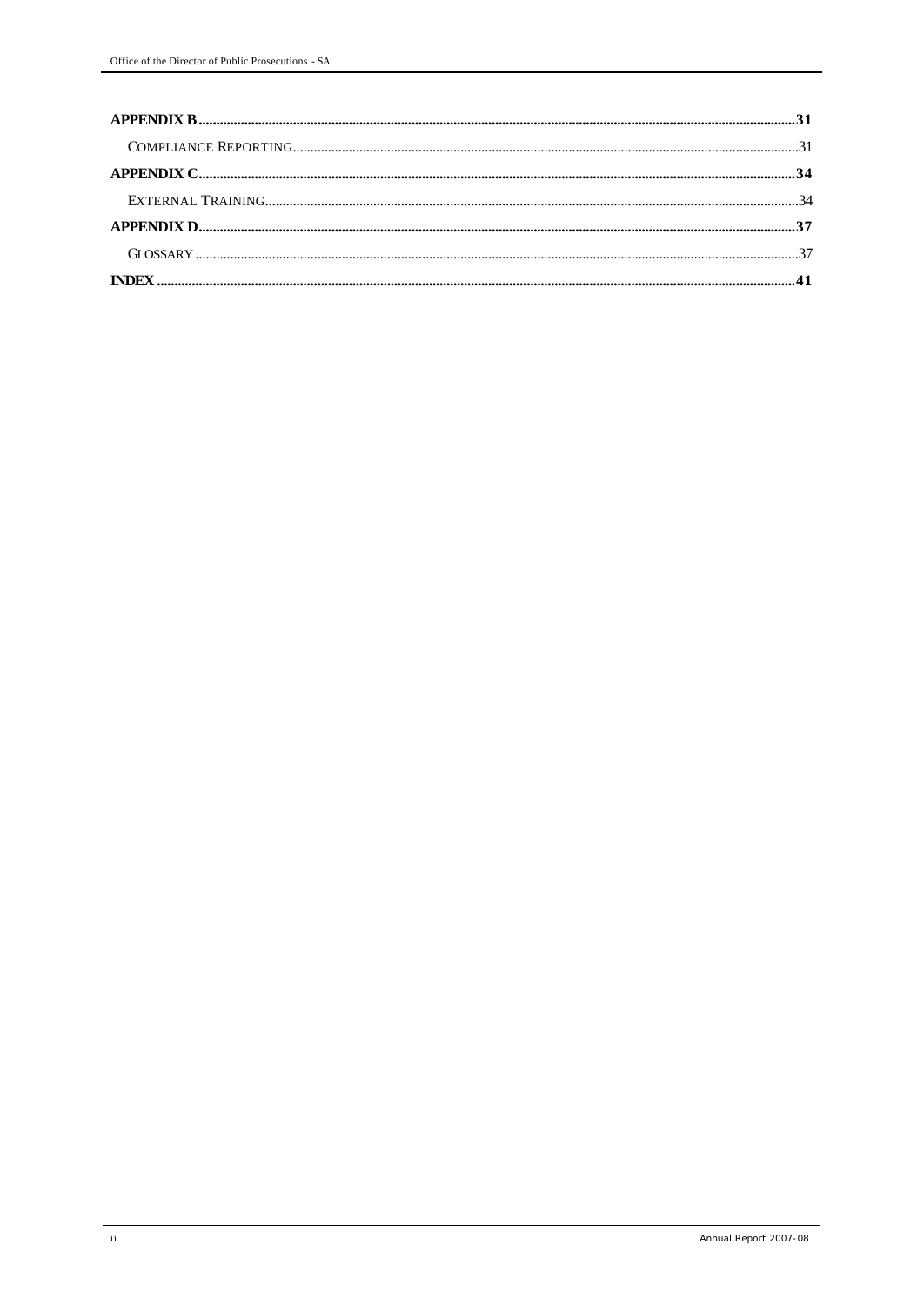#### **DIRECTOR'S OVERVIEW**

#### Director's Overview

The past year has proved to be a landmark year for the ODPP. While significant and serious dual challenges of work load and resources still remain, there have been some important changes within the Office which permit the beginning of some cautious optimism.

The gradual implementation of the recommendations of the Organisational Review delivered in late 2006, or at least those recommendations which have been accepted and funded wholly or in part by government, has meant a change to the organisational basis of the Office. The introduction of a Practice and team-based structure as recommended by the Review has highlighted the focus on reform and modernisation. The new structure aims to facilitate the efficient movement of files through the Office while minimising double handling and delays.

While achieving the objective of having an Office comprised of lawyers equally skilled in solicitorial and advocacy work and who are each capable of taking on any criminal matter that comes before them is still some time away, a beginning has been made to 'fuse' some practices with encouraging results. To that end and even although it may be a superficial change, the description of each legal officer as either 'solicitor' or 'prosecutor' must change to that of simply 'prosecutor', for indeed that is what each lawyer is.

The welcome arrival of new staff has been countered by the loss of others and the imperative to build our numbers, particularly of experienced lawyers, is the single most significant challenge faced by the Office. The need for additional training for newcomers and indeed for continuing training for existing staff has been severely impacted by the combined effect of a lack of resources to fund a training position and the time pressures on senior staff who might otherwise fulfil that role.

Over the last 12 months our file numbers continued to increase from 2,334 to 2,431. Even though in the same period of time our legal staff increased by two FTE from  $67.53$  to  $69.53$ <sup>[1]</sup>, this increase was for work associated with the *Firearms Amendment Bill*. In other words, not only did we receive no additional staff to help ease the burden of existing work, no increases in staff were provided to take account of the growth in the number of files over the period. Our administrative staff numbers also remained unchanged at 32.05 FTE.

In this context it is also to be remembered that as a result of the recommendations of the Organisational Review, senior staff have been required to devote much more of their time to management functions. This is estimated by the Organisational Review to be the equivalent of 7.2 FTEs.

To cover pay rises the salary budget allocation increased from \$10.26 million in 2006-07 to \$10.83 million in 2007-08. However the supplies and services budget allocation *decreased* from \$974,505 to \$543,267 to cover items that cost \$1.7 million in 2006-07. At the suggestion of AGD Business and Finance Services \$600,000 was transferred from the salary budget to fund essential supplies and services.

In those circumstances it needs to be plainly stated that a reduction in the budget of the Office is misguided and unsustainable.

l

<sup>[1]</sup> While approval has been given for advance recruitment against the *Serious and Organised Crime Bill*, these positions will not be funded until 2008-09. Three further unfunded FTE positions have been allocated to permit the urgent replacement of staff who have taken maternity leave, however these have no effect on the net number of lawyers available.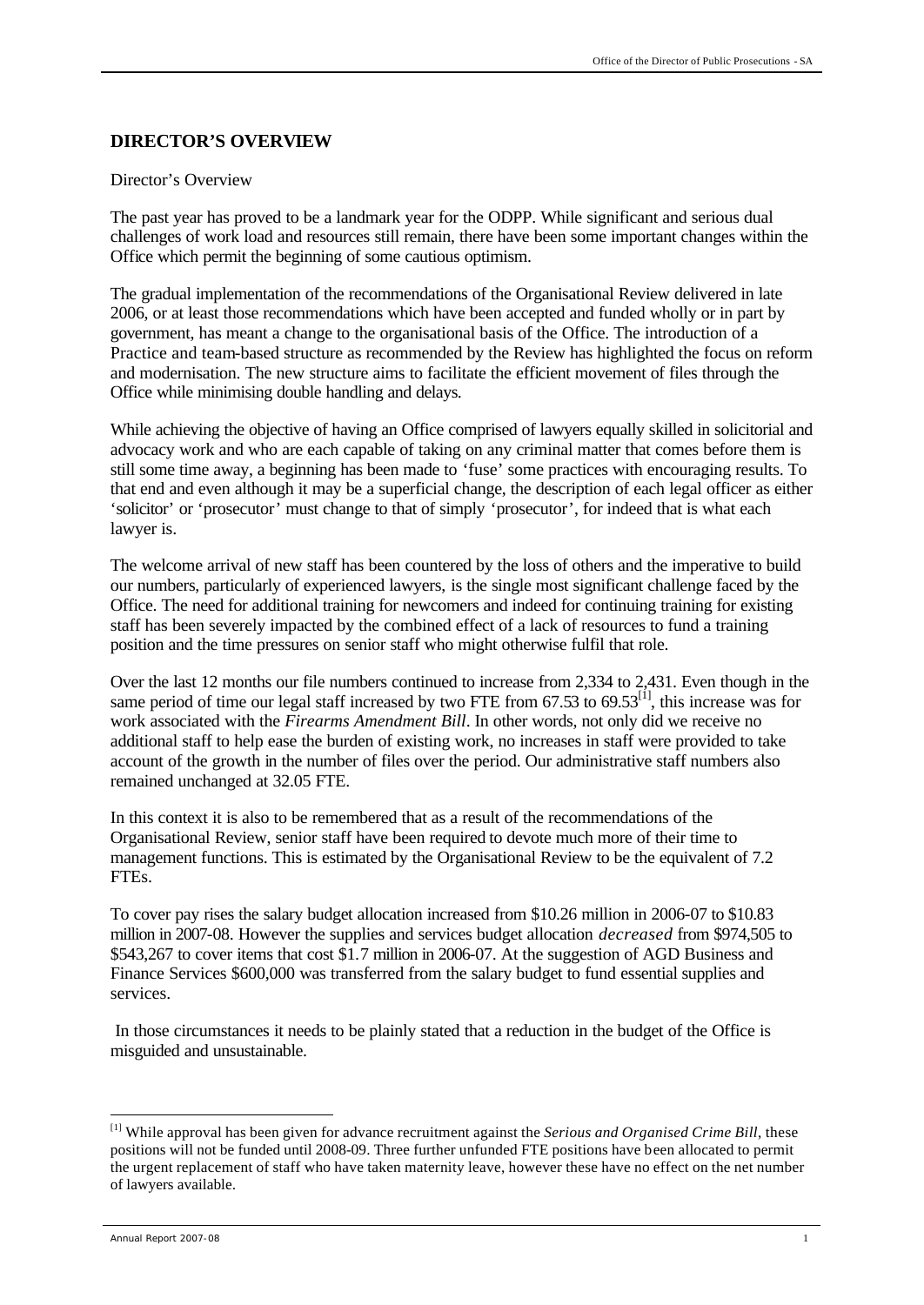The appointment of a Deputy Director has been another significant change to the structure and to the workings of the Office. Mr Hinton QC is to be commended for taking to the job with enthusiasm, energy and ability and for adding a significant administrative role to his already heavy workload. It is clear that the Office desperately needs a second Deputy dedicated to the heavy and growing tasks involved in the administration of the Office so that our senior and experienced advocates are available to appear in the most complex and difficult cases. To date, this suggestion has not been met with approval by Government.

The appointment of Mr James Pearce as Queen's Counsel was a fitting reward for many years of hard work and dedicated service to the public of South Australia. It is also a confirmation of the quality of the lawyers engaged in the difficult task of criminal prosecutions and in many ways it is an affirmation of the Office itself.

One matter of continuing concern however is the extent to which the '*administration and control of the Office*', a power specifically given to the Director under s.6(3) of the *Director of Public Prosecutions Act 1991*, is continually frustrated by the actions of Government. By way of example, it is farcical for a Director not to be able to define the Job and Person specifications of the Deputy Director's position but instead to have them imposed by public servants with no knowledge of the needs of the Office. It also makes no sense for the ultimate evaluation of applicants for such a vital position in the Office to be made by bureaucrats outside the Office rather than by the Director and senior management from within the Office. If these tasks do not come within the definition of administering and controlling the Office, it is difficult to see what would.

What has not been understood is that the question is not whether the *Director of Public Prosecutions Act 1991* or any other Act should prevail, but rather who is best qualified to make decisions that impact directly upon the business of the ODPP - a public servant without any legal qualification, with no direct experience of prosecutions, criminal trials or of the ODPP or, those who work intimately in the area every day of their working lives. The objective must be to provide a prosecution service for the people of South Australia which is informed by decisions made by those who are best positioned to do so. Where bureaucratic process runs counter to this objective, it should be discarded.

The future continues to hold many challenges for our prosecutors, our excellent administrative staff ably led by Mr Murray Fopp and our largely unsung Witness Assistance Officers. Whether it be the challenge of maintaining young families while committing so much time to the work of the Office, or the challenge of keeping apace with legislative change or even the task of ensuring that we have the knowledge and the skills to deal with the changing nature of crime itself, there is much to contemplate for prosecutors of the future. They are challenges that can only be met by people of the finest calibre, people of integrity who see that there is an important job to be done for the community and get on and do it. The State is fortunate indeed to have such people in the ODPP. I thank them all for their extraordinary efforts and their continued dedication.

I also wish to specifically thank my Personal Assistant Ms Dianne Flynn whose competence, work ethic and ready smile have so frequently rescued me from my own inadequacies.

### **Stephen Pallaras QC**

Director of Public Prosecutions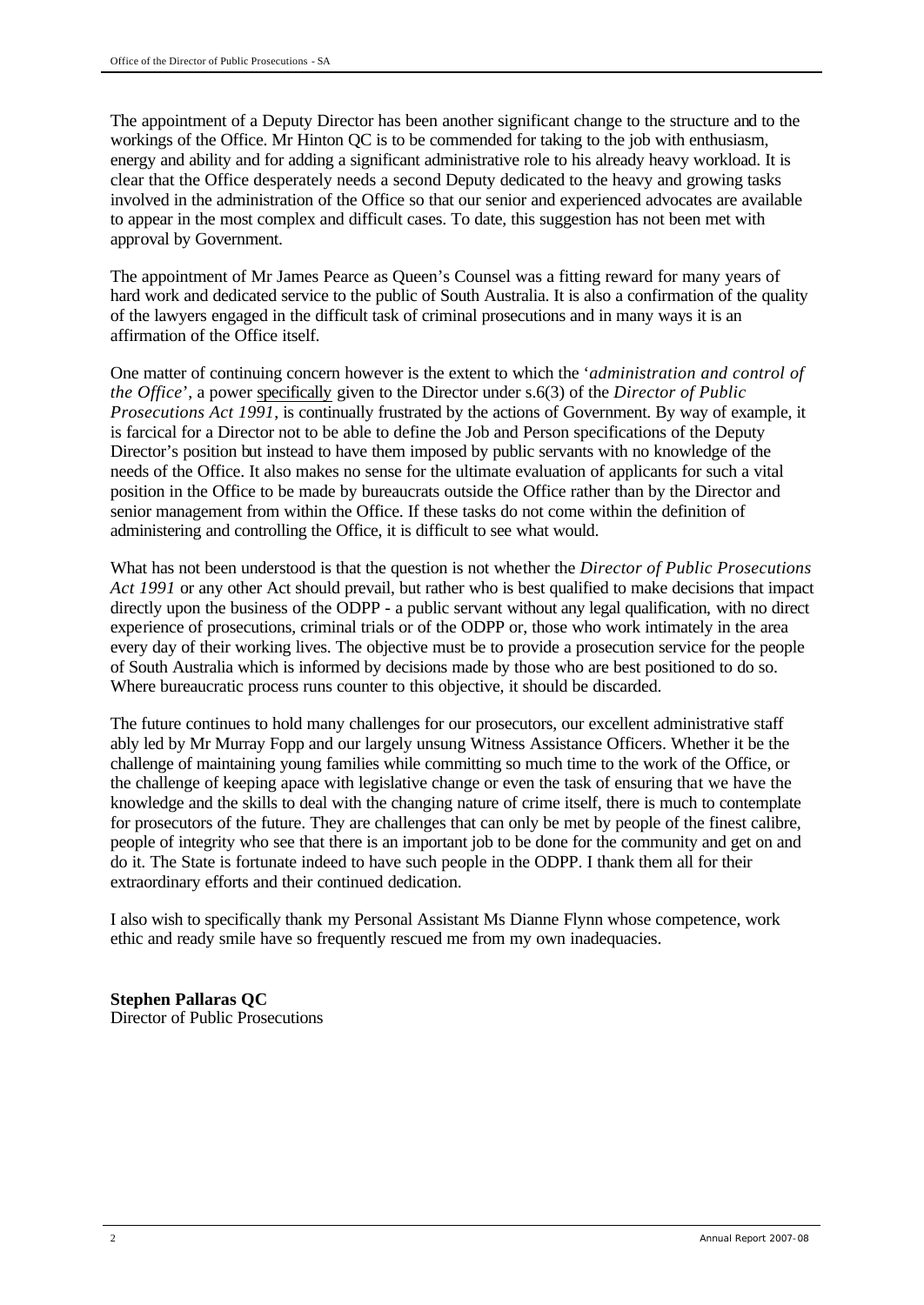### **MANAGEMENT AND ORGANISTION**

### *Mission*

To provide the people of South Australia with an independent and effective criminal prosecution service which is timely, efficient and just.

#### *Vision*

The Director and staff are committed to providing a criminal prosecution service which:

- applies the highest ethical and professional standards instituting, and where necessary terminating proceedings, without fear or favour in order to provide public confidence in the administration of justice within South Australia;
- is recognised for its independence, professionalism and standards of excellence;
- endeavours to deal with victims of crime with sensitivity and respects their special needs; and
- strives for excellence, efficiency and effective communication in its work with police, the courts and other entities within the criminal justice system.

### *Corporate Values*

The values which provide a framework for the functions within the Office are:

- the highest standard of ethical and professional conduct, objectivity, honesty and sensitivity;
- full public accountability for the quality of service provided by the Office and for the administration of public funds;
- a commitment to excellence by regular review and continuous improvement of its performance;
- a commitment to the promotion of competence and professionalism in staff through training and continuous staff development, recognising that staff are our most important resource; and
- sensitivity to and understanding of the needs of victims and witnesses.

### **Functions of the Director**

The functions of the Director are specified in the *Director of Public Prosecutions Act 1991.* They are to:

- lay charges of indictable or summary offences against the law of the State;
- prosecute indictable or summary offences against the law of the State;
- claim and enforce, either on behalf of the Crown or other persons, civil remedies that arise out of, or are related to, prosecutions commenced by the Director;
- take proceedings for or in relation to the confiscation of profits of crime;
- institute civil proceedings for contempt of court;
- enter a *nolle prosequi* or otherwise terminate a prosecution in appropriate cases;
- grant immunity from prosecution in appropriate cases;
- exercise appellate rights arising from proceedings of the kind referred to above;
- carry out any other function assigned to the Director by any other Act or by regulation under this Act;
- do anything incidental to the foregoing.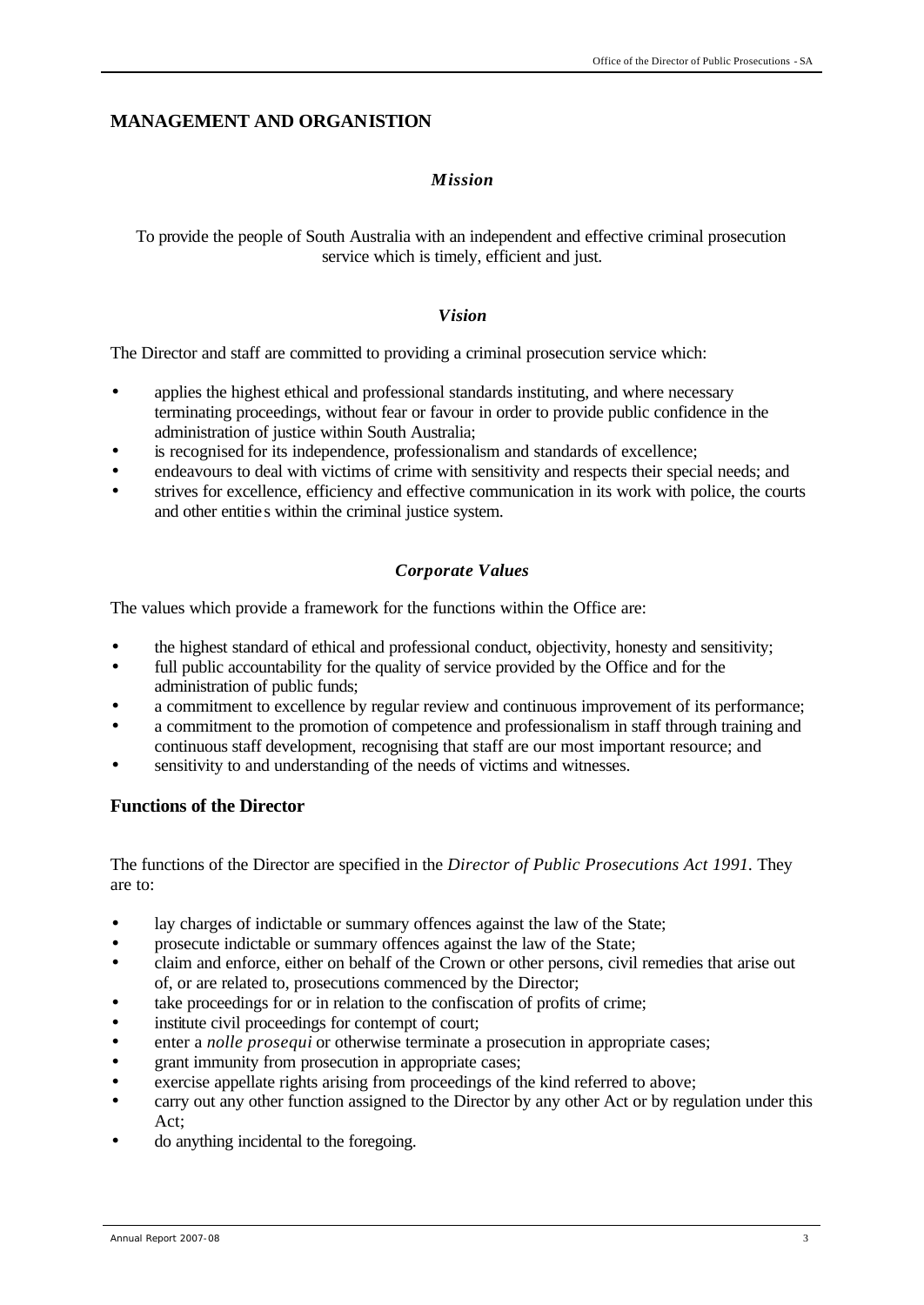### **Stakeholders**

The key stakeholders for the Office are the South Australian Parliament, the judiciary, victims, witnesses, SA Police, the Courts Administration Authority, Department for Correctional Services, accused persons and others in the criminal justice system. The Office continues its support to the key stakeholders and the criminal justice system by representation on various committees, steering groups and working parties. A list of representatives on external committees and steering groups is reported in Appendix B**.** 

### **Strategic Focus**

The strategic focus this year has been very much on finalising the implementation of the organisational review. At the end of last year a Deputy Director had been appointed and the first of the Practice Managers were taking on their responsibilities. By the end of the first half year all the new senior appointments were made and the Office moved to a Practice-based structure with each team having solicitors, prosecutors, its own legal administrative support and access to dedicated Witness Assistance Officers. Under the previous structure a prosecution brief had a number of hand-offs within the Office—from the Committal Section to the General Solicitors Section and then to the Prosecutors. Under the new structure, briefs are, where practicable, managed within the Practice and with fewer hands touching the file during its life in the Office.

With the Practices up and running, the next challenge has been to determine appropriate performance measures and to address a number of strategic challenges including maintaining a healthy and safe workplace for staff in an environment where the volume and pace of work can be overwhelming and the nature of the work frequently distressing. Other strategic challenges include attracting and retaining high quality staff, capturing and using corporate knowledge, continuing professional development and adapting to continuous change in legislation and the administrative environment.

The key target areas identified in past years are still current:

- Ensure an independent and effective criminal prosecution service.
- Work cooperatively with Government and other key stakeholders to improve the criminal justice system.
- Ensure the most efficient use of the resources (human, physical, financial and technological) provided for the prosecution of criminal matters.

# **Legislative Framework**

The following legislation was relevant to the legislative, professional, administrative and industrial requirements and obligations for the operation of the Office during the year.

These Acts may be accessed via the Legislation SA website, www.legislation.sa.gov.au.

*Bail Act 1985 Controlled Substances Act 1984 Correctional Services (Parole) Amendment Act 2005 Criminal Assets Confiscation Act 2005 Criminal Law Consolidation (Instruments of Crime) Amendment Act 2005 Criminal Law (Forensic Procedures) Act 1998 Criminal Law (Sentencing) Act 1988*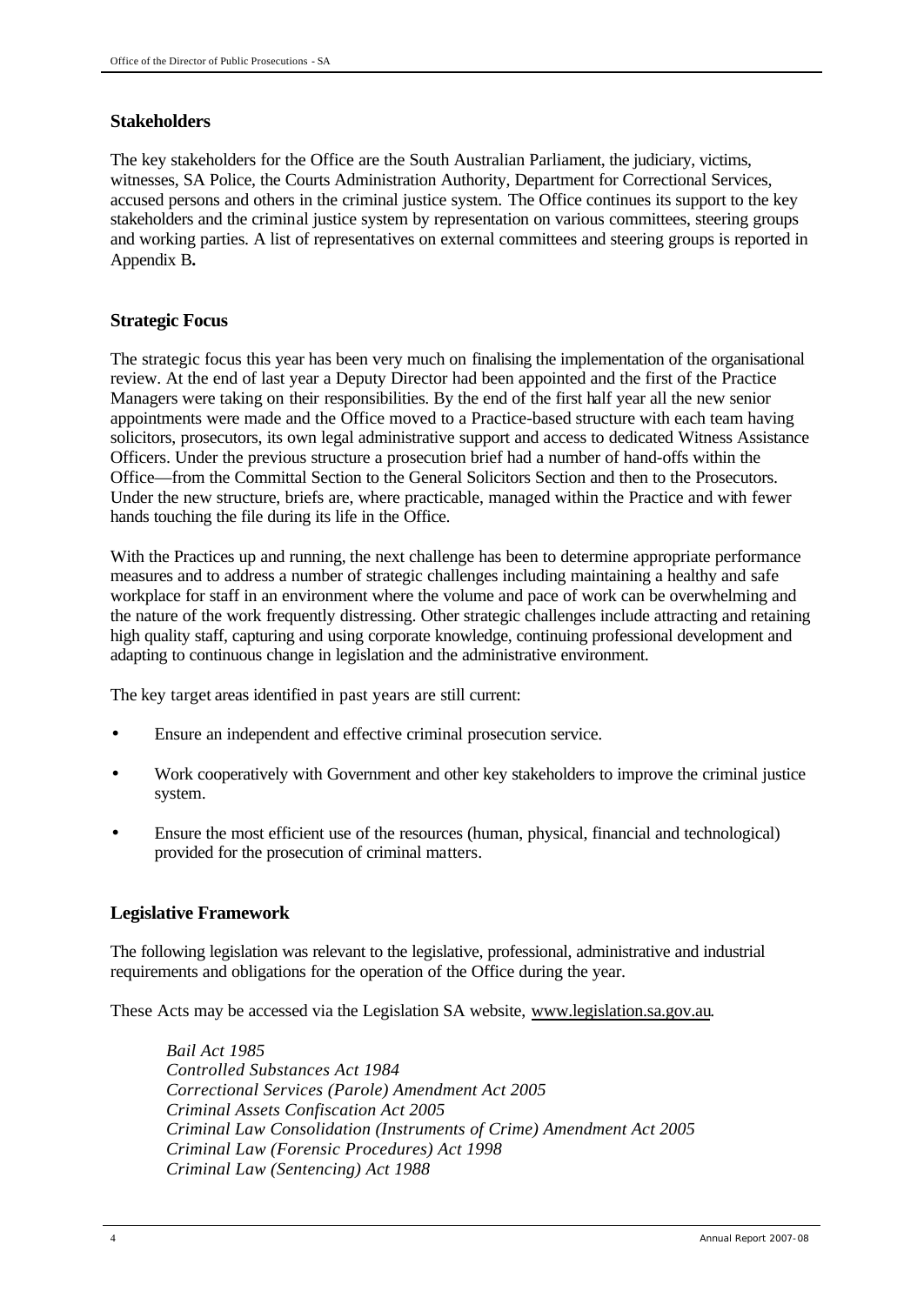*Criminal Law (Undercover Operations) Act 1995 Criminal Law Consolidation Act 1935 Director of Public Prosecutions Act 1991 District Court Act 1991 Equal Opportunity Act 1984 Evidence Act 1929 Firearms Act 1977 Freedom of Information Act 1991 Legal Practitioners Act 1981 Listening and Surveillance Devices Act 1972 Magistrates Court Act 1991 Occupational Health, Safety and Welfare Act 1986 Public Finance and Audit Act 1987 Public Sector Management Act 1995 State Records Act 1997 Statutes Amendment (Sentencing of Sex Offenders) Act 2005 Statutes Amendment and Repeal (Aggravated Offences) Act 2005 Summary Offences Act 1953 Summary Procedures Act 1921 Supreme Court Act 1935 Telecommunications (Interception) Act 1975 (Commonwealth Act) Victims of Crime Act 2001*

#### **Organisational Structure**



#### **Organisational Profile**

In line with recommendations of the 2006 Lizard Drinking review of the Office, a multi-discipline, Practice-based structure was implemented during 2007-08. Previously, the Office was divided into Solicitor and Prosecutor functions with separate administrative support and witness assistance groups. The Practice-based structure allows Practice Teams to manage a prosecution from the delivery, by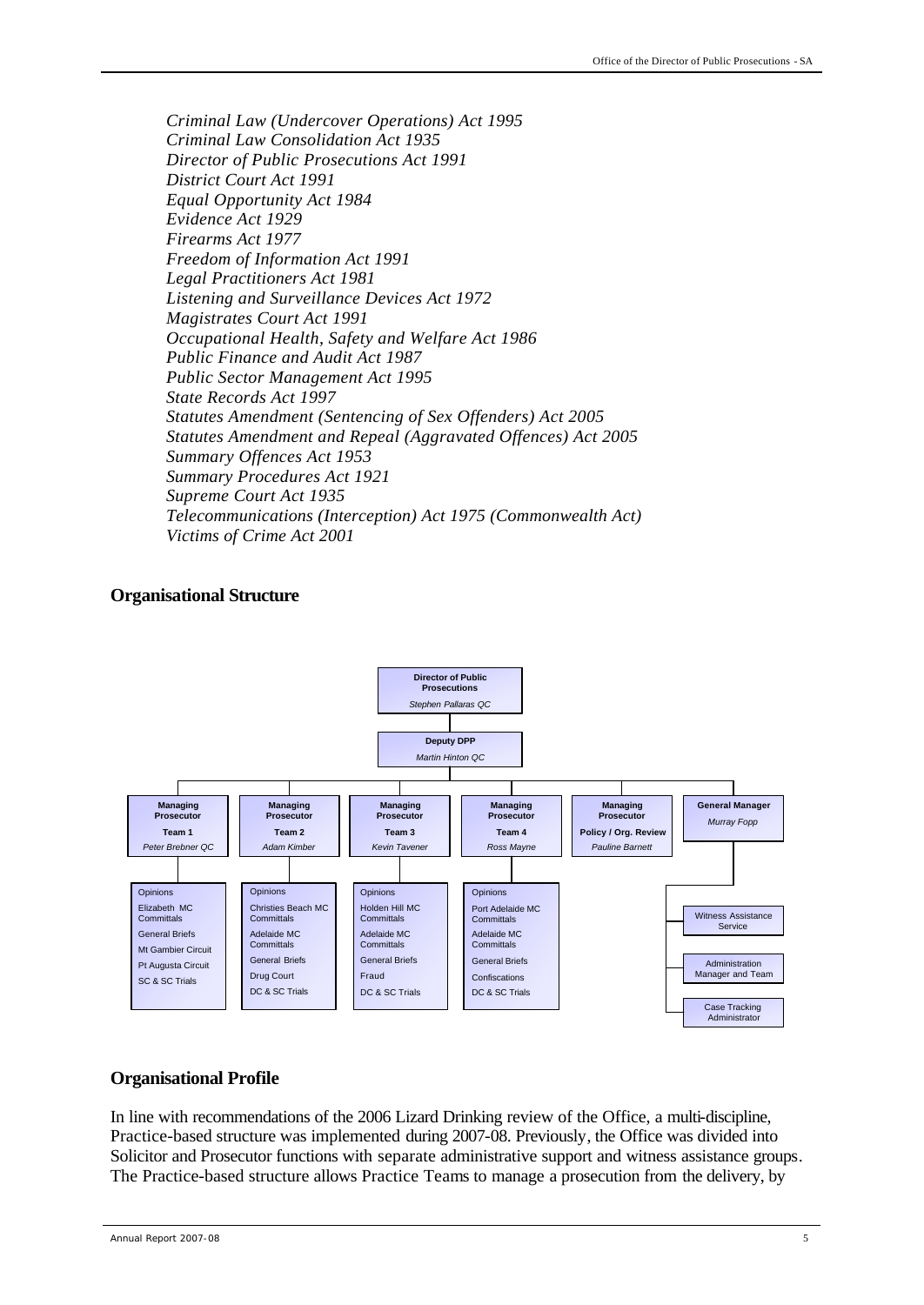police, of the prosecution brief through to resolution of the prosecution. In many cases the same lawyer will have carriage of the brief from start to finish.

Law Clerks work within Practices to provide legal administrative support. Witness Assistance Officers, while working as a discrete group, are assigned in a 'consultancy' role to each Practice. This multidisciplinary makeup ensures each Practice has the necessary resources for the roles and responsibilities assigned to it, and the ability to apply them as its management team determines.

The realisation of additional legal manager positions—Managing Prosecutors (the Practice Managers) and Senior Prosecutors—allows more appropriate legal supervision and mentoring by experienced prosecutors.

The appointment of a Deputy Director late in 2005-06 permitted more attention to be given to managing the non-legal affairs of the Office—occupational health and safety, risk management, workforce planning, staff wellbeing, review of work practices and procedures, emerging demands and opportunities, and fine tuning the roles and responsibilities of manager and supervisors, both legal and non-legal, in the new structure.

### **Executive Profiles**

### *Stephen Pallaras QC* **Director of Public Prosecutions**

Graduated from Monash University, Victoria, in 1974, and was admitted as a barrister and solicitor of the Supreme Court of Victoria and the High Court of Australia in 1975, as a barrister and solicitor of the Supreme Court of Western Australia in 1979 and as a barrister and solicitor of the Supreme Court of Hong Kong in 1992. Appointed a Queen's Counsel in 2000. Has successfully prosecuted a number of high profile cases in Western Australia and Hong Kong including cases of international fraud, international drug trafficking, corruption, criminal defamation and murder.

*Stephen Pallaras QC was appointed in April 2005 as the second Director of Public Prosecutions in South Australia under the Director of Public Prosecutions Act 1991.*

### *Martin Hinton QCLLM (Lond) LLM (Adel)***Deputy Director of Public Prosecutions**

Graduated from University of Adelaide in 1989, and worked in London from 1990 to 1992 as a Senior Crown Prosecutor with the Crown Prosecution Service. In 1993, joined the ODPP as a Crown Prosecutor before moving to the Crown Solicitor's Office in 1997 where he worked as a senior solicitor in the Prosecution, Business and Professional Administrative and Environment Section. In 2000 Martin returned to the ODPP as a Senior Prosecutor, conducting trials in the superior courts and appeals and applications before the Supreme Court, Court of Criminal Appeal and High Court. In December 2006 Mr Hinton was appointed a Queen's Counsel.

*Martin Hinton QC was appointed as Deputy Director of Public Prosecutions in May 2007. Prosecutes major trials in the District and Supreme Courts. Conducts appellate work in the Court of Criminal Appeal and High Court. Subject to the direction of the Director, manages all facets of the Office.*

*Murray Fopp AssocDipEng (Electronics), Cert IV in Training and Workplace Assessment, BPublicAdmin***,** *MBA* **- General Manager**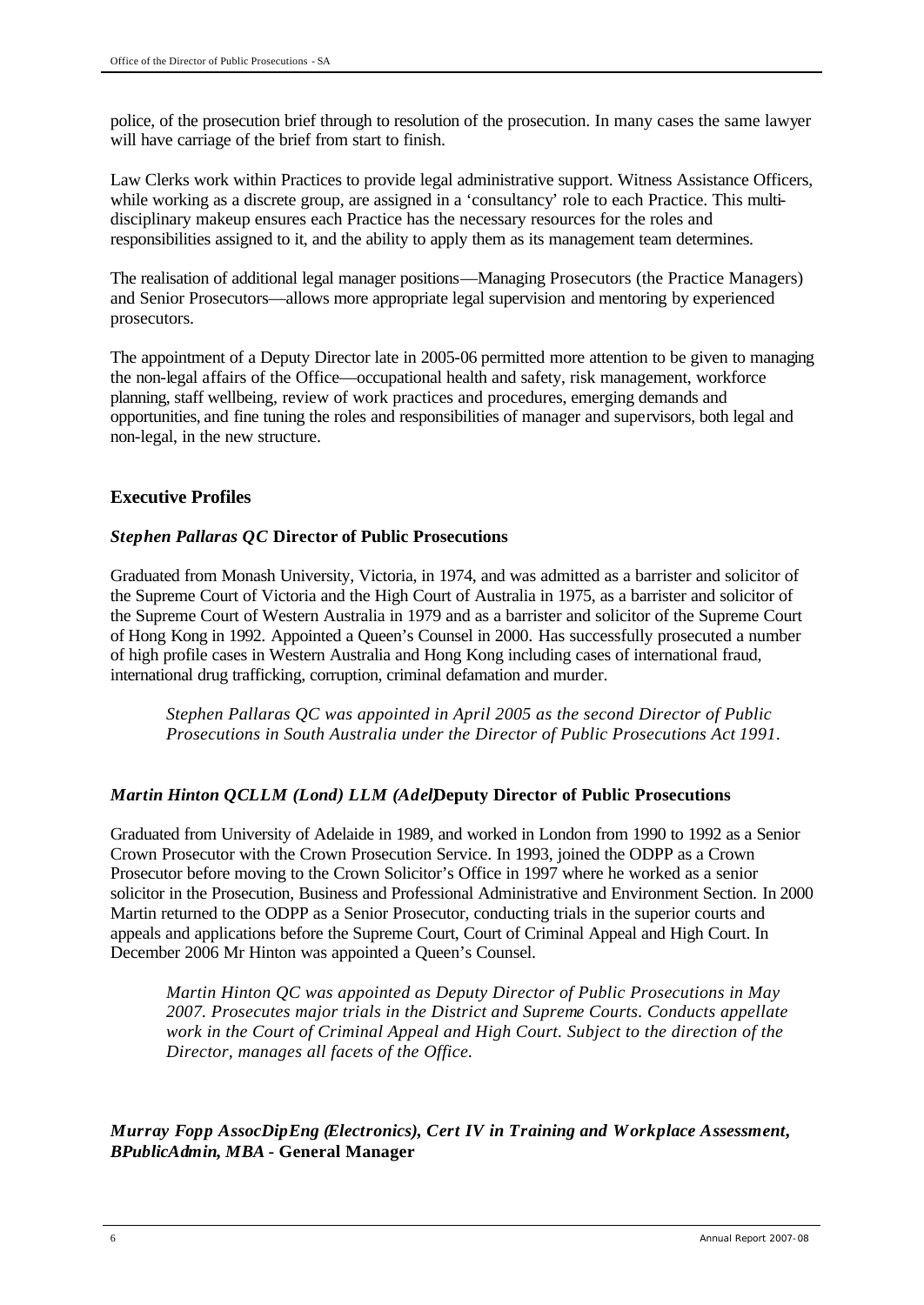For many years Murray worked in broadcast engineering, in 1990 becoming Regional Operations Manager responsible for ABC, SBS and Radio Australia transmitter networks throughout South Australia and the Northern Territory. In 1996 he launched a private consultancy in regulatory compliance and community consultation. Murray joined the Office in October 2005.

*The General Manager provides high-level management services including strategic and business planning, risk management, financial management, and the provision of comprehensive corporate services to the Office. Also responsible for the executive level oversight of the Witness Assistance Service. Plays a key role in policy development and training and development within the Office.*

#### *Pauline Barnett LLM -* **Managing Prosecutor**

Admitted as a legal practitioner in 1986. A member of the Crown Solicitor's Office from 1985 to 1994 in the Advising Section. For 18 months she was seconded to the Attorney-General's Office as Principal Private Secretary to the Hon C J Sumner MLC from November 1988 until April 1990. In 1994 she joined the Office as an MLS-1 Solicitor and in 1997 she was appointed as Managing Solicitor.

*Acts as solicitor and counsel in the conduct of prosecutions and appeals on behalf of the Director. Currently responsible for the full implementation of the Organisational Review and for the development and implementation of new work practices arising out of recent changes to legislation and from the recommendations of the Criminal Justice Taskforce*

#### *Adam Kimber BA (Juris), LLB (Hons), GDLP***- Managing Prosecutor**

Graduated from the University of Adelaide in 1993 and worked as an Associate in the Supreme Court and then briefly in private practice before joining the ODPP in 1995. Prosecuted in the District and Supreme Courts and then managed a group of solicitors and concentrated on appellate counsel work. Rejoined the Prosecution Section as a Senior Prosecutor in 2005. Became the Managing Prosecutor in 2006. Significant trial experience in the District and Supreme Courts.

*Prosecutes major trials in the District and Supreme Courts. Conducts appellate work in the Court of Criminal Appeal and High Court. Responsible for one of the Office's Practice Teams and oversight of the allocation of trial work including briefing to the private profession.*

#### *Kevin Tavener BEc, LLB, M.Com., M Int. Crim Prev., Grad. Dip Crim. - Managing Prosecutor*

Employed in private industry before joining the NSW Police Force. After being admitted, worked in the NT and NSW, in both public service and private practice. State Prosecutor with the WA DPP, initially with the 'WA Inc' Prosecution Unit, before joining the private bar. In 2007, appointed a Managing Prosecutor with the SA DPP, having been a UN Prosecutor (2004-06) with the Special Court of Sierra Leone.

*Prosecutes trials in the District and Supreme Courts. Conducts appellate work in the Court of Criminal Appeal. Responsible for the management of a prosecution team and professional education and training within the Office. Senior Visiting Fellow in Law, University of Wollongong.* 

#### *Ross Mayne LLB- Managing Prosecutor*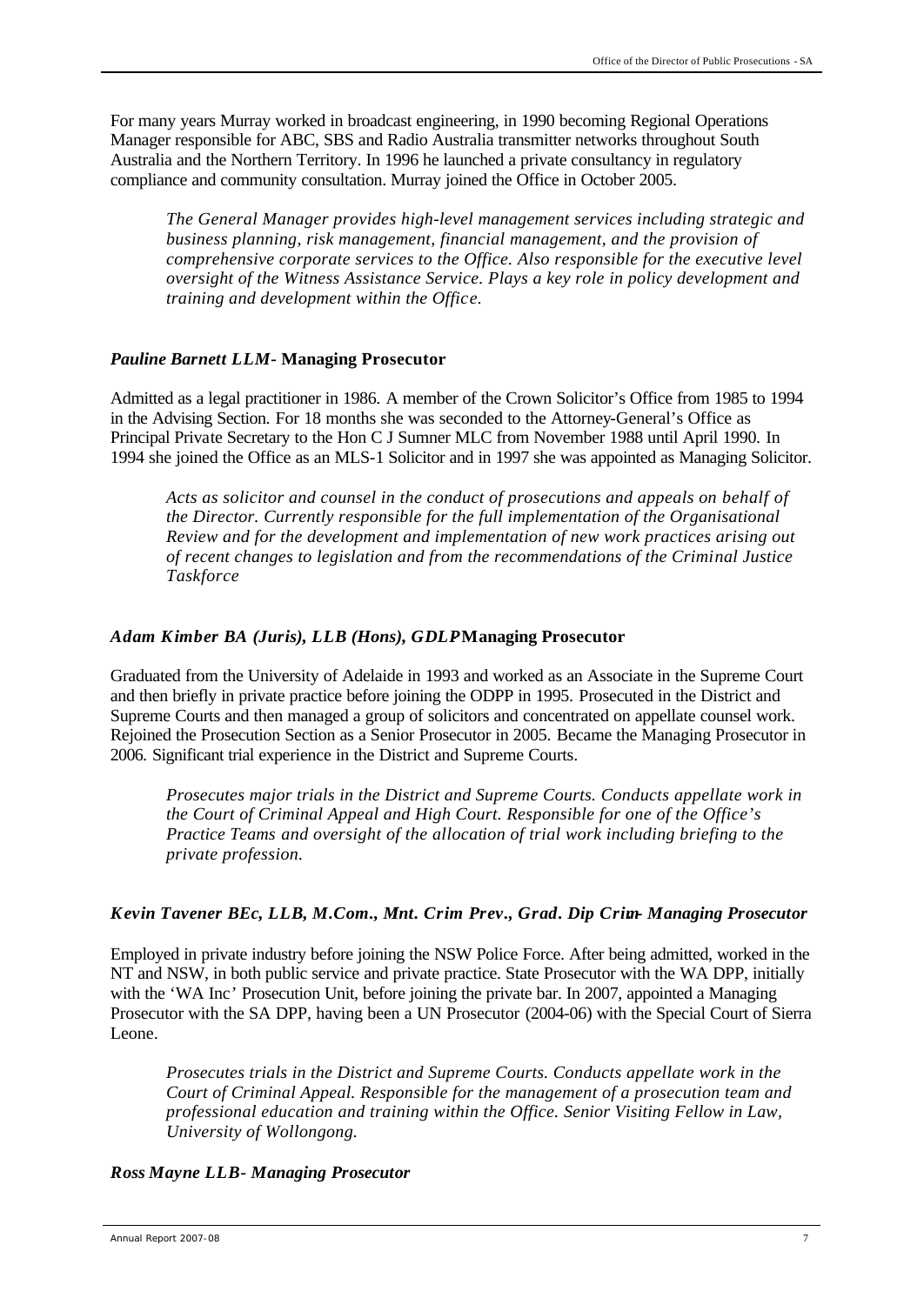Graduated from Adelaide University in 1978. Was admitted in South Australian Supreme Court and High Court of Australia in 1979. Was an Assistant Crown Prosecutor, then a Senior Assistant Crown Prosecutor in the Crown Prosecutors Office from 1981- 1988 prosecuting a range of matters (including murder) in both the Supreme and District Courts of South Australia. From 1988-1996, and again from 1999-2001 was a Barrister in Private Practice and was a founding member of Mitchell Chambers. In 1996 admitted as a practitioner of the Supreme Court of NSW and appointed as a Crown Prosecutor in the Office of the Commonwealth DPP in Sydney. Conducted Appeals and trials in the Court of Criminal Appeal and District Court in NSW. In 2001 took up an appointment as Senior Trial Advocate for NSW Legal Aid Commission defending legal aid clients charged with more serious matters, including attempted murder and large scale drug charges.

### **Management Committees**

### *Executive Committee*

The *Executive Committee* consists of the Director, Deputy Director, the five Managing Prosecutors and the General Manager (Chair). The Executive meets monthly and has overall responsibility for the establishment, implementation and evaluation of the strategic direction of the Office. It has final responsibility for policy and will also determine the appropriate response to the important legal issues affecting the Office generally.

### *Management Forum*

The *Management Forum* consists of all managers and supervisors—Managing Prosecutors (Practice Managers), Senior Prosecutors, Administration Support Team Leaders, General Manager, Administration Manager and Manager, WAS. It is lead by the Deputy Director.

The Management Forum meets monthly and is primarily an information sharing forum. It considers operational issues and allocates responsibility for activities to small teams or individuals. It coordinates activities and the directions of the Practices and provides a multi-disciplinary perspective on issues facing the Office. It may make recommendations, or refer issues, to the Executive Committee.

# **Internal Committees / Steering Groups**

# *Psychological Health & Well-Being Reference Group*

Following a number of formal consultations with staff and management, a significant number of OHS&W issues and concerns impacting on the psychological health, well-being, coping and morale of staff in the office were identified.

Due to the number and seriousness of hazards identified, a representative group—the Psychological Health & Well-Being Reference Group (PHWRG)—comprising executive, management, operational staff, and union and OHS&W representatives was established in November 2007.

With the primary goal of identifying priorities, strategies and actions for improving the psychological health and well-being of staff, and reducing levels of 'psychological stress' in the work place, the purpose of the group was defined:

• To prioritise the OHS&W issues identified by staff and make appropriate recommendations about how best to respond to these.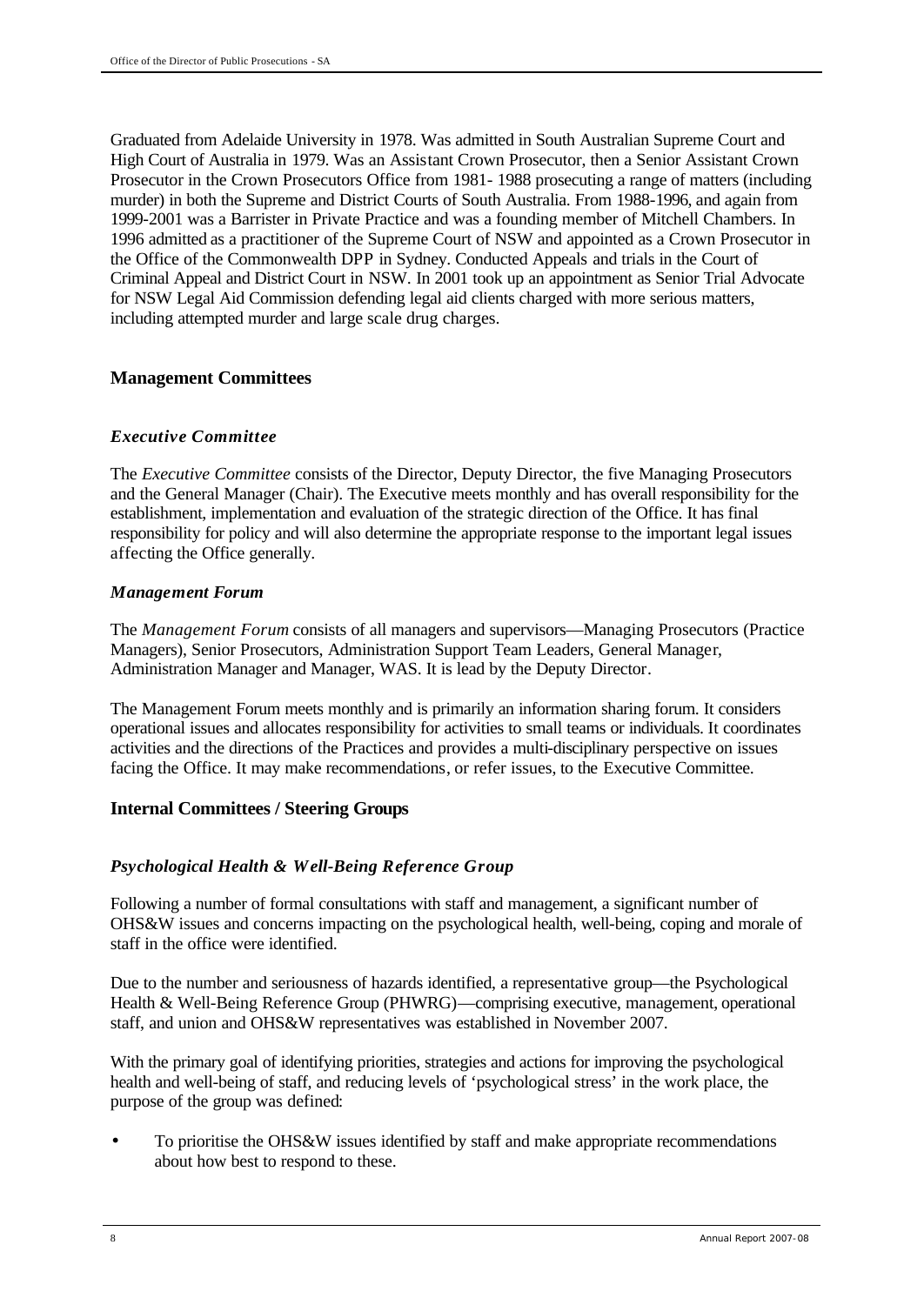- To propose relevant frameworks, systems and processes to best respond to current and future OHS&W needs.
- To review current management practice / performance and make recommendations for improvement and development, within the context of supporting a 'whole of office approach' to OHS&W.

Following wide and ongoing consultation with ODPP staff, the *PHWRG* developed a framework and *Draft 'Action Plan'* for responding to the psychological health and well-being of staff. To date, a number of key milestones and achievements have been made by the *PHWRG*, which have included:

The identification and consolidation of ten  $(10)$  key themes / areas for action including:

| Area One:   | Work Allocations & Practices          |
|-------------|---------------------------------------|
| Area Two:   | Practice Assistance & Support         |
| Area Three: | <b>Recruitment and Retention</b>      |
| Area Four:  | <b>Staff Well-Being</b>               |
| Area Five:  | Management Training & Development     |
| Area Six:   | <b>Internal Communications</b>        |
| Area Seven: | <b>Office Culture</b>                 |
| Area Eight: | <b>External Relations</b>             |
| Area Nine:  | Staff Induction, Education & Training |
| Area Ten:   | Physical Factors / Environment        |

- The development of a DRAFT *Psychological Health & Well Being Action Plan*
- The recommended establishment of an *ODPP OHS&W Committee*
- The recommended creation of a *Psychological Health & Well-Being Staff Contact Officer*
- The recommended development of a confidential All-Staff Survey

The PHWRG has made very significant progress on a large number of widely diverse concerns while members performed their usual duties in a very busy office.

OHS&W and psychological health and well-being will remain issues for the ODPP and will require active management (both preventative and responsive) in the year ahead.

There will be a need to follow up the actions and strategies proposed by the *PHWRG* to ensure the improvement of psychological health and well-being in the office. To the extent that gaps are observed, the proposals will need to be managed, evaluated and revisited.

The psychological health and well-being of staff will continue to require special attention.

# *Prosecuting in the Future*

The ODPP has recognised and embraced the need to adopt creative and flexible approaches to those endeavouring to commence or continue a career as a prosecutor whilst managing a family.

Some significant foundations have been laid in the last year making it clear that with the right support, both personal and professional and, flexibility on the part of the individual and the ODPP a work-family balance can be successfully achieved.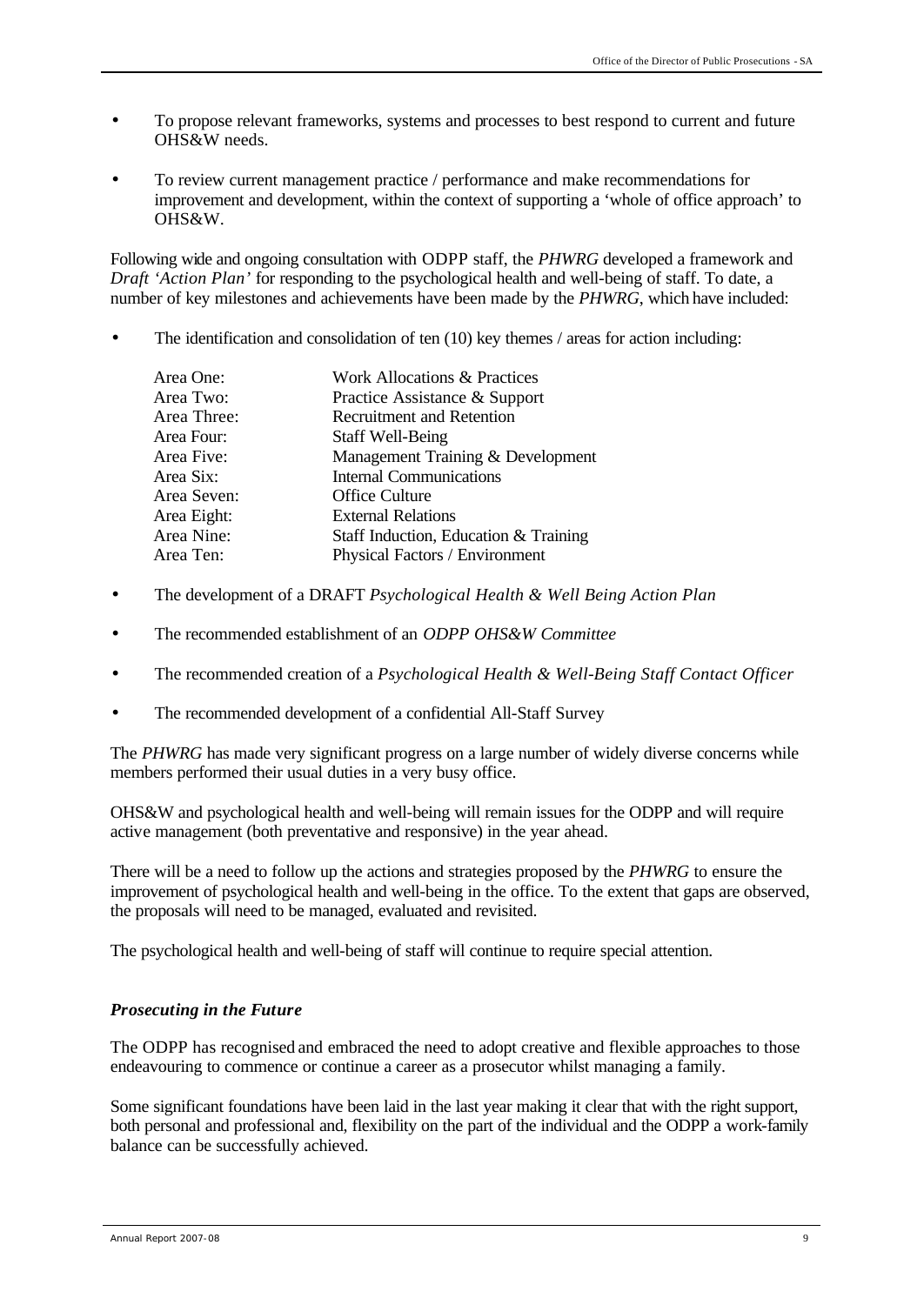Already in the office a part time prosecutor position exists. With a 0.6 workload, and with the allocation of appropriate trials, files have been prepared and presented to their completion. Further, in 2007-08 two prosecutors returned from maternity leave, both in a full time capacities, one as a Managing Prosecutor, the other has the conduct of a hybrid practice which includes prosecuting on a part time basis.

The three situations vary and function differently but are indicative of the innovative approaches necessary to ensure that a sustainable work–family life balance is achieved.

It should be said that the focus of 'Prosecuting in the Future' should not be limited to those managing a career and family but rather on how best to utilise the skills and experience of the individual prosecutor whilst accommodating their various needs.

### *Workforce planning*

Since the implementation of the new organisational structure in October 2007 following the Organisational Review of 2006-2007, the ODPP has continued its commitment to identifying improved work practices and implementing these initiatives. To this end, in 2007-2008 a 'Work Practices' group was established to identify and implement new, and more efficient, work practices.

The work of this group is ongoing. However, one significant initiative has been a pilot program where, whenever practicable, a single solicitor is responsible for a matter for the duration of its existence through the Magistrates' and higher courts. The aim of this project is to identify whether efficiencies can be achieved beyond those possible using the existing practice of different solicitors handling the file pre- and post-committal. This approach has been the established practice since the formation of the ODPP Committal Unit in the early 1990s. The pilot program is still in its early stages. However, it represents the most significant change in the way that the Office has approached its legal work in more than a decade.

In addition to the establishment of the Work Practices group, the implementation of the Organisational Review required a significant change in the allocation of work across the office and the planning required for the management of that work. The aim is that all solicitors' work coming from Magistrates' Courts remains within a single Practice Team. The extent to which this change, of itself, has achieved efficiencies is not yet clear. Further time is needed and it may be that this initiative will be overtaken by the success of the pilot program referred to above. Further, the resources of the office are not such that there are sufficient trial prosecutors within each practice team for a trial prosecutor to receive work only from his/her team. As a result, the allocation of trial work continues in the same way that it has in the past.

### *Policy*

In July 2007 the Policy Committee was re-formed with a charter to provide a lia ison between the Office and staff of the Policy, Planning and Legislation Division of the Attorney-General's Department. The Committee was also to be a central point for discussion of legal policy issues affecting the Office.

In 2007-08, the Committee included the Deputy Director with staff and management representation from legal, administration and witness assistance areas. The Attorney-General's Department's Policy, Planning and Legislation Division was represented by Matthew Goode, Special Counsel.

The Committee, meeting approximately every two months, considered and commented on the following legislation of significance to the Office: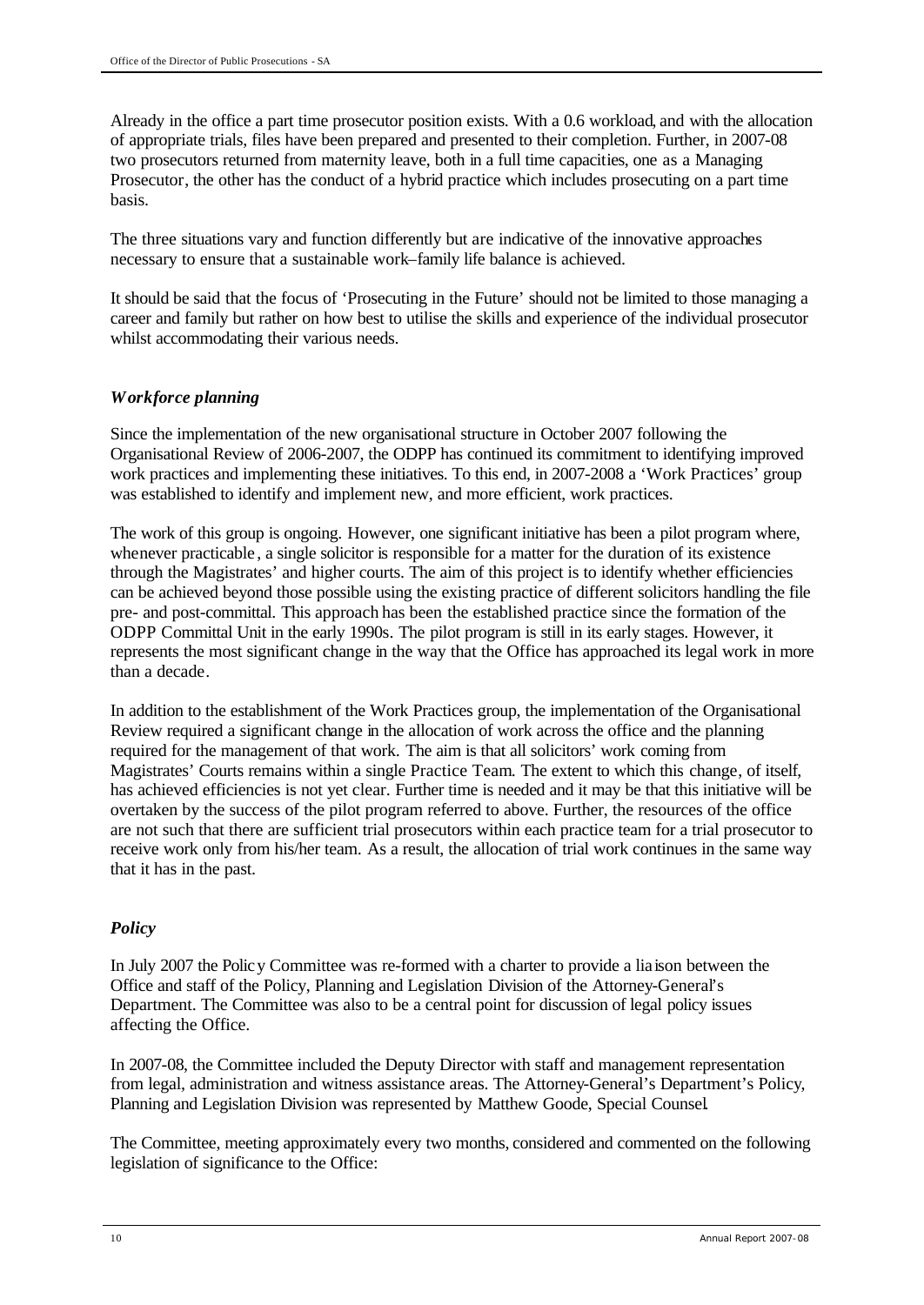- Criminal Law Consolidation (Rape and Sexual Offences) Bill 2007
- Evidence (Miscellaneous) Amendment Bill 2007
- Criminal Law (Sentencing) (Victims of Crime) Amendment Bill 2007
- Summary Offences (Indecent Filming) Bill 2007
- Statutes Amendment (Controlled Drugs, Precursors and Cannabis) Bill 2008
- Statutes Amendment (Recidivist Young Offenders and Youth Parole Board) Bill 2008
- Criminal Law Consolidation (Double Jeopardy) Amendment Bill 2008

In particular the Committee liaised closely with Policy, Planning and Legislation staff in relation to the Criminal Law Consolidation (Rape and Sexual Offences) Bill 2007 which has now passed Parliament and will have a significant impact on the way the Office prosecutes sexual offences.

The Committee also considered referrals from Office staff, making submissions to the Attorney-General on legislative changes where appropriate. Issues considered included:

- Section 285BC of the *Criminal Law Consolidation Act 1935* and defence obligations regarding notification of expert evidence to be called;
- *Expiation of Offences Act 1996* section 15 regarding proving expiated offences in major indictable driving matters;
- Victim Impact statements in Part 8A proceedings (mental competence and fitness to plead); and
- Issues arising from the Court of Criminal Appeal decision in R v Ainsworth regarding applications pursuant to section 23 of the *Criminal Law (Sentencing) Act 1998*.

This Committee will continue to provide an important liaison point for considering and commenting on policy issues of importance to the Office.

#### *Recruitment and Staffing*

At the time of the last Annual Report the ODPP had an approved staffing establishment of 111.68 FTE. That figure increased by 2.0 FTE to 113.68 during the year.

However, consistent with the observations made in the last Annual Report, the average number of staff employed at any time is always below the FTE allowance. The reasons for this remain unchanged. They are, primarily: delays in recruitment, long-term vacancies, an inability to fill short-term vacancies, staff seeking alternative positions (commonly within other Government departments), a significant number of applicants for parental leave and staff seeking temporarily to work part-time. Most of these causes are beyond the control of the office.

However, with the goal of reducing the delay in filling vacant positions and therefore increasing day to day staffing levels, in 2007-08 a legal staffing committee has been established. This committee is chaired by a Managing Prosecutor. The primary role of this group is to ensure that everything that the office can do to fill vacant positions is done expeditiously. This initiative has seen a more co-ordinated approach to the filling of vacancies and some reduction in the delay in filling these positions.

With some notable exceptions, the Office continues to find it difficult to attract and retain experienced legal practitioners. Aside from these exceptions, the office is unable to compete with rewards available outside of the office to competent and experienced practitioners, particula rly those experienced in counsel work

The office continues to look at initiatives such as flexible working arrangements to aid in the retention of staff. The project, 'Prosecuting in the Future' is dealt with elsewhere in this report.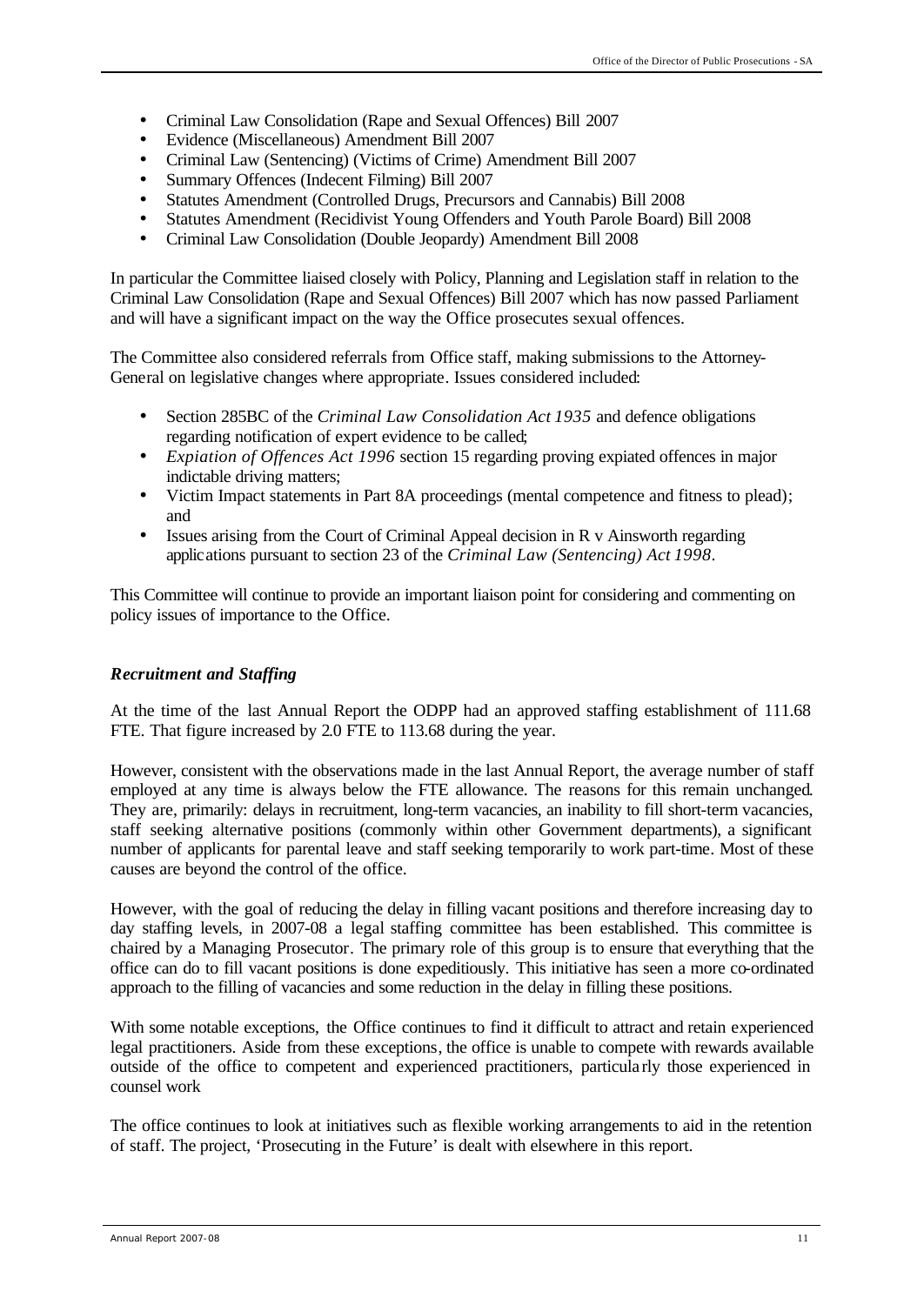# **CORPORATE OVERVIEW**

### **Financing Public Prosecutions**

Parliament appropriated \$14,675,000 for Public Prosecutions in the 2007-08 State Budget<sup>1</sup>. Of this, the Office received \$13.41 million.

|                            | 2006-07<br><b>Allocation</b><br>(\$,000s) | <b>Permanent</b><br>changes<br>(\$,000s) | One-off<br>changes<br>$($ \$,000s $)$ | 2007-08<br>Allocation <sup>2</sup><br>$($ \$,000s $)$ | 2007-08<br>Actual <sup>3</sup><br>$($ \$,000s $)$ |
|----------------------------|-------------------------------------------|------------------------------------------|---------------------------------------|-------------------------------------------------------|---------------------------------------------------|
| Staff remuneration         | 10.262                                    | 570                                      |                                       | 10.832                                                | 10,185                                            |
| Supplies and Services      | 975                                       | (522)                                    | 91                                    | 543                                                   | 1,618                                             |
| Internal expenses          | 1.213                                     | 214                                      |                                       | 1.427                                                 | 1,405                                             |
| Witness Cost Reimbursement | 567                                       | -                                        | -                                     | 567                                                   | 768                                               |
| Depreciation               | 202                                       | (161)                                    |                                       | 41                                                    | 46                                                |
| <b>Total</b>               | 13,219                                    |                                          |                                       | 13,410                                                | 14.022                                            |

Staff remuneration was increased to cover pay increases. Internal expenditure was increased to cover rent and ICT costs. The Supplies and Services allocation was cut to meet the Government's efficiency dividend (\$221,000) and a reduction in funding for Historical (pre-82) Sex Offences (\$291,000).

As can be seen from the table above, the cost of Supplies and Services significantly exceeded the allocation. This was forecast early in the year and \$600,000 was transferred from the Salary budget to partially offset the excess cost of Supplies and Services.

During the year the Witness Payment allocation was removed from the ODPP budget. Although the Office still processes the invoices from the Courts Administration Authority, the expenditure is no longer recorded against the Office.

Briefing Out—the practice of engaging external counsel for some court hearings and trials—has been a considerable cost to the Office in recent years. With the arrival of additional senior prosecutors during the year, the cost of briefing out returned to more traditional levels in the second half. Further detail can be found on page 27.

The cost of travel and related expenditure is proving to be a challenge, increasing steadily from \$82,000 in 2003-04 to \$155,000 this year, with a significant driver being increased sitting days in the Circuit Courts. The Office has made preliminary assessments of the benefits of regional offices. Also putting pressure on travel expenditure is the obligation, flowing from victims' rights legislation, to meet with witnesses and victims—particularly vulnerable witnesses—living in regional and remote areas or interstate.

### **Staffing levels**

The staff cap at the start of 2007-08 was unchanged from the previous financial year at 111.68 FTE. During the year two additional legal positions were approved and funded to perform work flowing from amendments to firearms legislation.

During the first half of 2007-08, the last of the additional managers recommended by the Organisational Review commenced duties. This brought the Office to the point where it could be fully staffed for the first time in several years. It also permitted the implementation of the Practice-based structure and a move toward 'hybrid teams' recommended by the Review.

l

<sup>&</sup>lt;sup>1</sup> Source: Budget Paper 4, Vol 1 - Portfolio Statement, p.4.59

<sup>&</sup>lt;sup>2</sup> Source: 2007-08 Budget Assumptions, Attorney-General's Department

<sup>&</sup>lt;sup>3</sup> Source: Period 12 Finance Operating Statements, Attorney-General's Department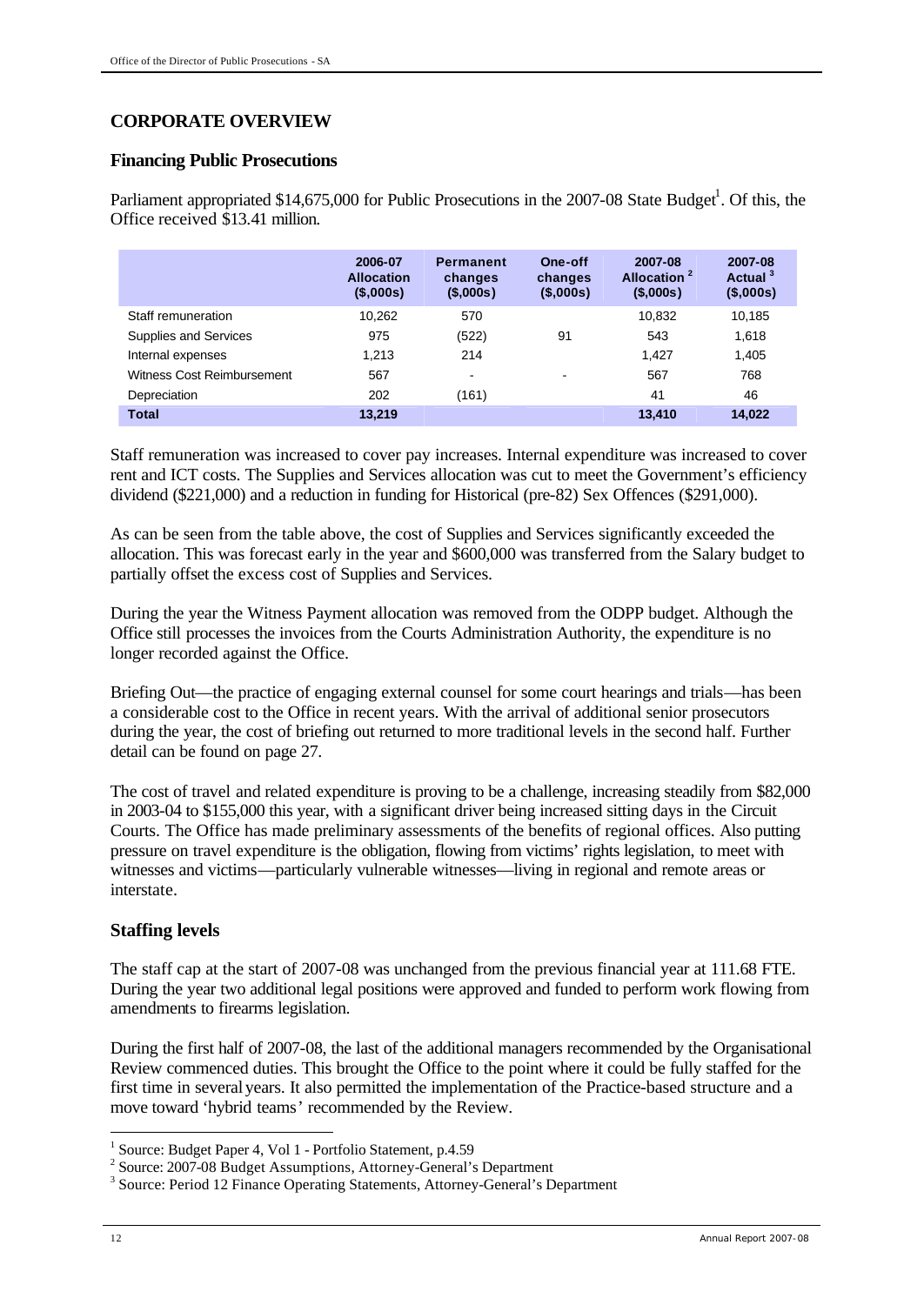|                                              | Approved<br>at start of<br>2007-08 | Change<br>during<br>the year | <b>Approved</b><br>at end of<br>2007-08 | <b>Actual</b><br>$2007 - 08$ <sup>1</sup> |
|----------------------------------------------|------------------------------------|------------------------------|-----------------------------------------|-------------------------------------------|
| <b>Executive Group</b>                       | 3                                  |                              | 3                                       | 3                                         |
| Legal (Including<br>managers)                | 67.53                              | $+2.0$                       | 69.53                                   | 67.2                                      |
| <b>Witness Assistance</b><br><b>Officers</b> | 9.1                                |                              | 9.1                                     | 9.2                                       |
| Administration staff                         | 32.05                              |                              | 32.05                                   | 32.72                                     |
| Total FTE $2$                                | 111.68                             |                              | 113.68                                  | 112.12                                    |

*Notes*

*1 Positions occupied during the final pay period of 2007-08.*

*2 Includes staff working on on-going, separately-funded positions in the office.*

The Office receives funding from the Commissioner for Victims' Rights for three full- and one parttime Witness Assistance Officers dedicated to the provision of services to children.

The staff of the Confiscation section are separately funded from, and the proceeds of confiscated assets are paid to, the Victims of Crime Fund. Further details can be found at page 17.

#### **Additional staff**

During the year government announced additional staff would be funded from 2008-09 for work flowing from the Children in State Care Commission of Inquiry and from proposed Serious and Organised Crime legislation.

### **DIRECTIONS UNDER THE DPP ACT 1991**

#### **From the Attorney-General**

There was no direction or guideline given by the Attorney-General to the Director of Public Prosecutions pursuant to Section 9 of the *Director of Public Prosecutions Act 1991* during the year.

#### **Directions to the Commissioner of Police**

There was no direction issued to the Commissioner of Police by the Director of Public Prosecutions pursuant to section 11 of the *Director of Public Prosecutions Act 1991* during the year.

#### **Listening and Surveillance Devices Act 1972**

Pursuant to section 12 (1) of the *Director of Public Prosecutions Act 1991* the Office reports that during the year it considered and approved fifteen warrants issued under the *Listening and Surveillance Devices Act 1972*.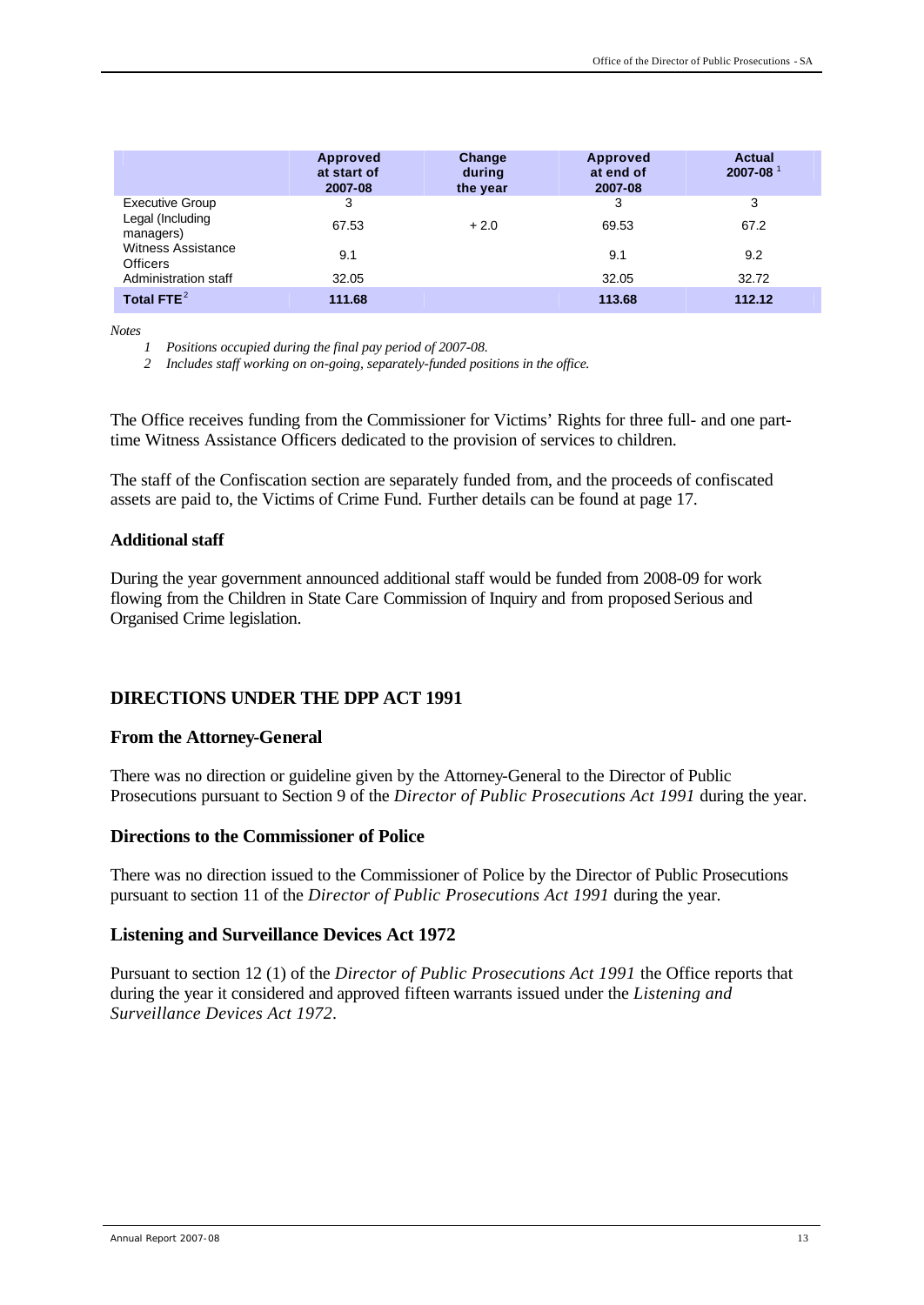# **PERFORMANCE INDICATORS**

| <b>OUTPUT/s:</b>           | <b>PROSECUTION SERVICES</b>                                                                                                                                                                                                                                                                                                                       |                                     |              |  |  |  |  |  |  |  |
|----------------------------|---------------------------------------------------------------------------------------------------------------------------------------------------------------------------------------------------------------------------------------------------------------------------------------------------------------------------------------------------|-------------------------------------|--------------|--|--|--|--|--|--|--|
|                            |                                                                                                                                                                                                                                                                                                                                                   | PENALTY AND CONFISCATION MANAGEMENT |              |  |  |  |  |  |  |  |
| Description:               | ODPP contributes to these outputs through providing advice to Police, assistance for<br>victims and witnesses, solicitor and counsel services on all matters ultimately heard in<br>the District and Supreme Courts and all matters finalised in the Magistrates Court, as<br>well as administration of confiscation orders issued by the Courts. |                                     |              |  |  |  |  |  |  |  |
| Performance<br>Indicators: | Expected activity<br><b>Descriptions</b><br><b>Actual</b> for<br>level for 2007-08<br>2007-08                                                                                                                                                                                                                                                     |                                     |              |  |  |  |  |  |  |  |
| Quantity                   | Number of matters completing the<br>Committal phase of prosecution                                                                                                                                                                                                                                                                                | 1750                                | 1809         |  |  |  |  |  |  |  |
|                            | Number of defendant files finalised by the<br>ODPP(a)                                                                                                                                                                                                                                                                                             | 1100                                | 1330         |  |  |  |  |  |  |  |
|                            | Number of clients seen by the Witness<br>Assistance Service(c)                                                                                                                                                                                                                                                                                    | 860                                 | 916          |  |  |  |  |  |  |  |
| Quality                    | Percentage of matters committed through<br>the Committal Unit in which the DPP enters<br>a nolle prosequi after committal                                                                                                                                                                                                                         | $<$ 10%                             | 10.3%        |  |  |  |  |  |  |  |
|                            | Percentage of committed matters which are<br>finalised by a guilty verdict or guilty plea                                                                                                                                                                                                                                                         | >75%                                | 74.1%        |  |  |  |  |  |  |  |
| <b>Timeliness</b>          | Percentage of trials where the ODPP meets<br>the court timetable requirements for the trial<br>list                                                                                                                                                                                                                                               | 95%                                 | 94.7%        |  |  |  |  |  |  |  |
| Cost                       | <b>Total Cost</b>                                                                                                                                                                                                                                                                                                                                 | \$13,054,146                        | \$13,254,886 |  |  |  |  |  |  |  |
| <b>Footnotes</b>           | Comprising 1074 in the Adelaide Courts and 256 in the Circuit Courts<br>(a)                                                                                                                                                                                                                                                                       |                                     |              |  |  |  |  |  |  |  |

#### **Developing new Key Performance Indicators (KPIs)**

In the aftermath of the Organisational Review, it has become apparent that the ODPP's key performance indicators are not sufficiently relevant or appropriate. The Office does not have good information on the cost of its services and activities nor is it easily able to obtain data about the progress of files through the Courts and areas of bottlenecks.

As a consequence new key performance indicators are being developed and integrated with the Office's Case Tracking business application so that by the end of 2008-09 a comprehensive picture of the Office's efficiency as well as its effectiveness can be established.

### **BUSINESS OPERATIONS**

#### **Prosecution Highlights**

In the year under review the office continued to produce some excellent outcomes for the people of South Australia

Some of the significant work included:

#### *High Court*

*R v HML*- Three appellants were granted special leave to appeal in the High Court. These appeals were heard together as they all involved issues relating to the use of evidence of other uncharged criminal acts. Ultimately, the appeals were dismissed. This judgment has national significance as it clarified the law in this area.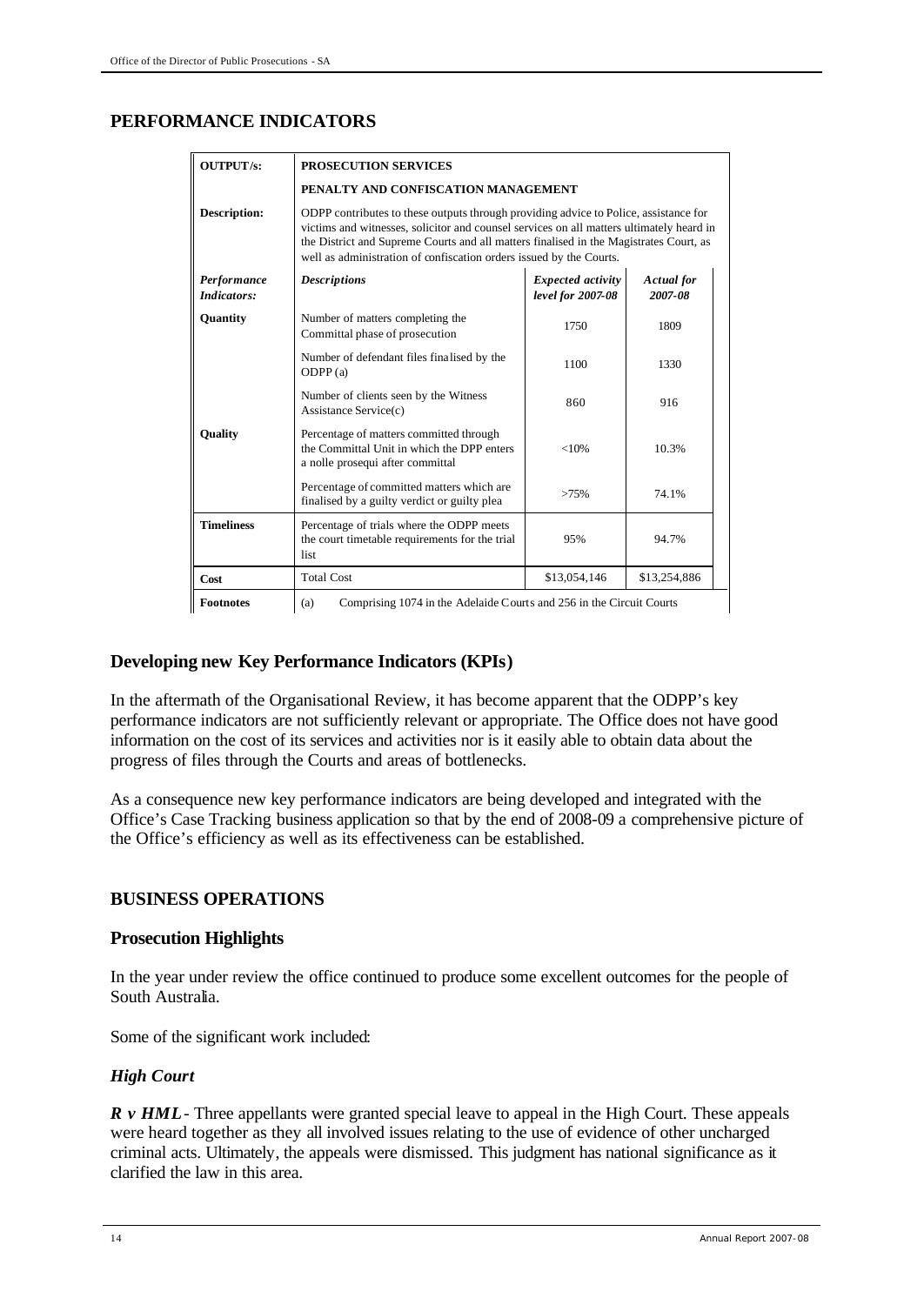*R v RR* - The applicant was a traditional Aboriginal male, jointly charged with his brother with the rape of a young Aboriginal woman. RR sought special leave to appeal his conviction citing the quality of his legal representation at trial as the basis for appeal. At issue were the difficulties of prosecuting and defending individuals from non-mainstream cultural backgrounds. Special leave to appeal was refused.

#### *Court of Criminal Appeal*

*R v Parenzee*- The appellant had been convicted of endangering the lives of three women by having unprotected sexual intercourse with them while he was HIV positive. He initially sought leave to appeal his conviction on the basis of 'expert' evidence to the effect that HIV had never been proven to exist or that it was sexually transmissible. The prosecution called six internationally renowned experts who gave evidence to the contrary. After the evidence was called and lengthy submissions presented, leave to appeal was refused. The appellant then sought leave from the Full Court. That application was also refused. The appellant subsequently attempted to obtain a second leave to appeal hearing, raising new grounds and arguments. This application was referred to the Full Court which dismissed the appeal.

*Davi and Randall-Smith v R* - The appellants, well publicised through the media as the 'overall' bandits', had been convicted of a number of offences of armed robbery. They had been sentenced to 16 years imprisonment with a non-parole period of 8 years. The prosecution sought leave to appeal on the basis that the sentences were manifestly inadequate. The Court of Criminal Appeal refused leave.

*R v Pompey* - The appellant was initially tried for Attempted Murder and Wounding with Intent to do Grievous Bodily Harm. He was acquitted of Attempted Murder but convicted of the alternative offence. Some time after the trial, the victim died as a result of the injuries sustained in the attack and the appellant was charged with Murder. The appellant sought a stay of proceedings. The Trial Judge refused that application and the appellant appealed that decision in the Court of Criminal Appeal. The Full Court upheld the decision of the Trial Judge and declined to permanently stay the proceedings.

*R v Draoui* - The appellant had been charged with numerous dishonesty offences. The trial court found he was mentally unfit to stand trial. The Trial Judge found the *objective elements* were proven and made a supervision order setting a limiting term of 10 years. The appellant appealed that term on the basis that it was manifestly excessive. The Court of Criminal Appeal sat with a bench of five Judges because determination of this matter required reconsideration of an earlier decision of that Court, in *R v Davey.*. The Court dismissed the appeal. Of particular importance the Court held that the appellant was not entitled to a reduction in the limiting term for admitting the *objective elements*.

*Dundovic v R* - The Director applied for permission to appeal the length of sentence on the basis that it was manifestly inadequate. The respondent had been convicted in relation to a high speed motor vehicle chase to elude police, resulting in a collision which caused the death of another driver. Dundovic was sentenced to four years, ten months and two weeks imprisonment. The Court of Criminal Appeal granted the DPP permission to appeal and allowed the appeal, increasing the sentence to 11 years and 4 months with a 9 years and 2 month non-parole period.

*R v Sumner and Sumner*- The appellants were convicted by jury of multiple rapes of one complainant. The appellants appealed those convictions on a number of bases. The Director crossappealed the sentences imposed on the appellants on the basis that they were manifestly inadequate. The appellants' appeals were dismissed and the Director's appeal allowed. The sentences were significantly increased.

*Nash v R* - In this matter the Director sought permission to appeal the length of sentence. The respondent had pleaded guilty to five offences committed contrary to the *Firearms Act 1997* (SA), involving the supply of 15 firearms and possession of one silencer. He also pleaded guilty to fourteen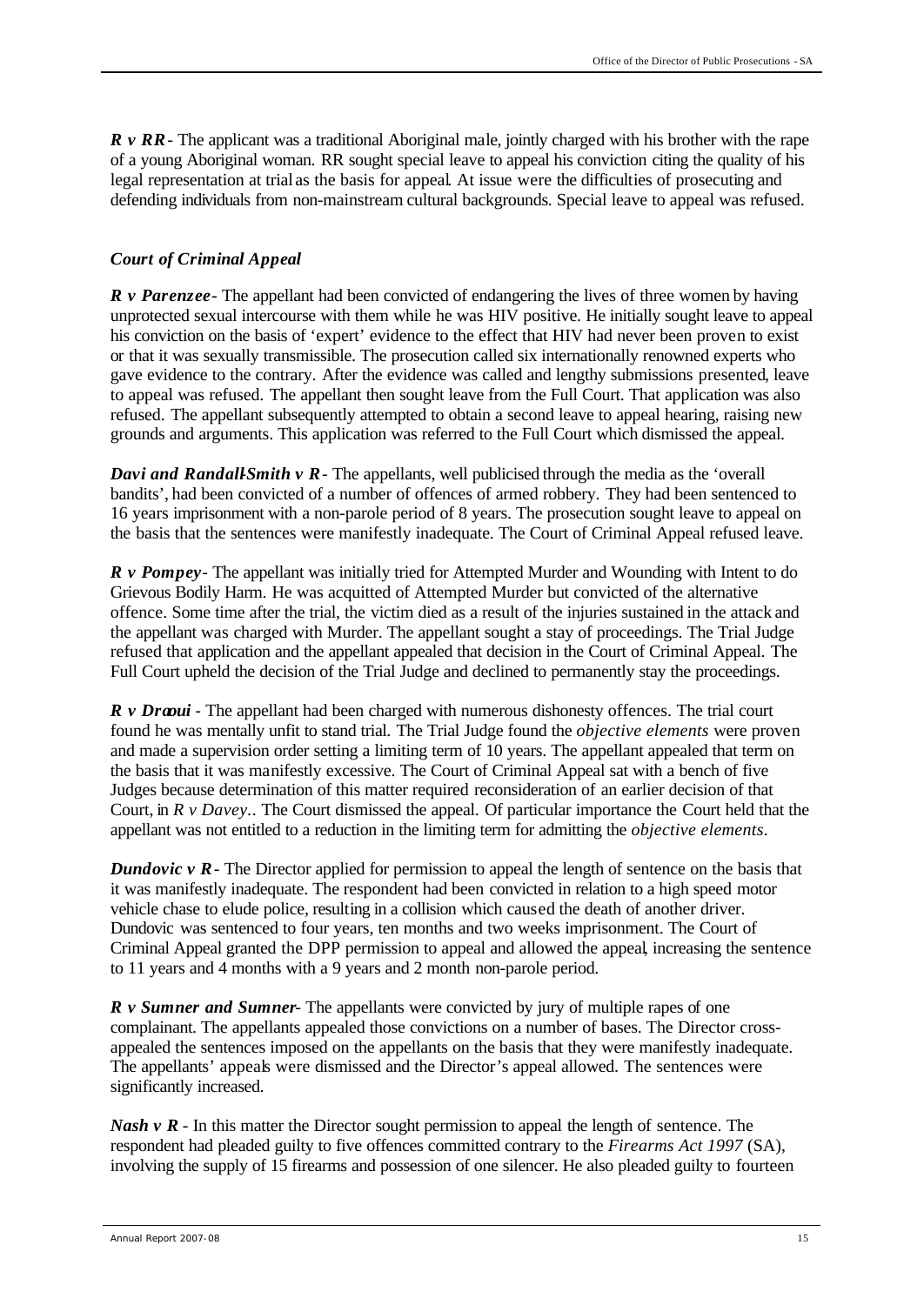offences committed contrary to the *Australian Crime Commission Act 2002* (Cth) in relation to giving false or misleading information to an Australian Crime Commissioner examiner. The Director's appeal was allowed and the sentence was increased on the basis that it was necessary in order to maintain proper sentencing standards.

### *Trials*

*R v Ali* - The accused was charged with Murder arising out of a stabbing incident. Both the accused and victim were Afghani refugees. The defence was that the stabbing had been accidental. The jury rejected the accused's version and found him guilty of Manslaughter.

*R v Smith*- The accused was charged with the manslaughter of an elderly man. It was the prosecution case that the accused had caused the death of the victim whilst working as a security guard at the Westfield Marion Shopping Centre. It was alleged that he had manhandled the vic tim in such a way that he had caused him to suffer a heart attack. The defence was that the accused had acted in a reasonable manner and that the victim had over reacted. The accused was acquitted.

*R v Easling* - The accused was charged with sexual offences occurring over several years against a number of boys who had been in his care. The trial lasted several months and was of such size and complexity that it required three full-time prosecutors which took a significant toll on the resources of the office. At the outset of the trial the accused applied for a separate trial in relation to each victim. That application was refused. The jury ultimately found the accused not guilty in relation to each count.

*R v Ingomar*- The accused was a traditional Aboriginal elder who was charged with sexual offences on a number of young Aboriginal women. It was the prosecution case that he exchanged petrol for sexual favours. As this occurred within a remote Aboriginal community there was much community interest in the outcome of the trial. After a number of days of discussion an appropriate resolution was reached in which the accused pleaded guilty to a significant number of the offences. This meant that the young women were saved from the difficulty and embarrassment of having to give evidence.

*R v Busson* - The accused was charged with the stabbing murder of her invalid husband. The prosecution argued that she committed the offence in the company of her lover - James Slade. Slade pleaded guilty as to his involvement. At the outset of the trial defence ran a novel argument in which it was suggested that the prosecution should be required to call Mr Slade to give evidence. That argument was rejected and Ms Busson was ultimately found guilty of Murder. Her subsequent attempts to have that conviction overturned on appeal were unsuccessful.

*R v Rodd* - The accused was charged with Murder. This offence arose out of an illicit exchange of a firearm in a northern suburbs car park. During that transaction the firearm discharged killing the victim. The jury found the accused guilty of Manslaughter.

*R v Ironside* - The accused was charged with Manslaughter in that he caused the death of his wife by beating her. The prosecution argued that during the course of her married life the victim had been subjected to domestic violence at the hands of the accused. Her death had resulted from one such beating. The accused was convicted of Manslaughter. The accused has sought leave to appeal the conviction and sentence.

# **Confiscation of Assets of Crime**

The Office deposited \$1,686,520 from the confiscation of assets of crime into the Victims of Crime Fund during 2007-08—a 38% increase over last year's \$1,222,116. The Office received \$368,647 from the Victims of Crime Fund to meet the Salary cost of the confiscation section.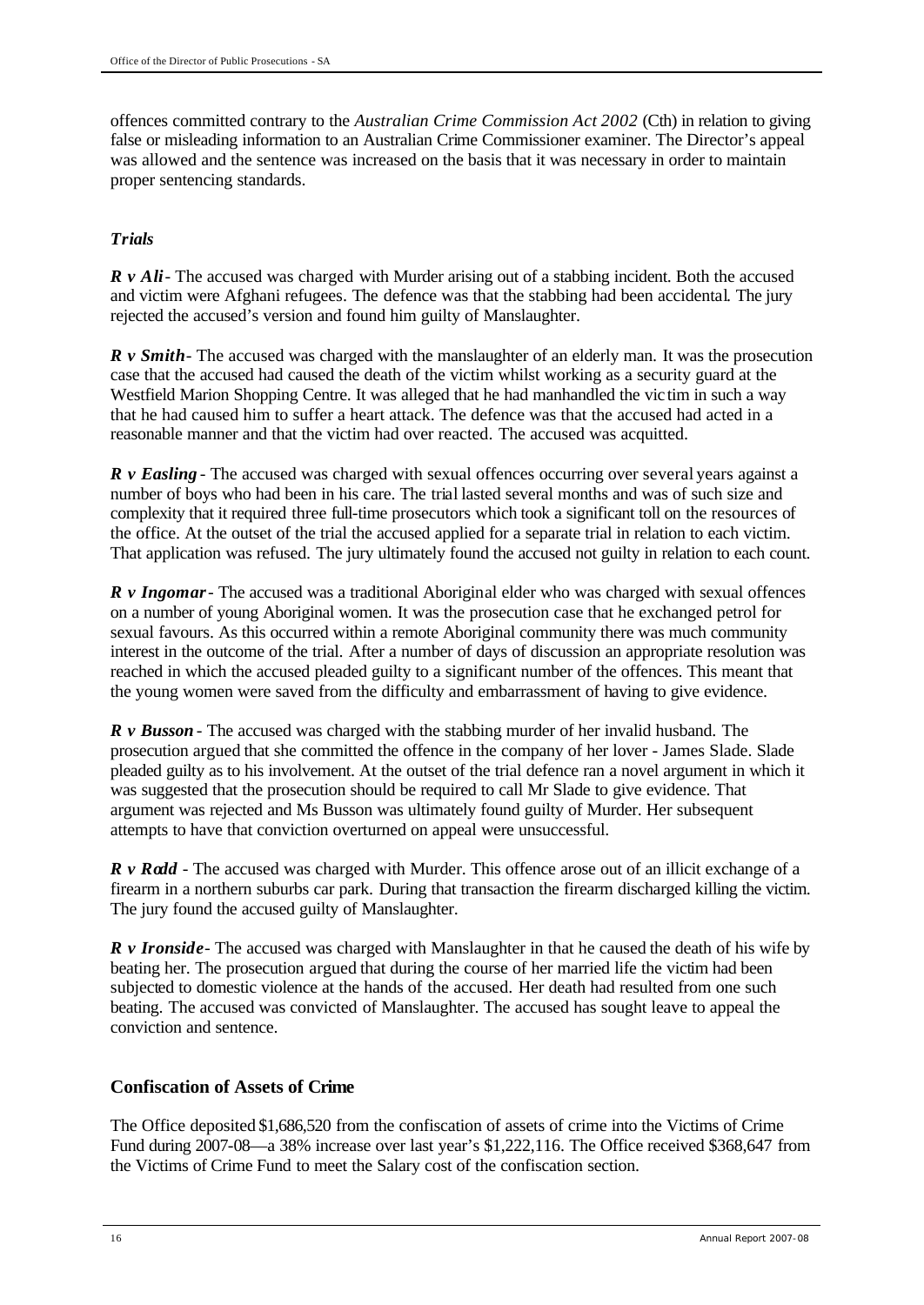#### **Statistical Overview**

The Office provides statistical information on the number of matters completed during the year and other performance indicators.

#### **Gene ral counting rules**

Unless otherwise stated all tables and charts report the number of Briefs. Example: If the DPP is prosecuting John Citizen on multiple charges arising from a single police investigation, one Brief will be reported. If the DPP is prosecuting him on charges arising from two unrelated police investigations, two Briefs will be reported. If John and Jane Citizen are both charged in relation to the same offence, two Briefs (one for each defendant) will be reported.

*The Glossary at Appendix D will assist with terms used in the following charts.*

#### *District and Supreme Court Prosecutions (Adelaide & Circuit)*

| <b>Outcomes - at Committal Stage</b> |     | 2007-08 | 2006-07 | 2005-06 | 2004-05 |
|--------------------------------------|-----|---------|---------|---------|---------|
| <b>Committed for Sentence</b>        | 208 | 11.63%  | 177     | 116     | 96      |
| Resolved in Mag. Crt by ODPP         | 72  | 4.03%   | 61      | 337     | 349     |
| <b>Returned to Police</b>            | 198 | 11.07%  | 268     |         |         |
| No case to answer                    | 3   | 0.17%   | 9       |         |         |
| Tender no evidence                   | 439 | 24.55%  | 431     | 324     | 243     |
| Pleads guilty all charges            | 67  | 3.75%   | 11      |         |         |
| Pleads quilty some/lesser charges    | 20  | 1.12%   | 32      |         |         |
| Other                                | 23  | 1.29%   | 18      | 58      | 44      |
| Committed for trial as charged       | 758 | 42.39%  | 627     | 786     | 631     |
| <b>Total</b>                         |     | 1788    | 1634    | 1621    | 1363    |

#### **Brief Outcomes at the Committal Stage**

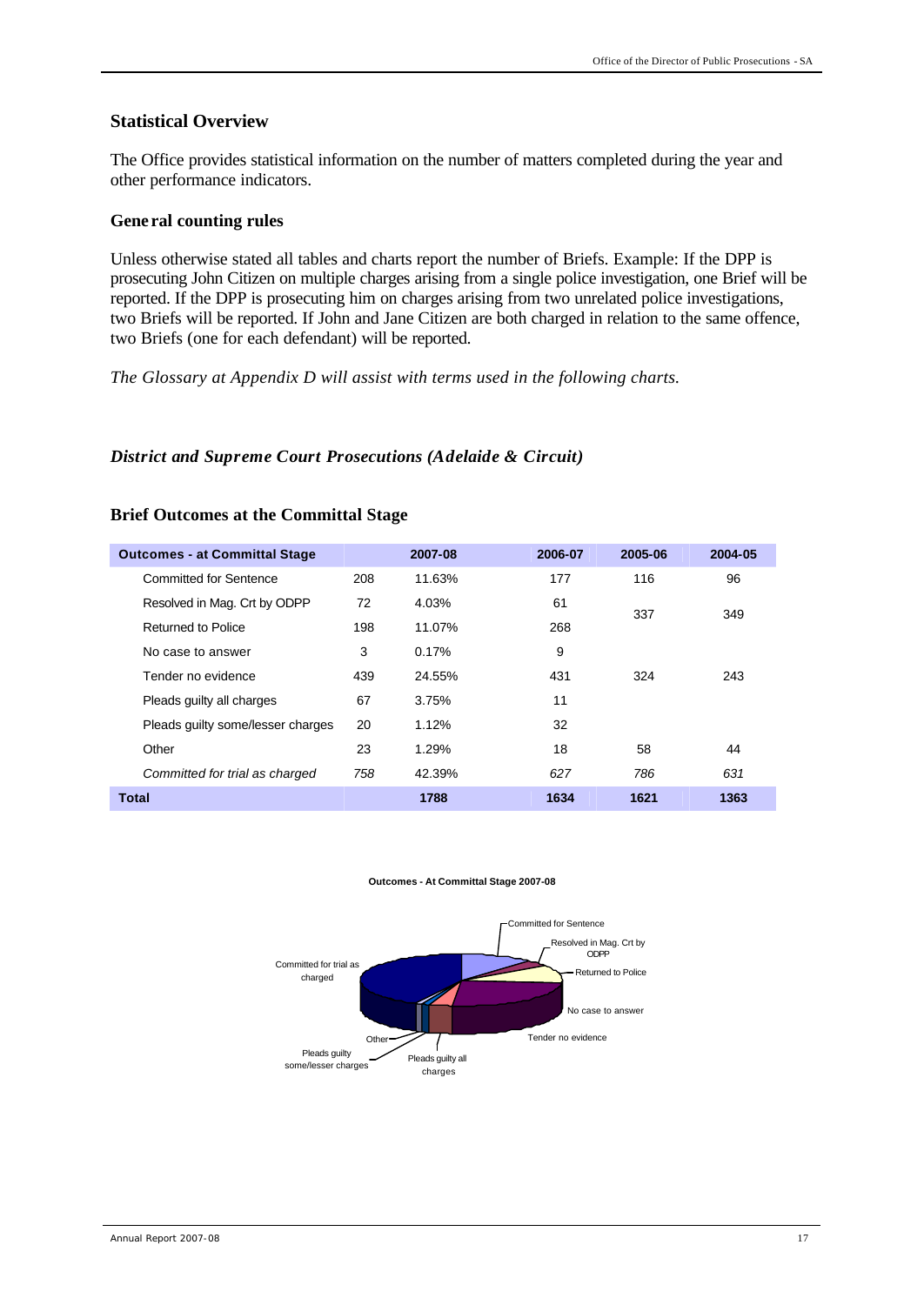# **Supreme and District Court Briefs finalised**

| <b>Supreme &amp; District Court</b><br>matters finalised | 2007-08 |        | 2006-07 | 2005-06 | 2004-05 |
|----------------------------------------------------------|---------|--------|---------|---------|---------|
| Convicted                                                | 1011    | 72.68% | 1038    | 589     | 725     |
| Nolle prosequi                                           | 184     | 13.23% | 123     | 127     | 132     |
| Not Guilty                                               | 72      | 5.18%  | 91      | 83      | 55      |
| <b>White Paper</b>                                       | 80      | 5.75%  | 96      | 18      | 30      |
| Other                                                    | 44      | 3.16%  | 27      | 22      | 43      |
| <b>Total</b>                                             | 1391    | 100%   | 1375    | 839     | 985     |

# **Supreme and District Court Matters Finalised 2007-08 (Adelaide and Circuit)** White Paper



# **Supreme and District Courts - Trials Vacated**

| Reason trial vacated 2007-08            | <b>Adelaide</b> |                |         | <b>Circuit</b> | <b>Total</b> | $\frac{9}{6}$ |
|-----------------------------------------|-----------------|----------------|---------|----------------|--------------|---------------|
|                                         | 2007-08         | 2006-07        | 2007-08 | 2006-07        |              |               |
| <b>DPP</b> Application                  | 26              | 21             | 2       | 4              | 28           | 4.3%          |
| Defence Application                     | 72              | 84             | 11      | 8              | 83           | 12.8%         |
| Defendant Not Represented               |                 | 2              |         |                |              |               |
| No Court Available                      | 15              | 40             | 7       | 8              | 22           | 3.4%          |
| No Judge Available<br>Bench Warrant (on | 103             | 122            |         | 2              | 103          | 15.9%         |
| day/prior)                              | 13              | 10             | 2       |                | 15           | 2.3%          |
| <b>Negotiations Pending</b>             | 5               | $\overline{2}$ | 3       | 1              | 8            | 1.2%          |
| Nolle prosequi (on day/prior)           | 74              | 43             | 8       | 3              | 82           | 12.6%         |
| Late guilty plea                        | 223             | 202            | 18      | 23             | 241          | 37.1%         |
| Witness Unavailable                     | 18              | 10             |         | $\overline{2}$ | 18           | 2.8%          |
| Other                                   | 42              | 30             | 7       | 3              | 49           | 7.6%          |
| <b>TOTAL</b>                            | 591             | 566            | 58      | 54             | 649          | 100%          |

#### **Reason Trial Vacated 2007-08 (Adelaide and Circuit)**

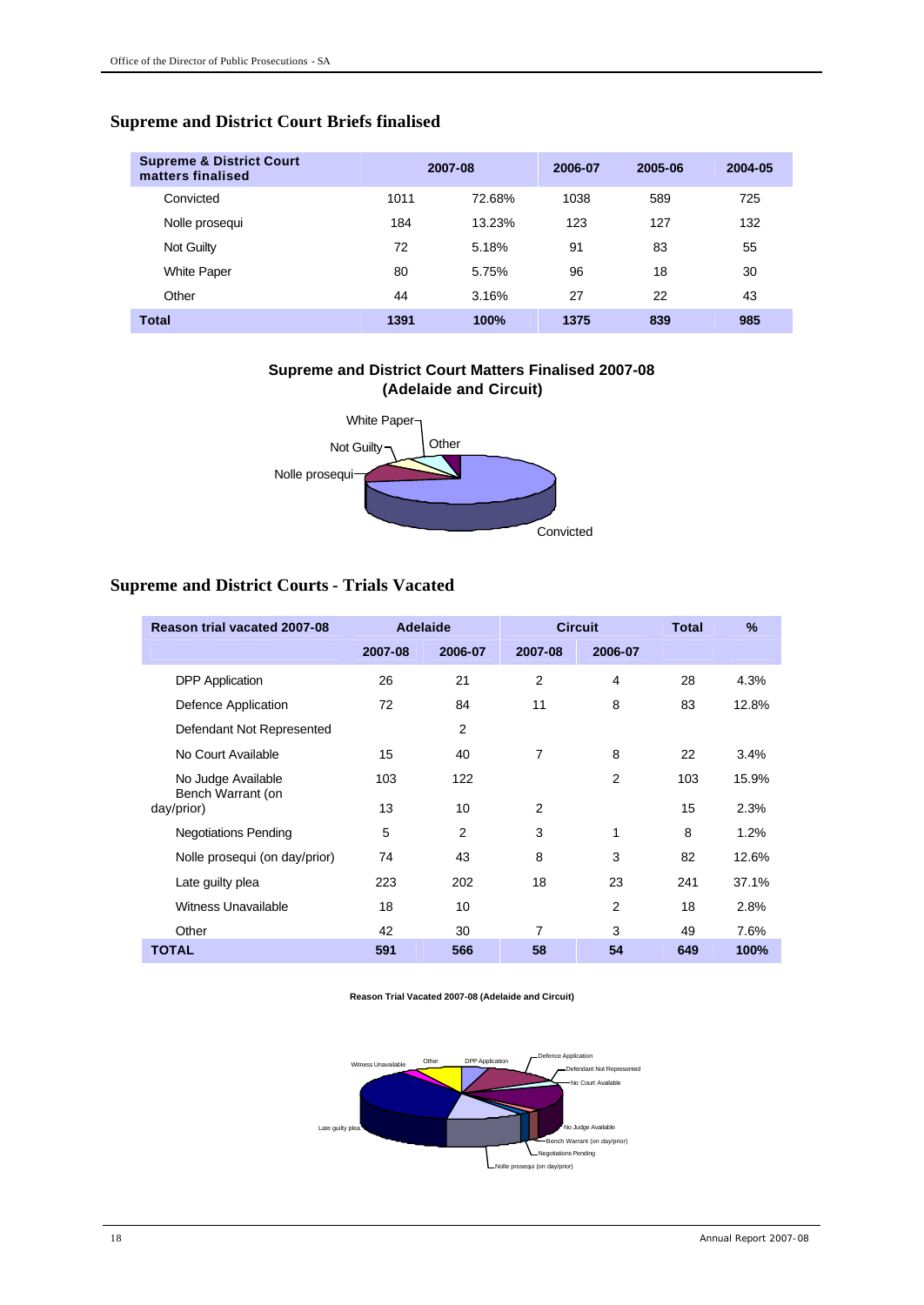# *Adelaide District and Supreme Courts*

**Brief Outcomes prior to listing for trial - Adelaide**

| <b>Outcomes - Resolved prior to trial</b> | 2007-08 |        | 2006-07 |
|-------------------------------------------|---------|--------|---------|
| Returned to Police                        |         |        | 3       |
| <b>White Paper</b>                        | 33      | 3.07%  | 32      |
| <b>Mentally Unfit</b>                     |         |        | 9       |
| Pleads guilty all charges                 | 264     | 24.58% | 301     |
| Pleads guilty some/lesser charges         | 84      | 7.82%  | 61      |
| Nolle all charges                         | 46      | 4.28%  | 37      |
| Other                                     | 16      | 1.49%  | 14      |
| I isted for trial                         | 631     | 58.75% | 482     |
| <b>Total</b>                              | 1074    |        | 939     |

#### **Outcomes - Resolved Prior to Trial 2007-08 (Adelaide)** Returned to Police White Paper Mentally Unfit Pleads guilty all charges Pleads guilty some/lesser charges Nolle all charges Other Listed for trial

### **Briefs listed for trial - Adelaide**

| <b>Outcomes of Briefs listed for trial</b> |     | 2007-08 | 2006-07 | 2005-06 | 2004-05 | 2003-04 |
|--------------------------------------------|-----|---------|---------|---------|---------|---------|
| Pleads guilty all charges                  | 195 | 30.90%  | 96      | 149     | 118     | 112     |
| Pleads guilty some/lesser charges          | 116 | 18.38%  | 80      |         |         |         |
| <b>Mentally Unfit</b>                      | 10  | 1.58%   | 2       |         |         |         |
| Nolle all charges                          | 93  | 14.74%  | 50      | 49      | 54      | 49      |
| Other                                      | 6   | 0.95%   | 6       | 29      | 28      | 37      |
| Proceeded to trial                         | 211 | 33.44%  | 248     | 263     | 240     | 238     |
| <b>Total</b>                               | 631 |         | 482     | 650     | 621     | 685     |

#### **Outcomes - Matters Listed for Trial 2007-08 (Adelaide)**

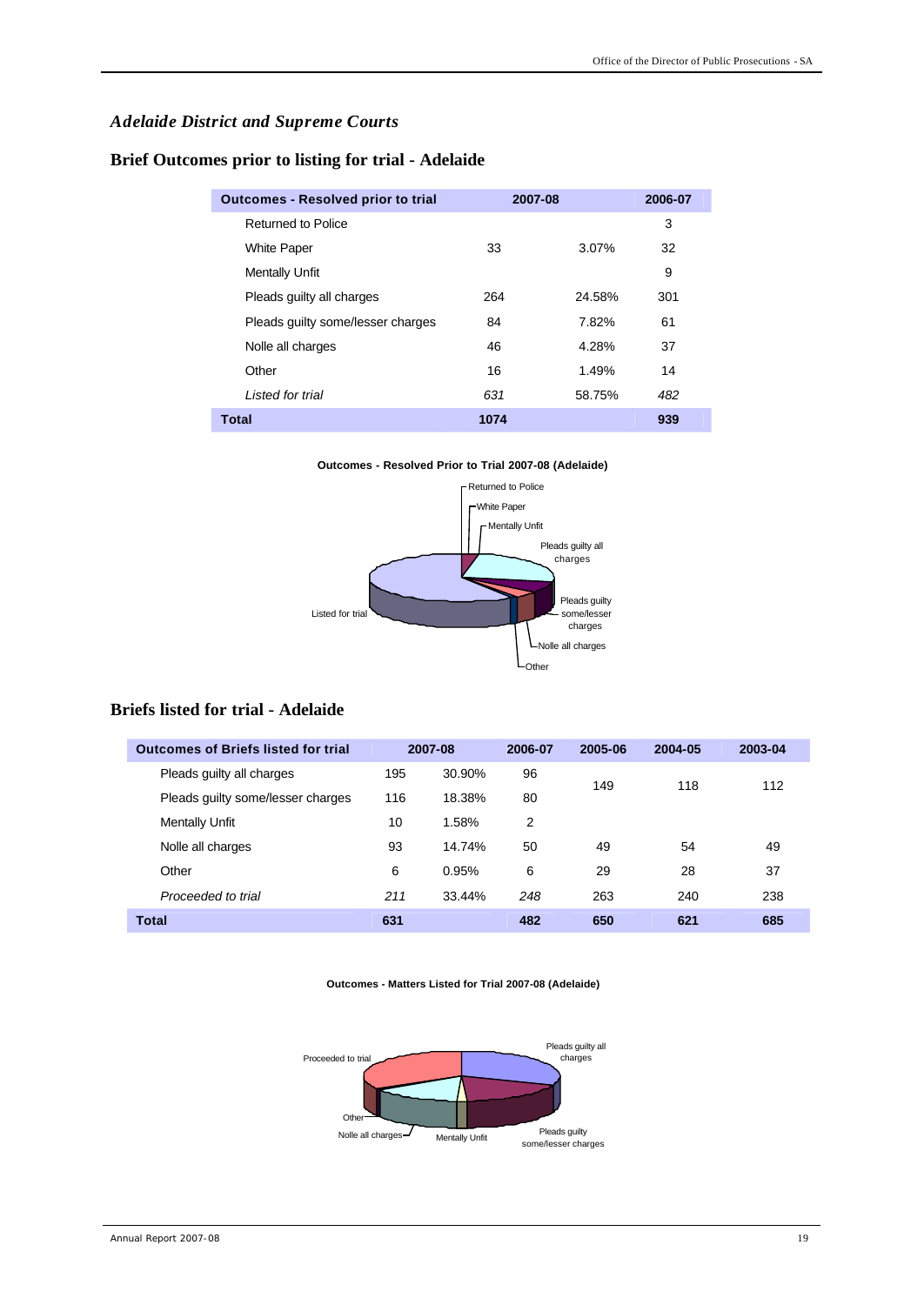# **Trial outcomes - Adelaide District and Supreme Courts**

| <b>Trial Outcomes - Adelaide</b> |     | 2007-08 | 2006-07 | 2005-06                  | 2004-05 |
|----------------------------------|-----|---------|---------|--------------------------|---------|
| Guilty                           | 112 | 43.24%  | 133     | 135                      | 134     |
| Not Guilty                       | 62  | 23.94%  | 70      | 71                       | 38      |
| Nolle Prosequi                   | 10  | 3.86%   | 14      | 14                       | 6       |
| Not Guilty - Mental incompetence | 1   | 0.39%   | 8       | 5                        | 4       |
| Guilty Plea at/during trial      | 19  | 7.34%   | 32      | $\overline{\phantom{0}}$ |         |
| Hung Jury                        | 7   | 2.70%   | 6       | 8                        | 12      |
| Mistrial                         | 20  | 7.72%   | 8       | 13                       | 12      |
| Other                            | 28  | 10.81%  | 19      | 17                       | 34      |
| <b>Total Trials Finalised</b>    | 259 | 100%    | 290     | 263                      | 240     |

#### **Trial Outcomes 2007-08 - Adelaide**



#### *Circuit Courts*

#### **Brief Outcomes prior to listing for trial - Circuit Courts**

| <b>Outcomes - Prior to trial</b>  |     | 2007-08 | 2006-07 |
|-----------------------------------|-----|---------|---------|
| Returned to Police                | 5   | 1.95%   | 1       |
| <b>White Paper</b>                | 47  | 18.36%  | 64      |
| Pleads guilty all charges         | 62  | 24.22%  | 69      |
| Pleads guilty some/lesser charges | 21  | 8.20%   | 11      |
| <b>Mentally Unfit</b>             |     |         |         |
| Nolle all charges                 | 32  | 12.50%  | 18      |
| Other                             | 10  | 3.91%   | 7       |
| Listed for trial                  | 79  | 30.86%  | 66      |
| <b>Total</b>                      | 256 | 100%    | 236     |

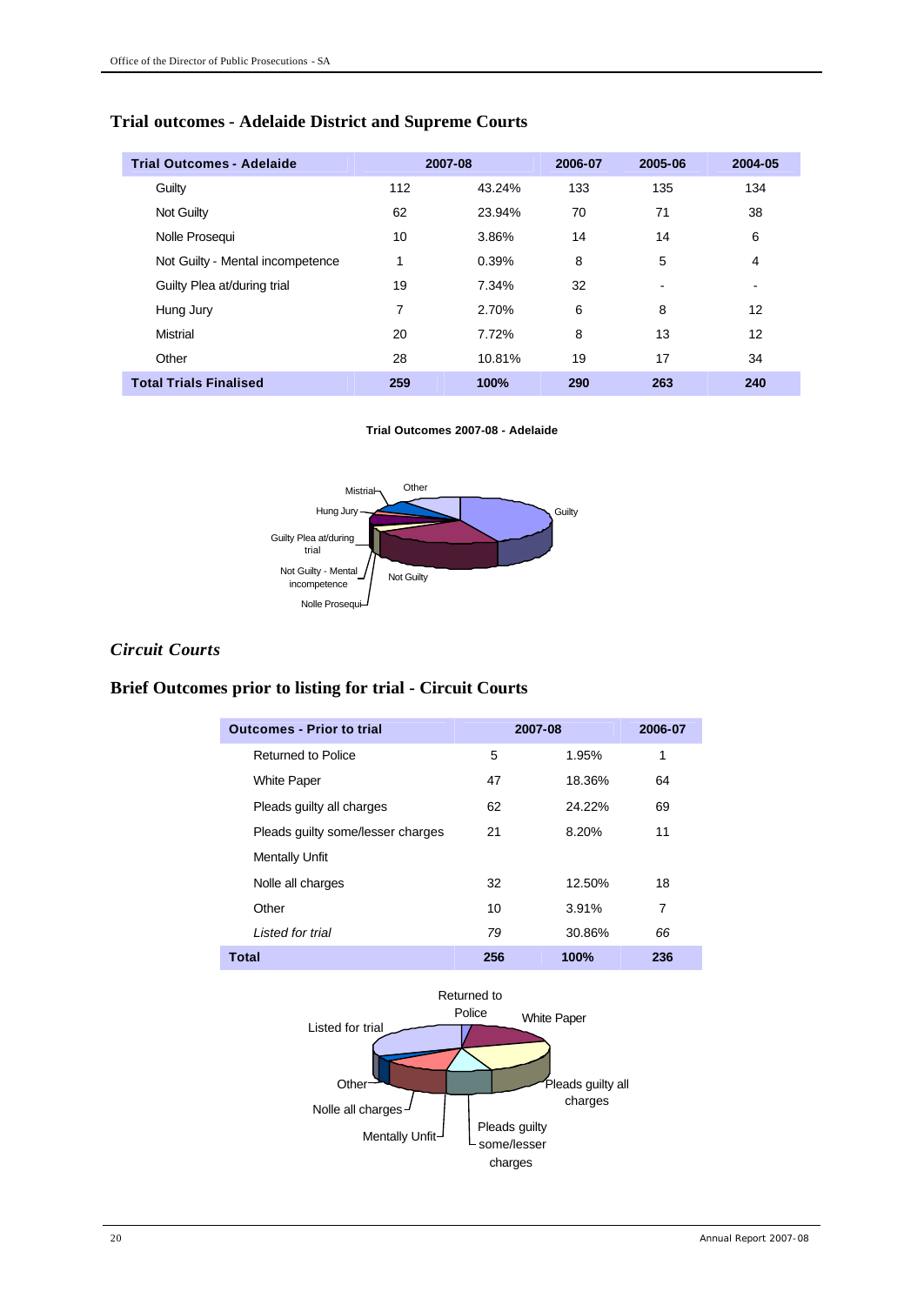| <b>Outcomes - Matter listed for trial</b> |    | 2007-08 | 2006-07 | 2005-06 | 2004-05 | 2003-04 |
|-------------------------------------------|----|---------|---------|---------|---------|---------|
| Pleads guilty all charges                 | 12 | 15.19%  | 16      | 20      | 38      | 43      |
| Pleads guilty some/lesser charges         | 16 | 20.25%  | 11      |         |         |         |
| Nolle all charges                         | 10 | 12.66%  | 3       | 6       | 16      | 5       |
| Other                                     | 3  | 3.80%   | 1       | 7       | 28      | 13      |
| Proceeded to trial                        | 38 | 48.10%  | 35      | 47      | 38      | 38      |
| <b>Total</b>                              | 79 | 100%    | 66      | 80      | 120     | 99      |

#### **Briefs listed for trial in Circuit Courts**

# **Outcomes - Matters Listed for Trial 2007-08 (Circuit)**



### **Trial outcomes - Circuit Courts**

| <b>Trial Outcomes - Circuit Courts</b> |    | 2007-08 | 2006-07 | 2005-06 | 2004-05 |
|----------------------------------------|----|---------|---------|---------|---------|
| Guilty                                 | 11 | 25.58%  | 16      | 25      | 18      |
| Not Guilty                             | 9  | 20.93%  | 12      | 12      | 13      |
| Nolle Prosequi                         | 11 | 25.58%  |         | 1       | 1       |
| Not Guilty - Mental incompetence       | 1  | 2.33%   |         | 1       |         |
| Guilty Plea at/during trial            | 4  | 9.30%   |         |         |         |
| Hung Jury                              |    |         | 1       | 2       | 2       |
| Mistrial                               | 3  | 6.98%   | 2       | 5       | 3       |
| Other                                  | 4  | 9.30%   | 4       | 1       |         |
| <b>Total Trials Finalised</b>          | 43 | 100%    | 35      | 47      | 38      |

#### **Trial Outcomes 2007-08 - Circuit**

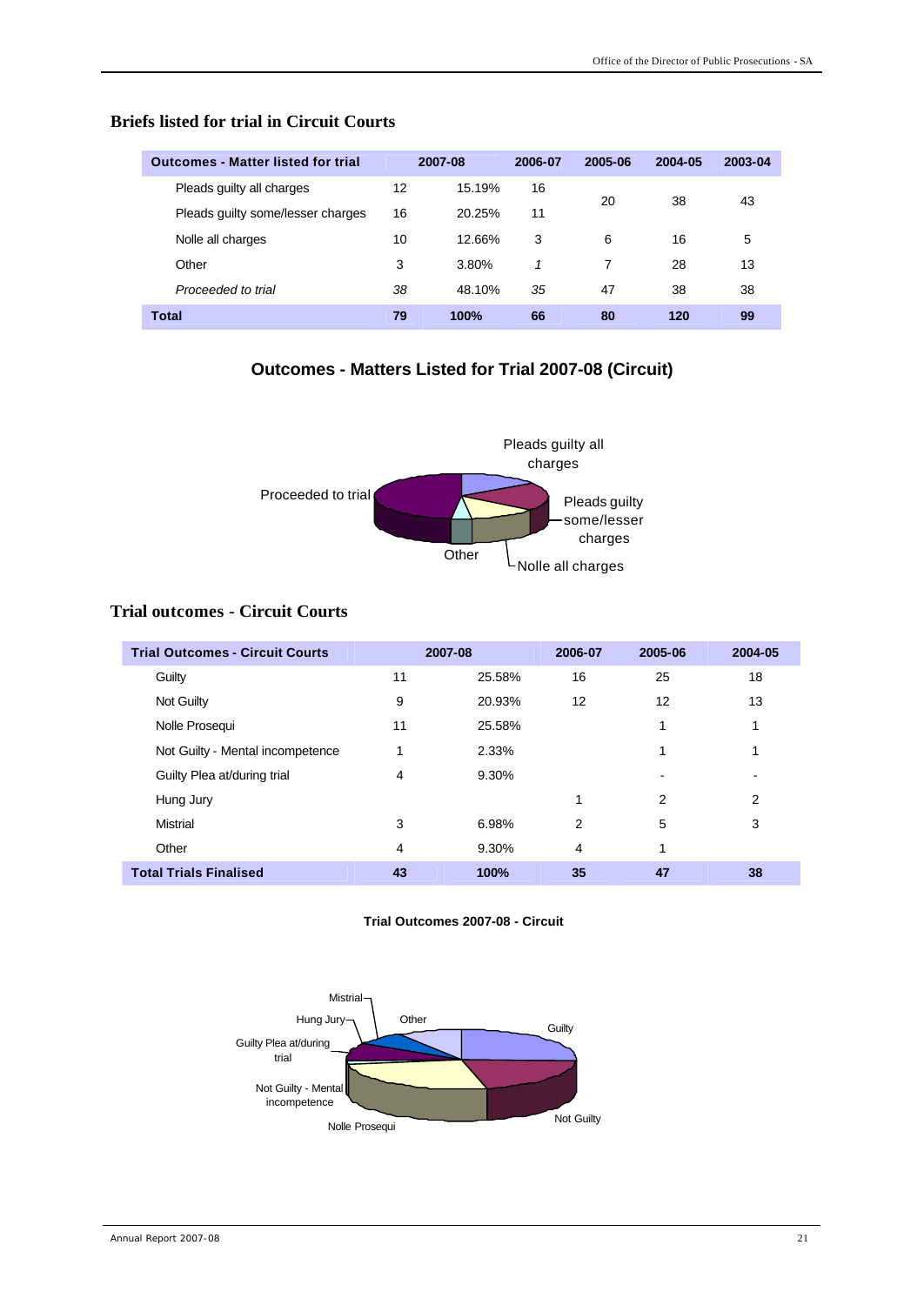# **Adjudications and Opinions**

| <b>Adjudication Outcomes</b>         |      | 2007-08 |      | 2005-06 | 2004-05 |
|--------------------------------------|------|---------|------|---------|---------|
| Charge major Indictable              | 1867 | 86.52%  | 1590 | 1556    | 1288    |
| Charge Minor Indictable              | 135  | 6.26%   | 180  | 80      | 102     |
| Charge Summary                       | 59   | 2.73%   | 43   | 21      | 23      |
| Do not lay charges                   | 39   | 1.81%   | 35   | 16      | 4       |
| Other                                | 58   | 2.69%   | 46   | 21      | 14      |
| <b>Total Adjudications finalised</b> | 2158 | 100%    | 1894 | 1694    | 1431    |

| <b>Opinion Outcomes</b>         |     | 2007-08 |     | 2005-06 | 2004-05 |
|---------------------------------|-----|---------|-----|---------|---------|
| Charge major Indictable         | 125 | 26.48%  | 149 | 137     | 141     |
| Charge Minor Indictable         | 38  | 8.05%   | 45  | 32      | 31      |
| <b>Charge Summary</b>           | 25  | 5.30%   | 37  | 28      | 23      |
| Do not lay charges              | 93  | 19.70%  | 102 | 90      | 73      |
| Other                           | 191 | 40.47%  | 96  | 62      | 54      |
| <b>Total Opinions finalised</b> | 472 | 100%    | 429 | 349     | 322     |

# *Criminal Court of Appeal*

| <b>Crown Appeals</b>               | <b>Against sentence</b> |         |         | Other grounds |
|------------------------------------|-------------------------|---------|---------|---------------|
|                                    | 2007-08                 | 2006-07 | 2007-08 | 2006-07       |
| Allowed                            | 4                       |         |         |               |
| Dismissed                          | 2                       |         |         |               |
| <b>Total Crown Appeals decided</b> | 6                       | 8       |         |               |

| <b>Defence Appeals</b>                  | <b>Against sentence</b> |         |         | <b>Against conviction</b> |         | <b>Other Grounds</b> |
|-----------------------------------------|-------------------------|---------|---------|---------------------------|---------|----------------------|
|                                         | 2007-08                 | 2006-07 | 2007-08 | 2006-07                   | 2007-08 | 2006-07              |
| Conviction quashed                      |                         |         | 8       | 13                        |         |                      |
| Sentence reduced                        | 10                      | 8       |         |                           |         | 1                    |
| Appeal Dismissed                        | 19                      | 21      | 45      | 31                        | 1       |                      |
| Other outcome                           | 2                       |         | 4       | 5                         |         |                      |
| <b>Total Defence Appeals</b><br>decided | 32                      | 30      | 57      | 49                        |         |                      |

| <b>Leave to Appeal Applications</b> | <b>By DPP</b><br>against sentence |         | <b>By Defence</b><br>against Sentence |         | <b>By Defence</b><br>against Conviction |         |
|-------------------------------------|-----------------------------------|---------|---------------------------------------|---------|-----------------------------------------|---------|
|                                     | 2007-08                           | 2006-07 | 2007-08                               | 2006-07 | 2007-08                                 | 2006-07 |
| Abandoned / Withdrawn               |                                   |         | 6                                     | 6       | 10                                      | 15      |
| Dismissed                           |                                   | 4       | 19                                    | 20      | 13                                      | 21      |
| Sentence reduced                    |                                   |         |                                       | 1       |                                         |         |
| To CCA                              |                                   |         | 33                                    | 31      | 26                                      | 53      |
| Other                               | 2                                 |         | 3                                     |         |                                         | 2       |
| <b>Total Applications</b>           | $\mathbf{2}$                      | 4       | 61                                    | 58      | 49                                      | 91      |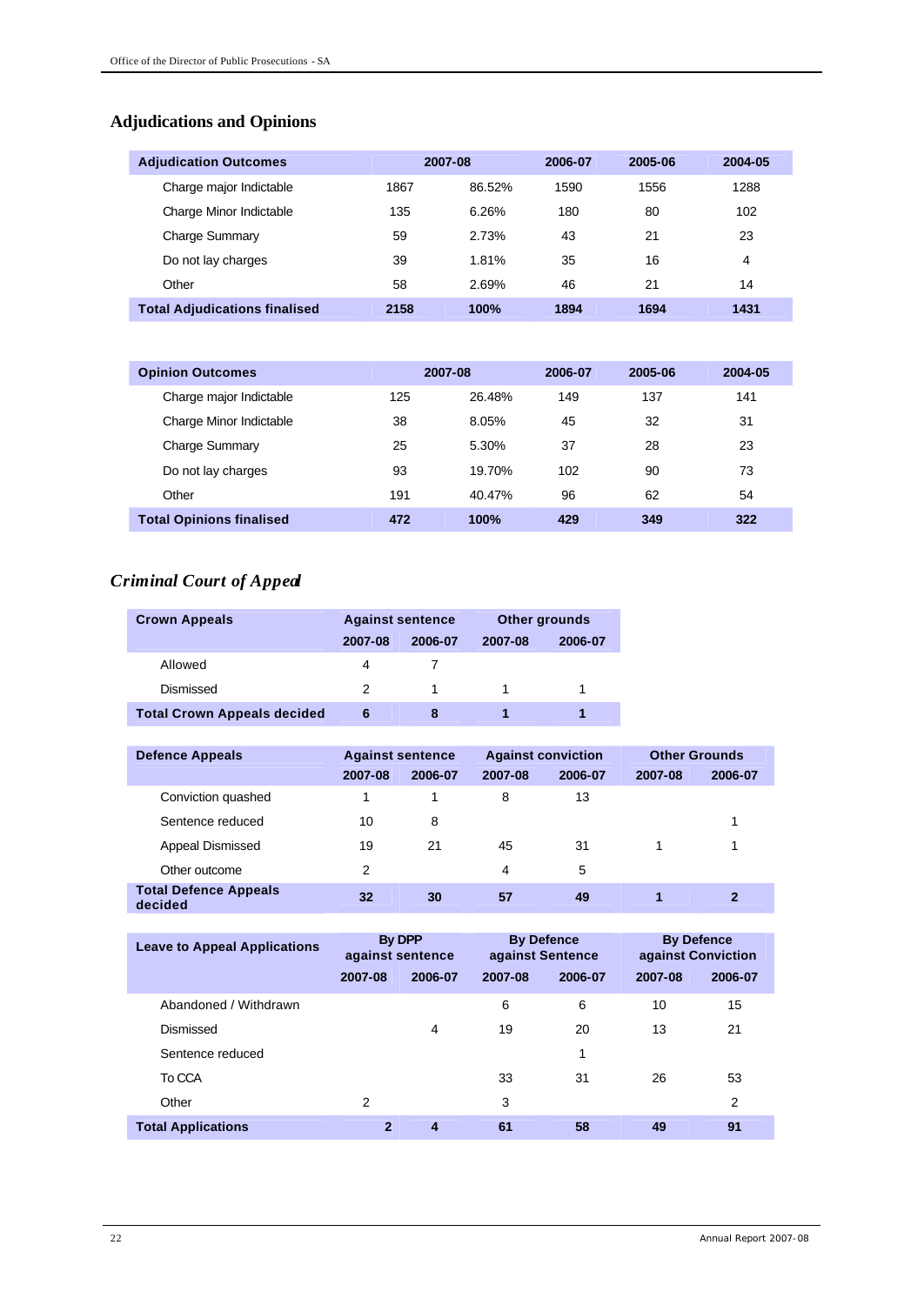#### *Witness Assistance Service*



### *Office of the DPP website*

During the year the Office website received 24.175 visits. (A visit constitutes a visitor opening a page.)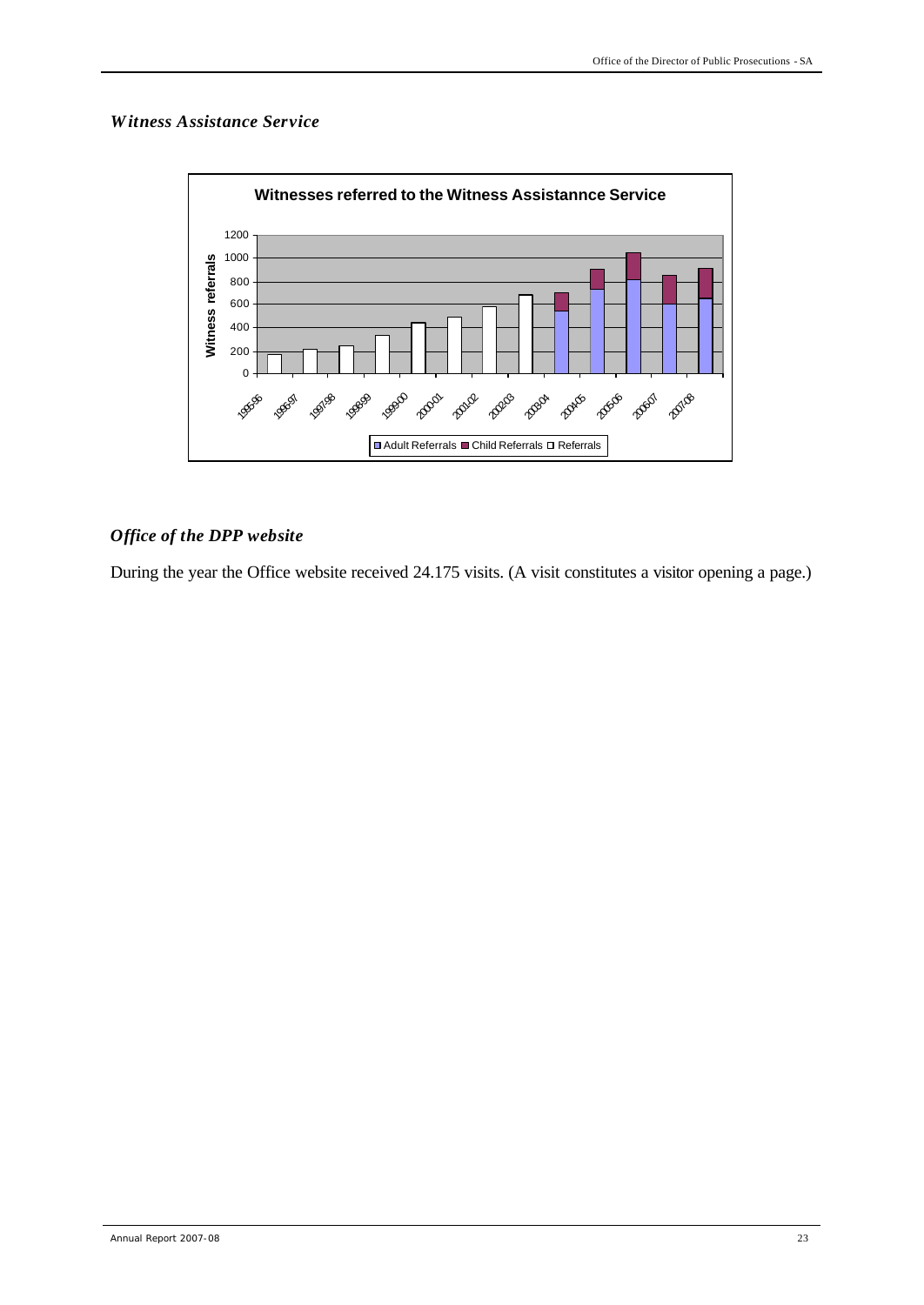# **CHANGES IN THE CRIMINAL JUSTICE SYSTEM**

### **Criminal Justice Ministerial Taskforce**

The Criminal Justice Ministerial Taskforce was established by the Attorney-General late in 2006 to address the growing time taken for committal and trial processes in the Criminal Courts in South Australia and then to provide leadership in responding to other inefficiencies within the Criminal Justice System.

The Taskforce includes representatives from the following agencies in the South Australian Criminal Justice System and from the Commonwealth Office of the Director of Public Prosecutions:

- Attorney-General's Department and Department of Justice
- Office of the Director of Public Prosecutions
- South Australian Police
- Courts Administration Authority
- Legal Services Commission
- Bar Association
- SA Law Society
- Commissioner for Victims' Rights
- Department of Treasury and Finance
- Aboriginal Legal Rights Movement
- Office of the Commonwealth DPP (Adelaide)

The Taskforce met on a monthly basis since its inception and. Its first report was forwarded to the Attorney-General in September 2007 and it is expected that a number of significant reforms will be introduced in the future. It is anticipated that the reforms will contribute to shortening the timeframes in prosecuting criminal matters through the Courts and that they will impact on this Office.

### **Prerecording of evidence from vulnerable witnesses**

Parliament has enacted legislation for pre-recording the evidence of vulnerable witnesses, bringing SA in line with the practice in most other jurisdictions.

The Office participated in a cross-agency working party to address issues raised by the legislation including its legal interpretation, to whom it applies, which court is to take the evidence and whether the facilities are available within the District and/or Supreme Courts to video record the evidence.

At present, none of the courts in Adelaide are equipped to video-record the witness, counsel and the judge during the giving of evidence. The working party has met with consultants from the Attorney-General's Department to investigate the technology which is required to facilitate the legislation.

### **GENERAL MANAGER'S REPORT**

In reviewing the General Manager's reports from recent years, it is pleasing to note that some progress is being made in addressing what sometime appear to be perennial problems. Many of the challenges faced this year have been a result of pushing forward with a number of initiatives that will place the Office on a good footing to face the future.

### **IJP Case Tracking**

The appointment of a Case Tracking Administrator has seen resources dedicated to the statistical reporting capabilities of the application, addressing deficiencies and, driving and managing improvements. An Application Support Agreement was entered with Justice Technology Services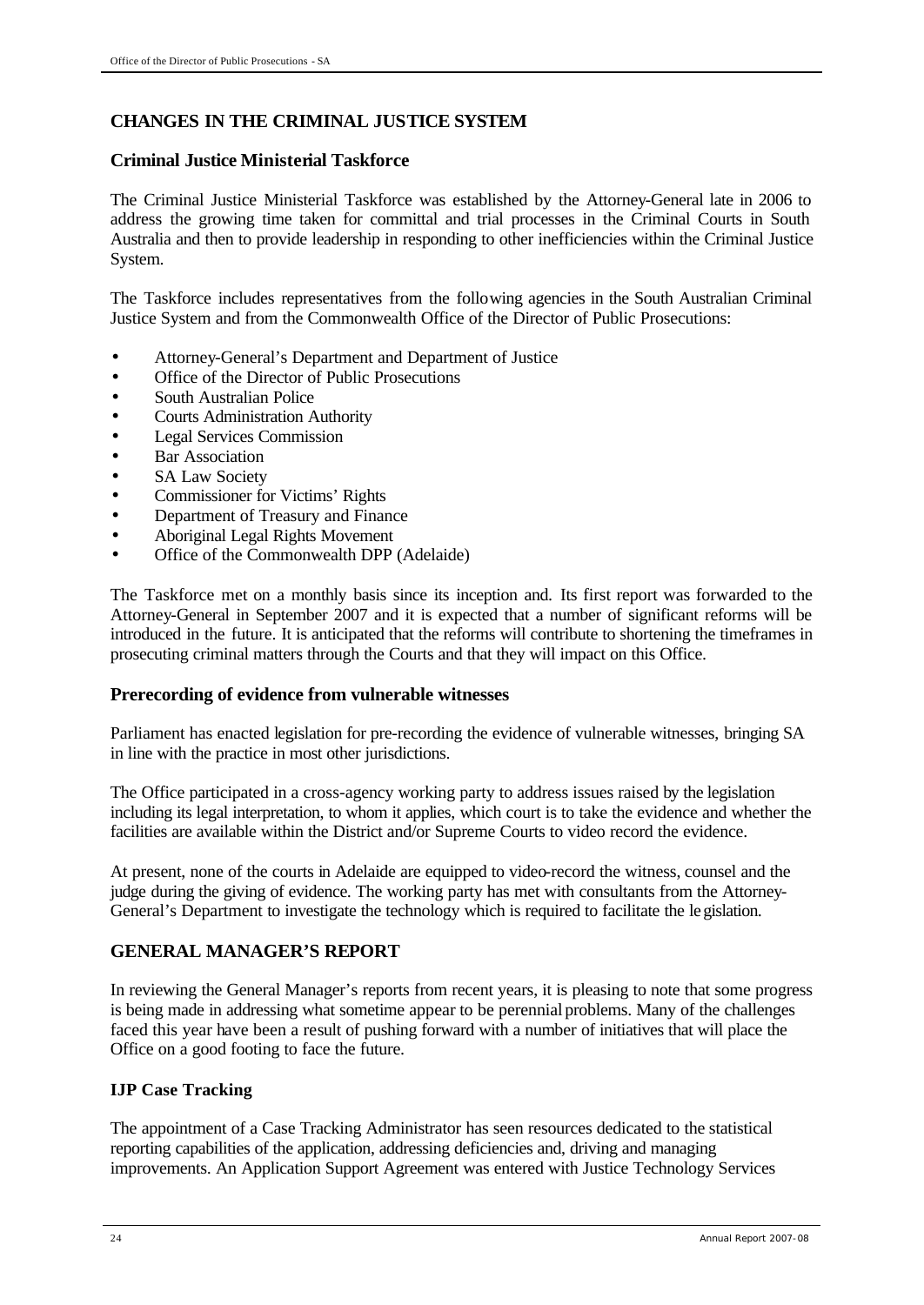(JTS) for two levels of support—Monitoring and Maintenance, and Application Development. As a result, one significant enhancement—a module to support the work of the Criminal Assets Confiscation section—and several minor enhancements were rolled out. During the year the Office contributed to the cost of upgrading the hardware and software platforms supporting Case Tracking.

DPP offices in other jurisdictions generally have trained systems personnel to support business applications, including business analysts and IT experts with a specialist focus on prosecution information and business decision systems. While we lack these resources, we have been able to dedicate one of our Law Clerks to provide user support and liaise with the corporate ICT service providers. The Office is indebted to the Case Tracking Administrator, Lorraine Bull, and the staff of JTS for their efforts to resolve many of the problems and deficiencies in Case Tracking.

#### **Criminal Justice Ministerial Taskforce**

The Office was able to make a valuable contribution to the assessment of recommendations from the Taskforce. Challenging assumptions on which the taskforce initiatives were based and building models to predict the resource costs and potential savings not only gave a more detailed insight into the Office's work loads, it also forced us to stand back and question our own assumptions about work flows.

#### **Knowledge Management**

The Office commenced discussions, facilitated by AGD's Customer Service Technology group, on a knowledge management tool to capture, store and make accessible , individual and corporate knowledge of the Office. We are indebted to the Victorian Office of Public Prosecutions for allowing us to use samples of its in-house systems as inspiration for developing solutions for our own Office.

Office staff rely heavily upon the ODPP Intranet as a gateway to large volumes of information and resources—some locally produced; some published externally. The volume and complexity now require better structures. In the coming year we hope to see significant gains for a very modest outlay.

#### **Accommodation**

For over two years the Attorney-General's Department has been planning to 're-stack' the building which houses the Office (and the bulk of the AGD). This offers the opportunity to bring together staff currently spread across five levels between the ground and eighth floors. At the same time we are challenged to fit an expanding workforce into the existing space allocation. Through many iterations, we have worked with the Attorney-General's Department's Facilities Management Branch to define the requirements of the Office and comment upon various opportunities and proposals.

One of the challenges in this exercise is matching the standard of accommodation needed to attract and retain the best legal minds, while complying with Government Office Accommodation Standards. The Chief Executive, AGD represented the views of agencies employing legal staff and, as a result, all legal staff of classification LEC3 and above will have 'office' accommodation in the refit.

### **AGD Corporate Services**

The Office continues to rely on the AGD for all corporate services—human resources, facilities management, finance, procurement, OHS&W, ICT, corporate communications and media, and library, to name a few—and we thank the individuals and teams involved for their assistance throughout the year. We are encouraged by those who have shown a great willingness to assist; to see the issues from the perspective of the Office and its staff; and to advocate for the Office's needs.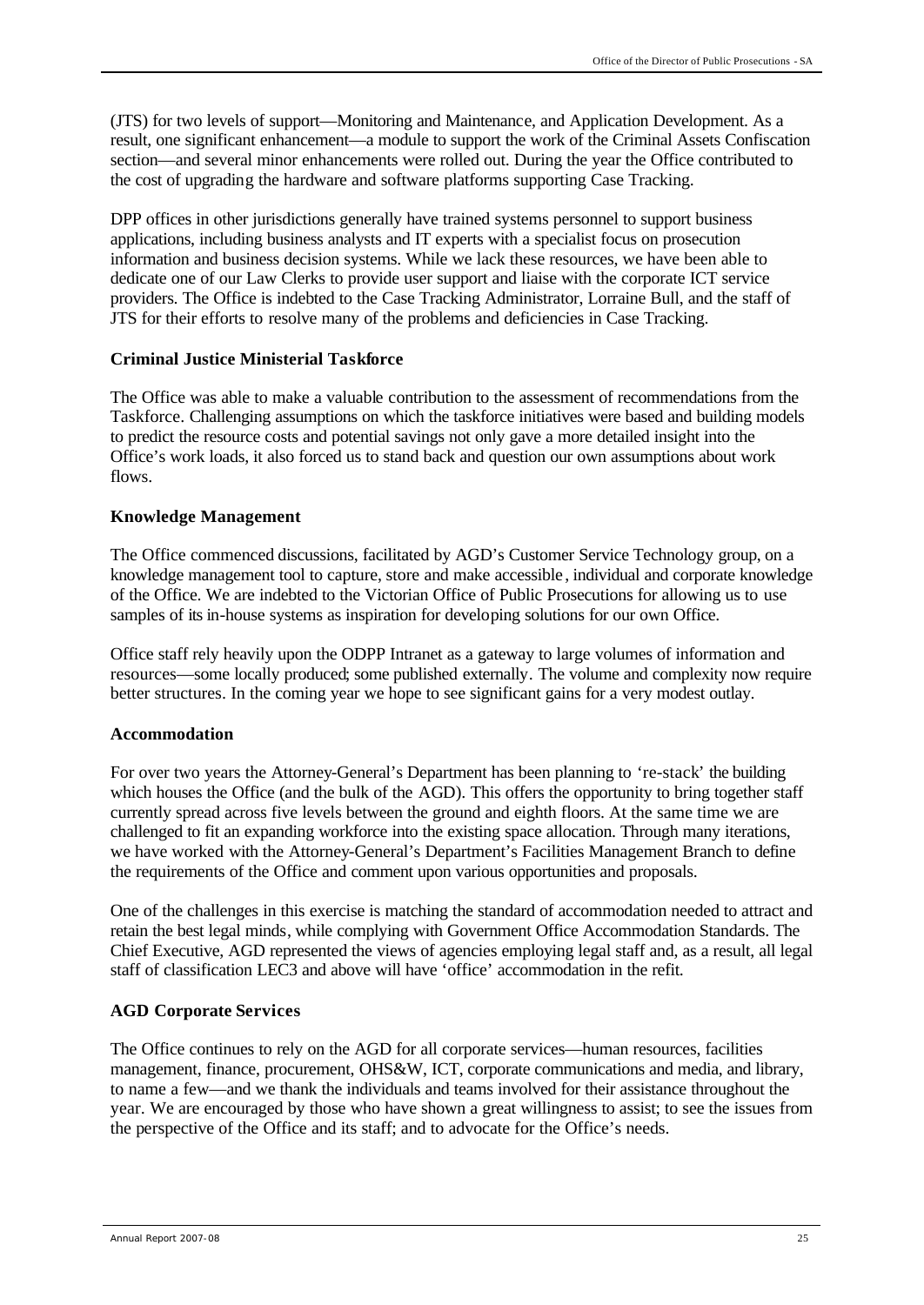The Office worked with AGD Human Resources to ensure that training offered corporately by AGD best meets the strategic needs of the Office. There had been mismatches between the training offered and the needs of the Office. Some people for whom skills gaps had been identified in the mandatory performance and development program missed out on required training while others were offered courses without a need being identified. AGD and the ODPP worked together to ensure finite training funds are used appropriately.

#### **Contribution to Justice projects and programs**

The Office has been an active participant in a number of Justice-wide initiatives, sometimes providing significant contribution, at other times commenting and reviewing the program. The initiatives include:

- Bail Improvement Project
- Justice Video Conferencing project
- Justice ICT Committee
- Sturt Street Court development
- Criminal Justice Ministerial Task Force
- Forensic Science SA ICT Review
- Victims of Crime Ministerial Advisory Committee

#### **Briefing Out**

The ODPP briefs out some trials and court appearances, both in the city and country (Circuit) courts to external counsel. This assists in managing the workload of ODPP prosecutors and contributes to the development of criminal advocacy within the private sector. The graph shows the briefing out expenditure over recent years. The rapid growth in 2006-07 was driven by increases in work and an

influx of relatively junior lawyers in the Office. With the recruitment of senior prosecutors during 2007-08, the growing experience of our staff and the Office's vision that all lawyers are developed to the point that they act as counsel in their own matters, the rate of briefing out is beginning to return to more traditional levels. Expenditure of \$212,000 in the second half of 2007-08 compares favourably to the \$203,000 for the same period in 2005-06, a year of briefing out at traditional levels.



### **Administration Manager's Report**

#### **Staff**

At June 30 the Office had 114 staff, including a blend of full time, part time and casual employees all located at 45 Pirie Street.

I wish to express my appreciation to the administration team who undertake varying roles to ensure the legal staff and others within the ODPP have what they need for the Office to run efficiently and effectively.

#### **Internal communications**

Staff are informed about important ODPP issues via regular communication including: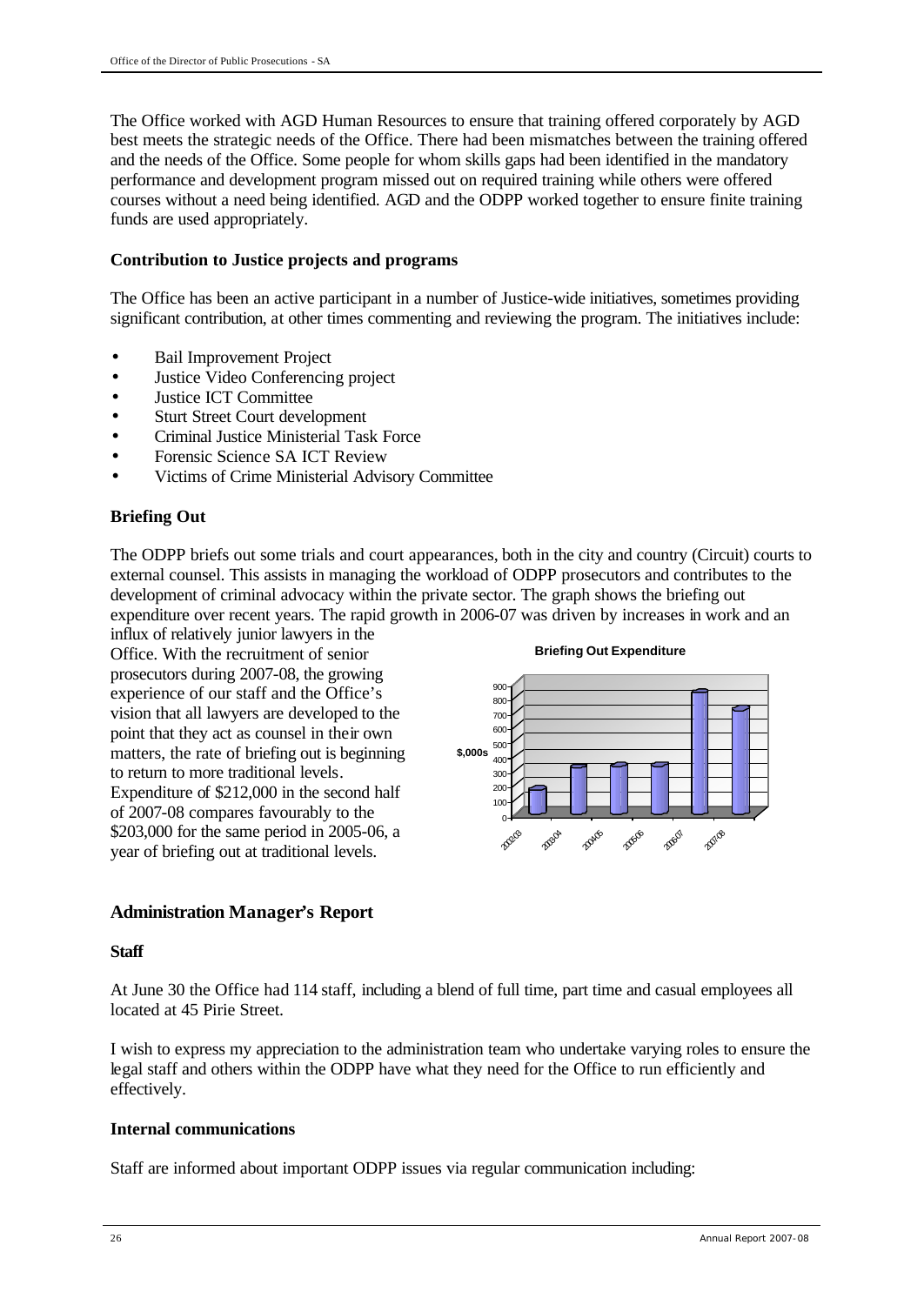- a staff newsletter;
- emails of interest to staff (e.g. on training and development opportunities)
- a newsletter from the Chief Executive providing news from the Department.

The ODPP intranet continues to be an important communication tool and information resource for staff. The intranet provides news on changes to Office policies, procedures and vacancies. It also provides a gateway to large body of knowledge, resources and templates relevant to the Office's work–some internal; some via links to external sources and repositories.

#### **Voluntary Flexible Working Arrangements**

The ODPP continues to promote work-life balance and supports flexible working options including special leave with pay and special leave without pay, part-time work and working from home.

#### **Cultural awareness**

A number of staff attended Aboriginal cultural awareness training with one staff member attending the Iga Warta Cultural Awareness Program, a 2 day residential experience held in the far north of the **State** 

#### **Training and Development**

Staff at all levels are informed of courses available to them for personal and professional development programs. The ODPP in 2007-2008 commenced in-house training for professional staff, specific to their needs, as well as inviting staff to nominate to attend courses regularly run through the AGD Training and Development section. Professional development sessions hosted by the Law Society also play an important role in the Continuing Legal Education of legal staff.

During 2007-2008 financial year 30 staff members attended 21 workshops offered through the Attorney General's Training and Development program.

#### **Witness Assistance Service Report**

In 2007-08 the Witness Assistance Service (WAS) continued to provide specialist social work services to victims of crime, witnesses for the prosecution and their immediate family members in matters dealt with by the Office.

The WAS team provided direct support to significant numbers of victims and witnesses throughout the year and continued to offer its skills, knowledge and expertise to legal and non-legal staff in the Office.

#### **WAS Staffing**

Throughout 2007-08 the Service had ten Senior Social Workers (Witness Assistance Officers) including a Manager, 4.5 FTE adult-focussed social workers and 3.6 FTE child-focussed social workers. The Child-focused positions were again funded by the Commissioner for Victims' Rights.

Part time staff also increased with the return to work of a number of staff from Maternity Leave. At the end of 2007-08 one third of the WAS team was working part-time—at 0.6 FTE or less.

#### **WAS Year in Review**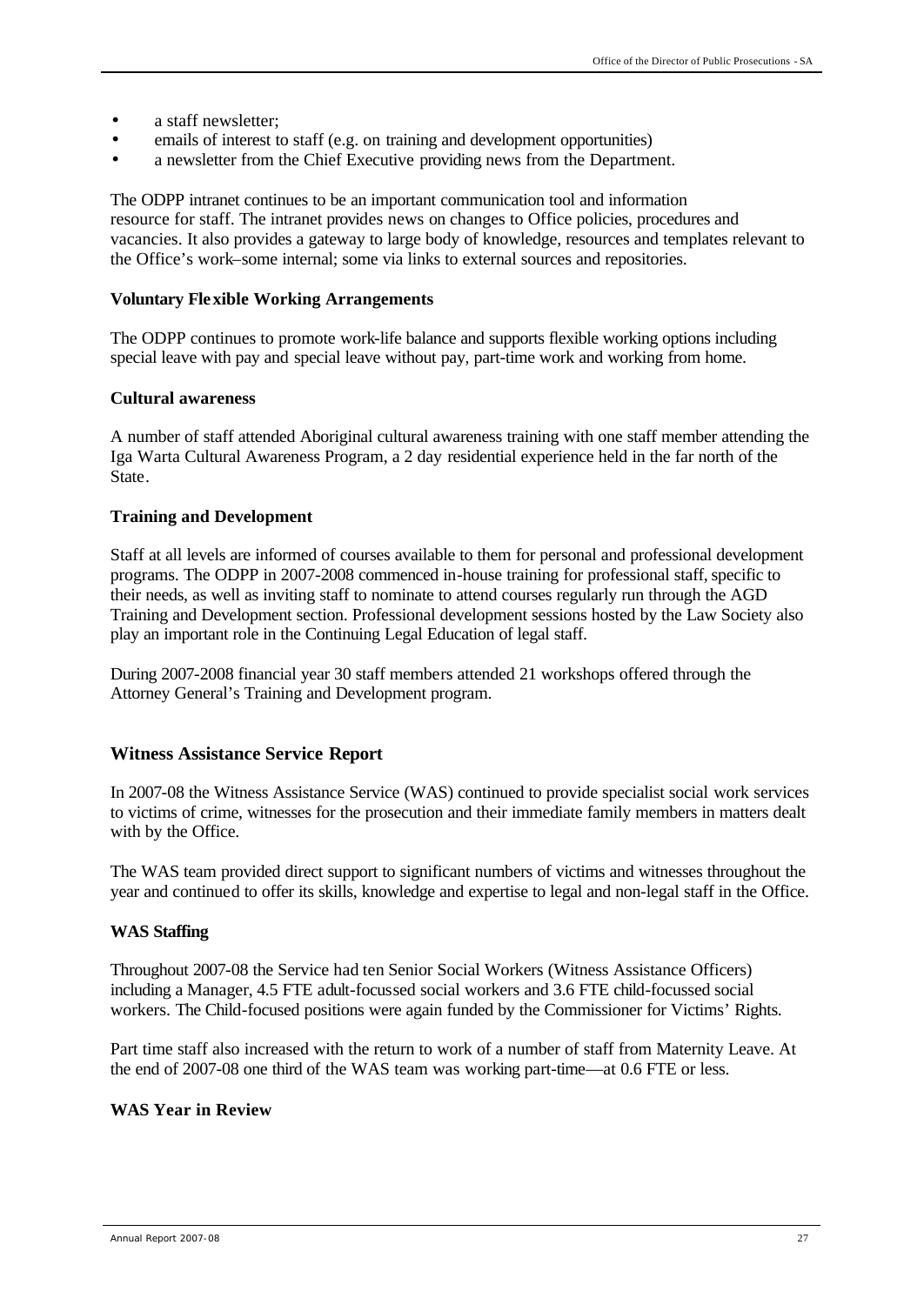During 2007-2008, the Service saw a slight increase in the total number of new referrals—a total of 916 referrals compared to 857 the previous year. Both child and adult witness referrals grew by about 6.5%.

While the WAS had increased referrals overall, the actual number of face-to-face services delivered to victims and witnesses fell marginally. The number of *Court Attendance / Support* and *Assistance with Victim Impact Statements (VIS)* services increased by 6.2% and 11.3% respectively. *Attendance at Proofing Meetings* (down 9.9%), *Court Familiarisation / Preparation* (down 9.8%) and *Court Companion Support* (down 4.3%) all fell.

As the activities of the WAS continue to be guided by the service needs and requests of victims and witnesses, marginal changes in the total number of services provided to victims and witnesses can be anticipated from year-to-year.

| <b>ACTIVITY</b>                     | 2006-2007 | 2007-2008       | % Change |
|-------------------------------------|-----------|-----------------|----------|
| Attendance at Proofing Meetings     | 947       | 862             | $-9.9%$  |
| Court Attendance / Support          | 437       | 466             | $+6.2%$  |
| Court Familiarisation / Preparation | 168       | 153             | $-9.8%$  |
| Assistance with VIS                 | 94        | 106             | $+11.3%$ |
| Court Companion Support             | 48        | 46 <sup>1</sup> | $-4.3%$  |
| <b>Total Face-to-Face Services</b>  | 1694      | 1638            | $-3.4%$  |

*Face-to-Face Services (Occasions) Provided by the Witness Assistance Service*

Note: 1. This figure reflects the increased reliance on Victim Support Service (VSS) Court Companion Volunteers

### **WAS Community Education & Training**

The WAS continued to provide information, education and training services to external organisations and key stakeholders. Education and training provided in the 2007-08 financial year period included:

- TAFE Interagency Child Abuse Training (3 sessions)
- Criminal Justice Seminars in Adelaide, Christies Beach and Mt Gambier
- SAPOL Victim Contact Officer Training
- Victim Support Service (Court Companion Training)
- Respond SA (Relationships Australia) Interagency Networking
- TAFE Students Guest Lecture Series (Certificate IV in Youth Work & Community Services)

The WAS continues to recognise the importance and value of providing informed and relevant training and information to other professionals working with victims, witnesses and their families.

#### **Legal Staff Education & Training conducted by the WAS**

In addition to external training, WAS staff continued to improve its induction and orientation program for new legal practitioners entering the office.

WAS staff actively participated in the recruitment of new legal staff to the office reflecting the organisations ongoing recognition of victims' rights and the key role performed by legal staff in working with victims of crime and witnesses for the prosecution.

As part of its planning priorities, the WAS developed a number of practical training and development packages for legal staff in the office. During 2007-08, a session on *'Working with Child Victims and Witnesses'* was piloted with new legal staff to the office. Based on the success of the pilot program, a number of additional sessions will be offered to existing legal staff.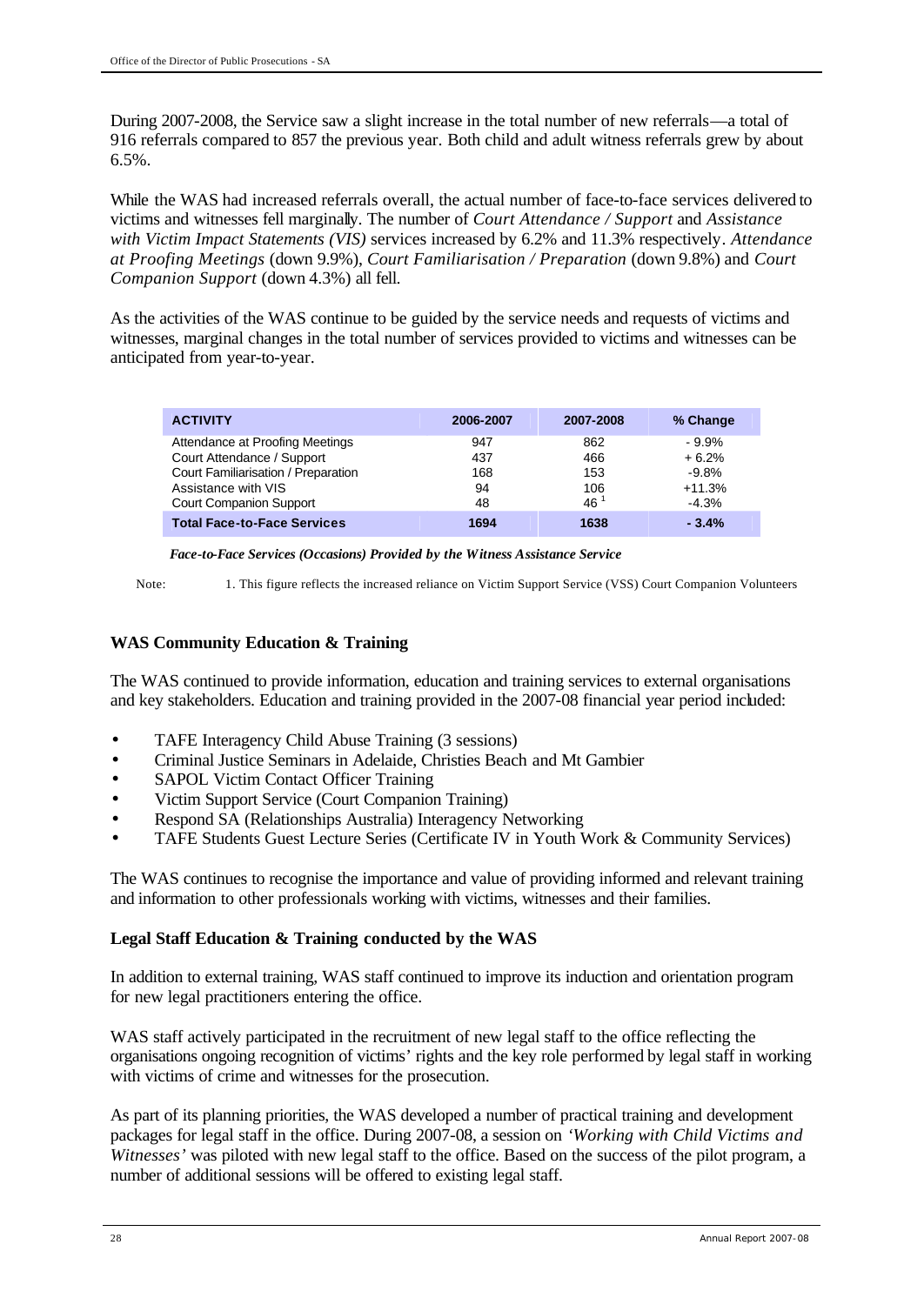Other training areas in development for legal staff include *'Working with Victims and Witnesses with Intellectual Disabilities'* and *'Working with victim and Witnesses from Diverse Cultural Backgrounds'.* The aim of the targeted training is to support and build on the skills, confidence and abilities of legal staff when dealing with the range of vulnerable victims and witnesses seen by the Office.

### **WAS Highlights and Achievements**

The activities of the WAS continue to be guided by the need to provide timely, responsive and quality services to victims, witnesses and their families.

Last year the WAS team continued to work on its strategic planning directions, with key achievements and outcomes being noted in a number of key areas. Highlights in the 2007-08 financial years include:

- Improving the referral rate of child and adult victims and witnesses;
- Improving referral and support practices for victims and witnesses at increased vulnerability;
- Developing a 'Quick Referral Guide' for legal staff to support consistent and improved referral practices to the WAS;
- Improving protocols and practices for working with 'Briefed Out' Prosecution staff;
- Streamlining written correspondence and (timely) updates to victims and witnesses;
- Improving orientation and induction practices with new legal staff to the office;
- Leading improvements in the Office's policy and practices for working with vulnerable (child and adolescent) victims and witnesses;
- Piloting a training resource for new and existing legal staff *'Working with Child Victims and Witnesses';*
- Developing written resources and support materials tailored to legal staff on 'good practice' approaches for working with victims and witnesses;
- Contributing to strategic improvements in court facilities and video conferencing technologies for vulnerable victims and witnesses;
- Developing a Memorandum of Understanding with the Victim Support Service;
- Successful advocacy to the Commissioner of Victims' Rights for practical support to victims and witnesses with special needs and requirements;
- Advocating for the information and procedural needs of victims and families in Mental Impairment matters;
- Ongoing participation and contribution to the *Victims of Crime Ministerial Advisory Committee; and*
- Taking a leadership role in the Office's *Psychological Health & Well-Being Reference Group* aimed at improving the psychological health and well-being for all Office staff.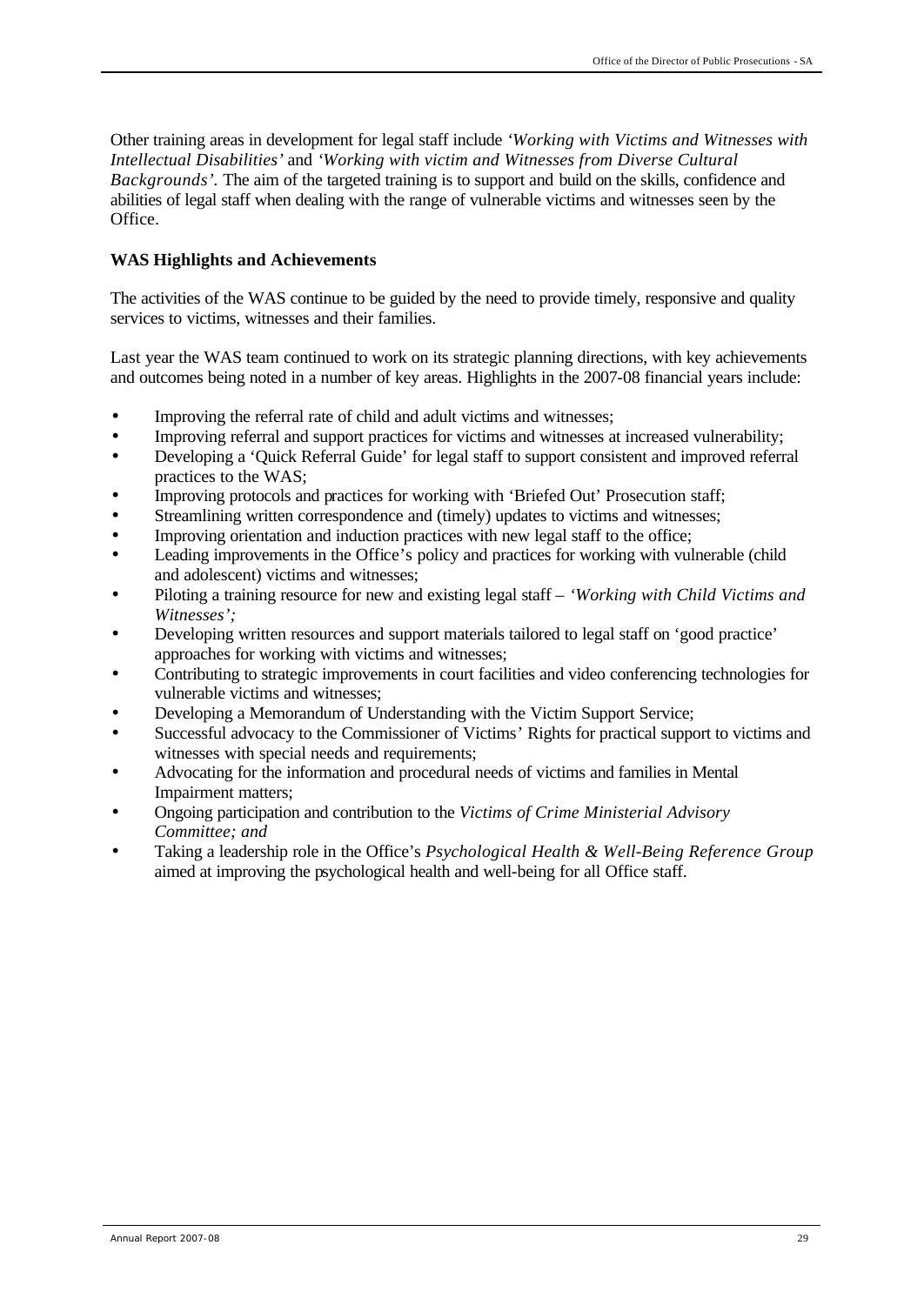# **APPENDIX A**

### **Publications and Information**

The Office publishes information about its services and provides information about services available to victims and witnesses from other agencies. Some publications are produced jointly by the Office and other government and non-government organisations. ODPP publications are available through the Office's internet site. This website is regularly updated and provides links and information about the criminal justice system, employment opportunities and work experience.

The following publications are available on the Office of the DPP website - www.dpp.sa.gov.au.

- ODPP Annual Reports
- *Director of Public Prosecutions Act 1991* and links to relevant legislation
- ODPP Prosecution Policy and Guidelines
- Witness Assistance Service Information leaflet *(Information for witnesses and victims of crime)*
- Unlocking the Homicide Maze *(Produced by the ODPP in conjunction with the Homicide Victims Support Group)*
- An Important Job Going to Court **(***specifically written for child victims/witnesses)*
- What Choice Do I Have? Information for people who have experienced rape or sexual assault *(jointly produced by the ODPP and Yarrow Place Rape and Sexual Assault Service).*
- Consultants' Final report into the Organisational Review of the ODPP

During 2007-08, the Office website had 24, 175 'hits'. (A hit is counted each time a visitor opens a new page.)

The following internet sites provide further information related to the work of the Office.

*Office of the Director of Public Prosecutions www.dpp.sa.gov.au Commissioner for Victims' Rights www.voc.sa.gov.au SA Police www.sapolice.sa.gov.au Yarrow Place Rape & Sexual Assault Service www.yarrowplace.sa.gov.au Courts Administration Authority www.courts.sa.gov.au Department for Correctional Services www.corrections.sa.gov.au*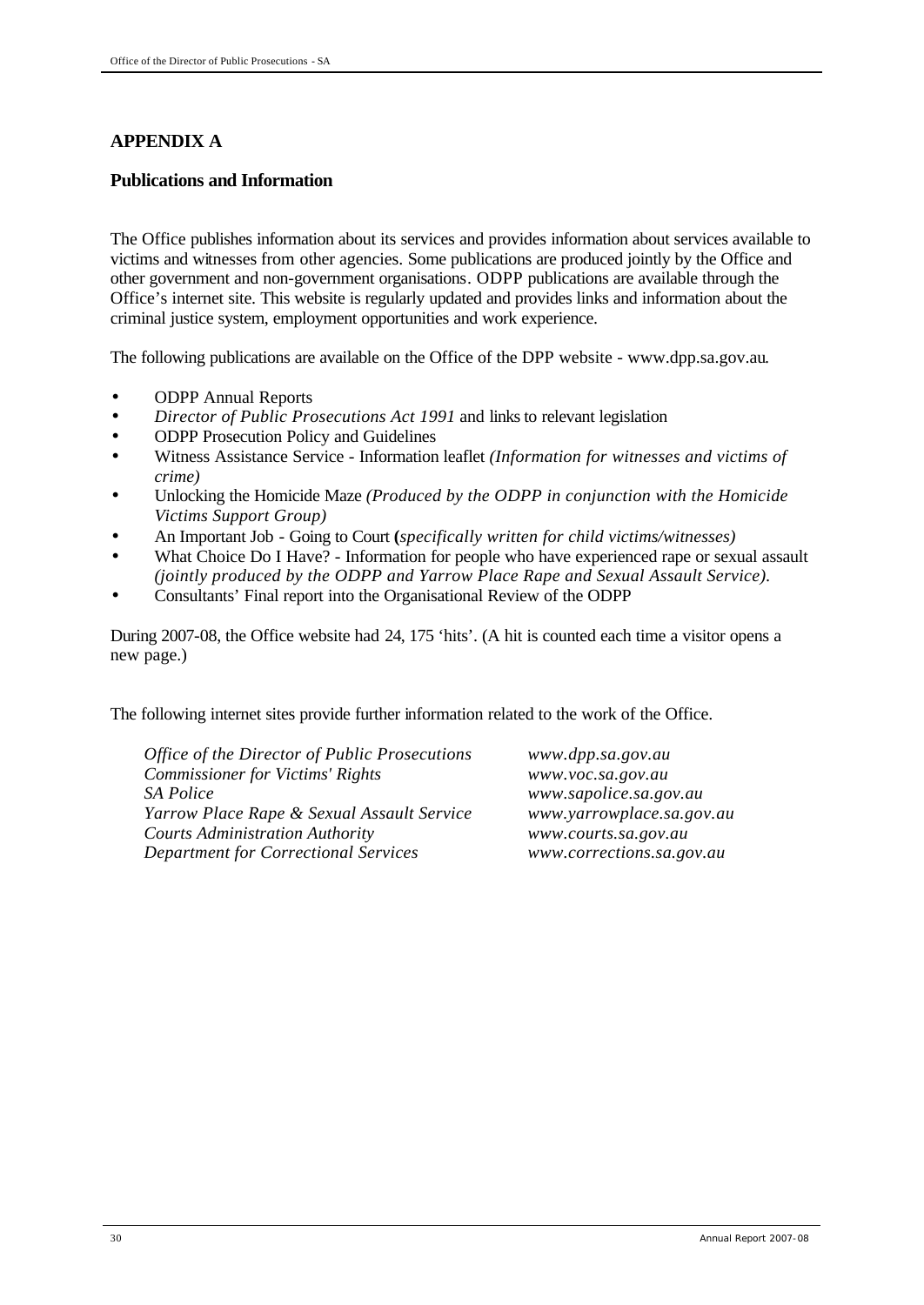#### **APPENDIX B**

#### **Compliance Reporting**

The Director is required to report the following matters under the *Director of Public Prosecutions Act 1991*.

#### **Directions from the Attorney-General**

During the reporting year the Director received no direction or guideline given by the Attorney-General pursuant to Section 9 of the *Director of Public Prosecutions Act 1991*.

#### **Directions to the Commissioner of Police**

During the reporting year the Director of Public Prosecutions issued no directions or guidelines pursuant to section 11 of the *Director of Public Prosecutions Act 1991* to the Commissioner of Police or other person investigating or prosecting offences for the Crown.

#### **Listening and Surveillance Devices Act**

Pursuant to section 12 (1) of the *Director of Public Prosecutions Act* the Office reports that during the year it considered and approved 15 warrants issued under the *Listening and Surveillance Devices Act 1972*.

**\_\_\_\_**

The following matters are Required Reporting Items under Section 5 of the Department of Premier and Cabinet Circular PC013–Annual Reporting Requirements.

**\_\_\_\_\_\_\_\_\_\_\_\_\_\_\_\_\_\_\_\_\_\_\_\_\_\_\_\_\_\_\_\_\_\_\_\_\_\_\_\_\_\_\_\_\_\_\_\_\_\_\_\_\_\_\_\_\_\_\_\_\_\_\_\_\_\_\_\_\_\_\_\_\_\_\_**

#### **Aboriginal reconciliation Statement**

All matters relevant to the Aboriginal Reconciliation Statement are incorporated within the Annual Report of the Attorney-General's Department.

#### **Asbestos Management**

All matters relevant to **Asbestos Management** are incorporated within the Annual Report of the Attorney-General's Department.

#### **Consultants**

The reporting on the use of consultants by the Office during the year is incorporated within the Annual Report of the Attorney-General's Department.

#### **Contractual arrangement**

The reporting on the extent of contractual arrangements in the Office during the year is incorporated within the Annual Report of the Attorney-General's Department.

#### **Disability Action Plan Reporting**

All matters relevant to Disability Action Plan Reporting are incorporated within the Annual Report of the Attorney-General's Department.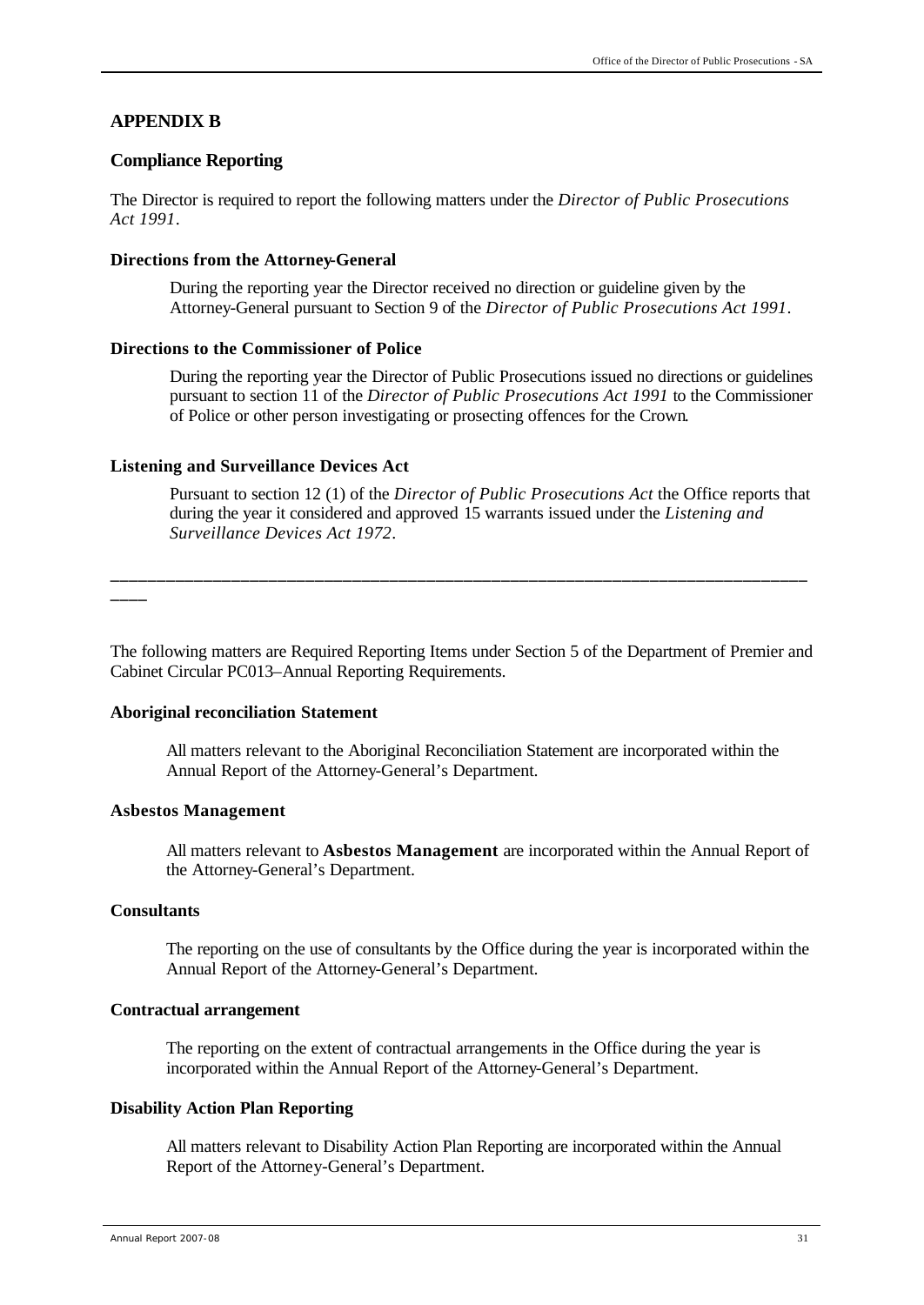#### **Energy Efficiency Action Plan Reporting**

All matters relevant to Energy Efficiency Action Plan Reporting are incorporated within the Annual Report of the Attorney-General's Department.

#### **Equal Employment Opportunity**

All matters relevant to Equal Employment Opportunity Reporting are incorporated within the Annual Report of the Attorney-General's Department.

#### **Executive Employment Reporting**

All matters relevant to Executive Employment Reporting are incorporated within the Annual Report of the Attorney-General's Department.

#### **Financial Reporting**

All matters relevant to financial performance and account payment performance are incorporated within the Annual Report of the Attorney-General's Department.

#### **Fraud**

All matters relevant to Fraud Reporting under the Public Sector Management Regulations 18 (i) are incorporated within the Annual Report of the Attorney-General's Department.

#### **Freedom of Information**

The Office is an 'exempt agency' for the purposes of the *Freedom of Information Act 1991.*

#### **Greening of Government**

All matters relevant to Greening of Government Operations are incorporated within the Annual Report of the Attorney-General's Department.

#### **Human Resource Reporting**

All matters relevant to employee numbers, gender and status, leave management, workforce diversity, indigenous employees, cultural and linguistic diversity and disability are incorporated within the Annual Report of the Attorney-General's Department.

#### **Occupational Health, Safety & Injury Management**

All matters relevant to Occupational Health and Safety are incorporated within the Annual Report of the Attorney-General's Department.

#### **Overseas Travel**

The Director made the following overseas trips in 2007-08

| Destination:                    | Montreal & Quebec City, Canada                   |
|---------------------------------|--------------------------------------------------|
| Purpose:                        | Heads of Prosecution Agencies Conference (HOPAC) |
| Date:                           | 1 - 6 July 2007                                  |
| Total Cost to ODPP: \$14,432.00 |                                                  |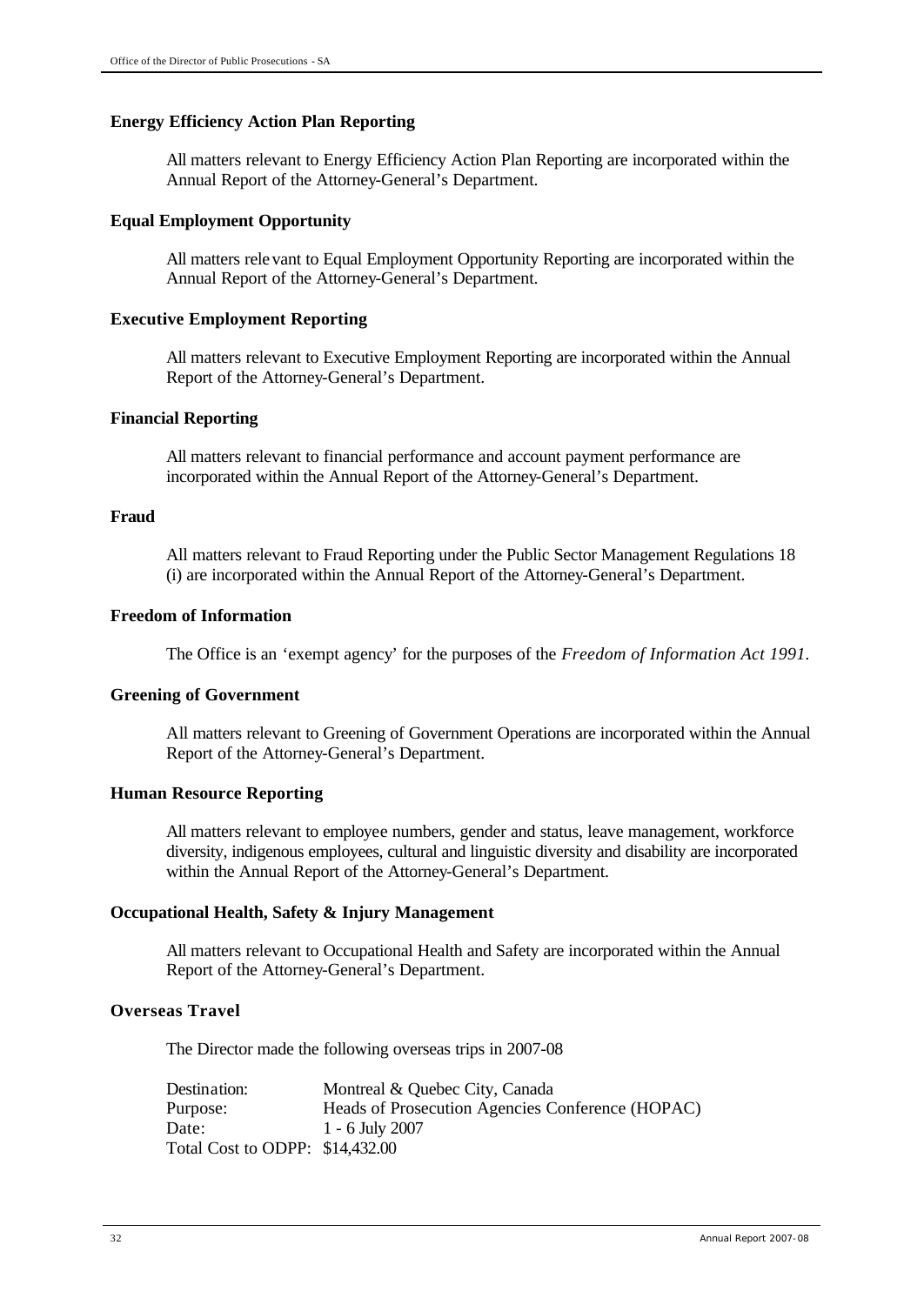| Destination:                   | Hong Kong                                                            |
|--------------------------------|----------------------------------------------------------------------|
| Purpose:                       | International Association of Prosecutors (IAP) Conference            |
| Date:                          | 16 - 20 Sept 2007                                                    |
| Total Cost to ODPP: \$9,713.00 |                                                                      |
| Destination:                   | Auckland, New Zealand                                                |
| Purpose:                       | Conference of Australian Directors of Public Prosecution (CADS)      |
| Date:                          | 7 - 8 December 2007                                                  |
| Total Cost to ODPP: \$2,043.00 |                                                                      |
| Destination:                   | Chongqing, China                                                     |
| Purpose:                       | Conference—International Association of Anti Corruption Authorities  |
| Date:                          | 16 - 23 May 2008                                                     |
| Total Cost to ODPP:            | \$120.00                                                             |
|                                | NB: Stephen Pallaras QC covered the cost of international air-fares; |
|                                | Chinese Govt met the cost of domestic accommodation and meals.       |

One legal staff member also attended the IAP conference in Hong Kong mentioned above. The Office met only the cost of the conference registration (AUD\$1,340) with all travel and accommodation costs met by the employee.

### **Regional Impact Assessment Statements**

All matters relevant to Regional Impact Assessment Statements are incorporated within the Annual Report of the Attorney-General's Department.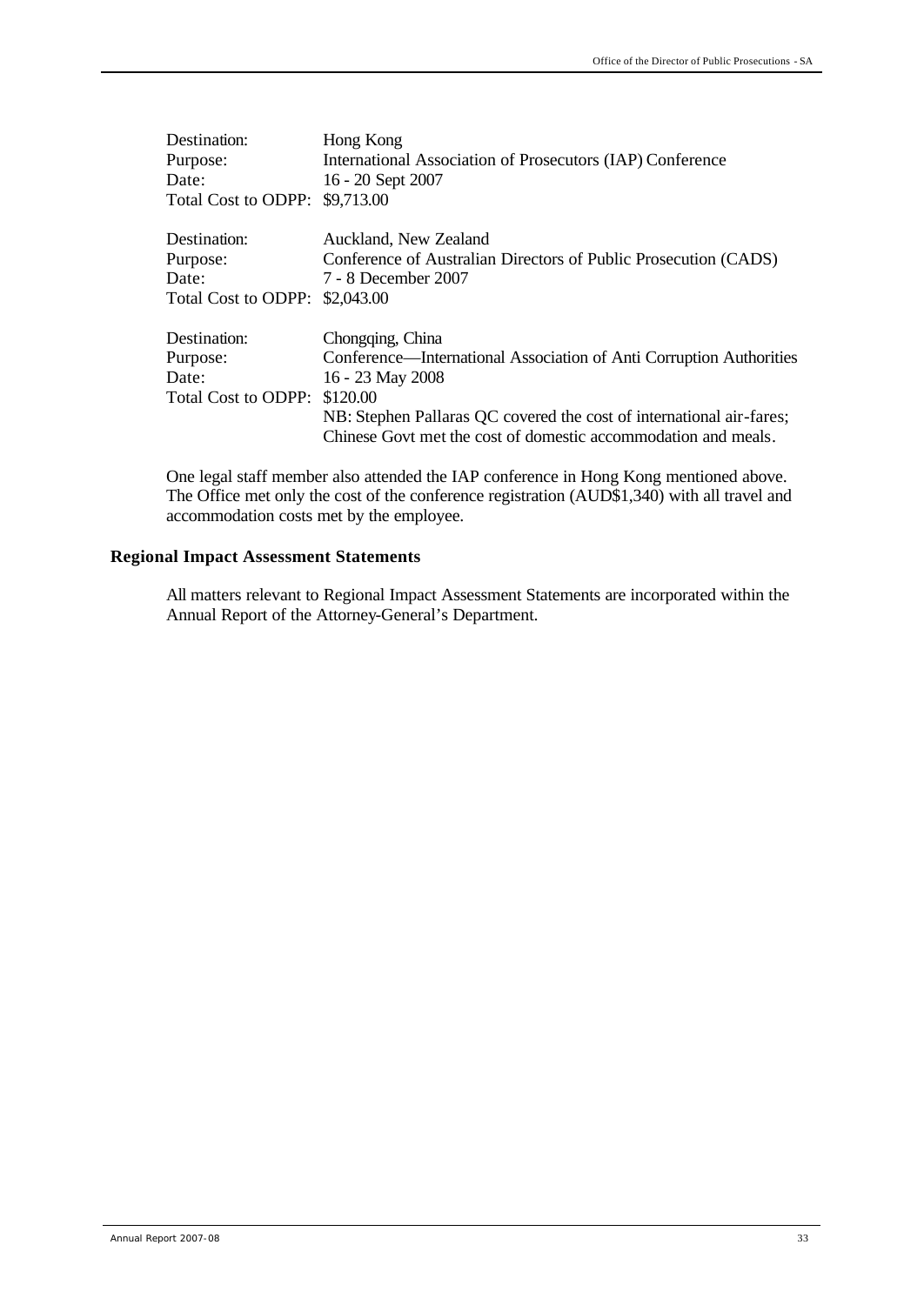# **APPENDIX C**

# **External Training**

External Training and Public Information Sessions Conducted by Staff of the Office.

| <b>SESSION</b>                                                      | <b>ODPP</b><br><b>REPRESENTATIVE</b> |
|---------------------------------------------------------------------|--------------------------------------|
| Australian Lawyer's Alliance                                        | Stephen Pallaras QC                  |
| Topic:                                                              |                                      |
| 'Role of the DPP and Decision to Prosecute'                         |                                      |
| Campbelltown Residents & Ratepayers Association                     | Stephen Pallaras QC                  |
| Topic:                                                              |                                      |
| 'Role of the DPP'                                                   |                                      |
| Conference of Australian Directors of Public Prosecution, Auckland, | Stephen Pallaras QC                  |
| NZ                                                                  |                                      |
| Topic:                                                              |                                      |
| 'Recent legislative changes in SA. Serious and Organised Crime      |                                      |
| (Control) Bill 2007<br>Courts Administration Authority Open Day     | <b>ODPP</b> staff members            |
| Criminal Justice Seminar (Adelaide)                                 | Fabiana Vielle,                      |
|                                                                     | Heather O'Dea,                       |
|                                                                     | Joanne Howski                        |
|                                                                     |                                      |
| Criminal Justice Seminar (Christies Beach)                          | Caroline Steel,                      |
|                                                                     | Belinda Walker,                      |
|                                                                     | Mark Norman                          |
| Criminal Justice Seminar (Mt Gambier)                               | Andrew Moulding,                     |
|                                                                     | Caroline Steel,                      |
|                                                                     | Lisa Duong                           |
| Disability Awareness (for AGD customer service staff)               | Fabiana Vielle                       |
| Topic:                                                              |                                      |
| You Can Make a difference:                                          |                                      |
| Governor's Leadership Foundation                                    | Stephen Pallaras QC                  |
| Topic:                                                              |                                      |
| 'Current and future issues emerging for the DPP in SA'              |                                      |
| International Association of Anti-Corruption Authorities, China     | Stephen Pallaras QC                  |
| Topic:                                                              |                                      |
| 'The Prosecution of Corruption'                                     |                                      |
| International Association of Prosecutors, Hong Kong                 | Stephen Pallaras QC                  |
| Topic:<br>'Accounting to the Public. Reporting to the Government.   |                                      |
| The Art of Serving Two Masters.'                                    |                                      |
| Law Society Criminal Law Conference                                 | John Wells                           |
| Law Society of SA. Country Conference, Pt Lincoln                   | Stephen Pallaras QC                  |
| Topic:                                                              |                                      |
| 'Negotiating with the DPP'                                          |                                      |
| Law Society of South Australia Conference November 2007 -           | Tim Heffernan                        |
| Seminar.                                                            |                                      |
| Topic:                                                              |                                      |
| <b>Recent Legislative Developments</b>                              |                                      |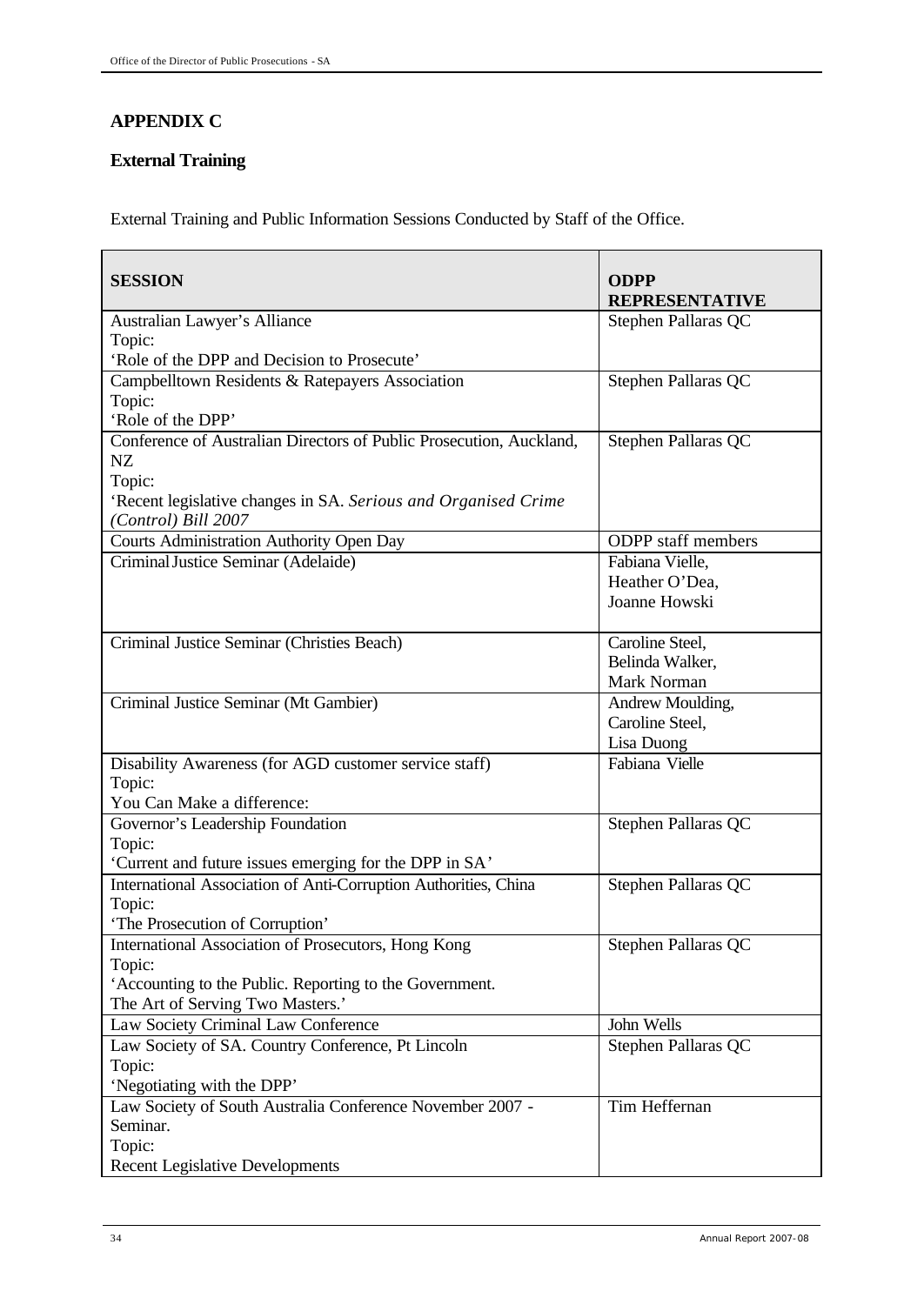| <b>SESSION</b>                                                                                                                                                              | <b>ODPP</b><br><b>REPRESENTATIVE</b>                                                                                               |
|-----------------------------------------------------------------------------------------------------------------------------------------------------------------------------|------------------------------------------------------------------------------------------------------------------------------------|
| Law Society's Continuing Professional Development Program<br>Topic:<br>'ODPP Decision to Prosecute'                                                                         | Stephen Pallaras QC                                                                                                                |
| Law Society's Continuing Professional Development Program<br>Topic:<br>'ODPP Decision to Prosecute                                                                          | Stephen Pallaras QC                                                                                                                |
| Law Week 2008 District Court of South Australia.<br>Topic:<br><b>Mock Sentencing Demonstration</b>                                                                          | Tim Heffernan                                                                                                                      |
| National Institute of Forensic Science Australia Expert<br>Topic:<br><b>Evidence Training</b>                                                                               | <b>Emily Telfer</b>                                                                                                                |
| Natural Resources Investigator's Group Workshop at Nunyara through<br>the Department for Environment and Heritage.<br>Topic:<br>'what can go wrong during an investigation' | Jane Powell<br>Mikala Ballard                                                                                                      |
| <b>ODPP NT Prosecutors' Conference</b><br>Topic:<br>'Preparing and prosecuting drug trials'                                                                                 | Stephen Pallaras QC                                                                                                                |
| Order of St John Knights Hospitaller, Glenelg<br>Topic:<br>'Role of the DPP'                                                                                                | Stephen Pallaras QC                                                                                                                |
| Police Investigators Course                                                                                                                                                 | <b>Emily Telfer</b>                                                                                                                |
| Police Prosecutors Conference October 2007                                                                                                                                  | <b>Emily Telfer</b>                                                                                                                |
| Probus Club of Marion<br>Topic:<br>'Role of the DPP'                                                                                                                        | Stephen Pallaras QC                                                                                                                |
| Rotary Club of Adelaide<br>Topic:<br>'Role of the DPP'                                                                                                                      | Stephen Pallaras QC                                                                                                                |
| SAPOL - Elizabeth/Gawler/Salisbury<br>Topic:                                                                                                                                | Emma Shaw<br>Karen Ingleton                                                                                                        |
| Preparation of committal files &<br>DPP role and responsibilities                                                                                                           |                                                                                                                                    |
| <b>TAFE Guest Lecture Series</b>                                                                                                                                            | Belinda Walker                                                                                                                     |
| TAFE Inter-agency Seminar (x 4)                                                                                                                                             | Fabiana Vielle,<br>Andrew Moulding,<br>Belinda Lines,<br>Belinda Walker,<br>Heath Barclay,<br><b>Emily Telfer</b><br>Rosie Thewlis |
| University of Adelaide Law School (Criminology Course)<br>Topic:<br>'Issues involved in the decision to prosecute'                                                          | Stephen Pallaras QC                                                                                                                |
| University of Adelaide Law Student's Society - Career Seminar.<br>Topic:<br>Career Choice with the ODPP                                                                     | Stephen Pallaras QC                                                                                                                |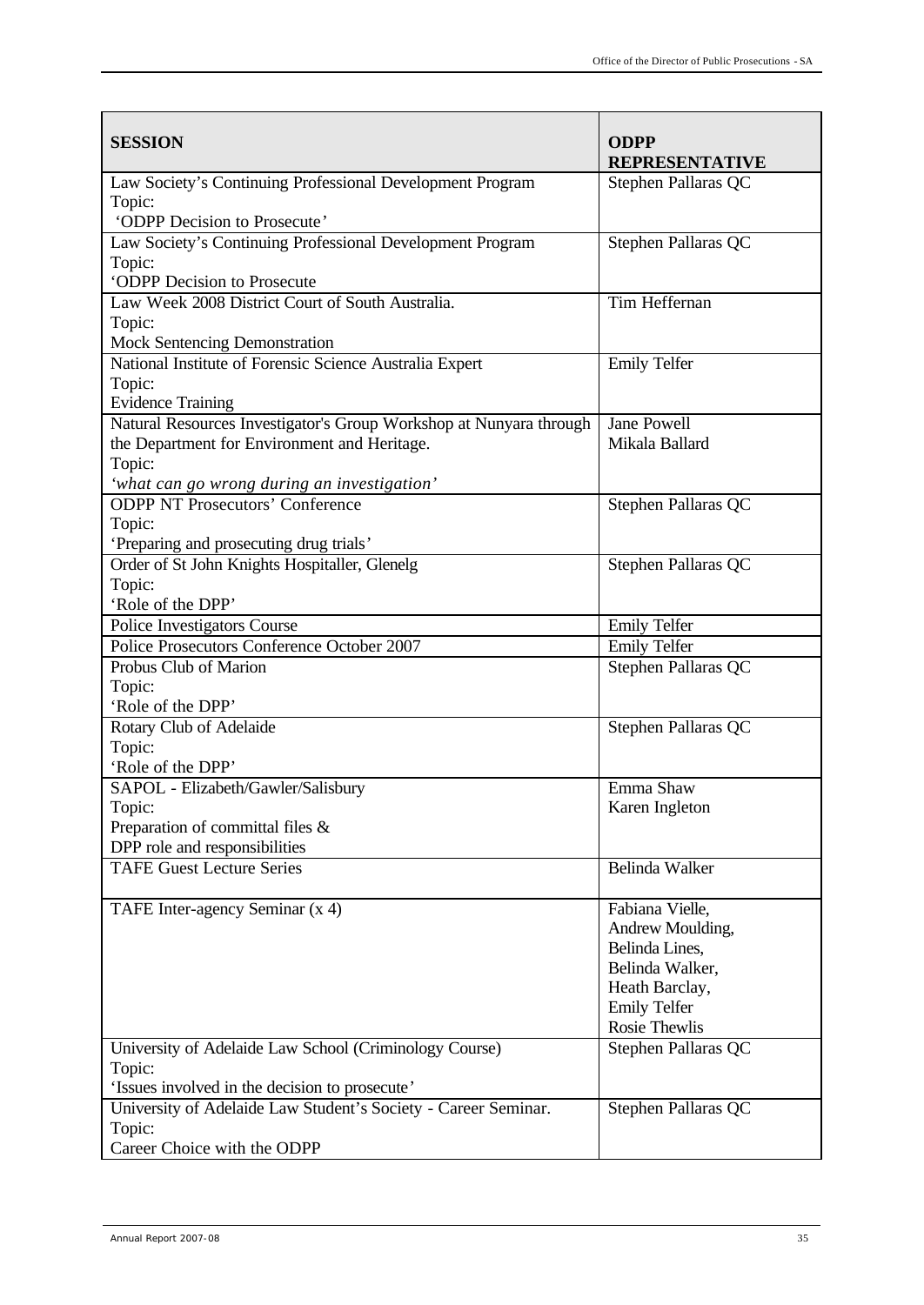| <b>SESSION</b>                                                 | <b>ODPP</b><br><b>REPRESENTATIVE</b> |
|----------------------------------------------------------------|--------------------------------------|
| University of Adelaide Law Student's Society - Career Seminar. | Stephen Pallaras QC                  |
| Topic:                                                         |                                      |
| Career Choice with the ODPP                                    |                                      |
| Victim Contact Officer Training                                | Dean Oliver,                         |
|                                                                | Belinda Walker,                      |
|                                                                | Shoona Howard,                       |
|                                                                | <b>Belinda</b> Ness                  |
| Victim Support Service                                         | Fabiana Vielle,                      |
| Topic:                                                         | Caroline Steel                       |
| <b>Court Companion Training</b>                                |                                      |
| <b>Yarrow Place Expert Witness Training</b>                    | <b>Emily Telfer</b>                  |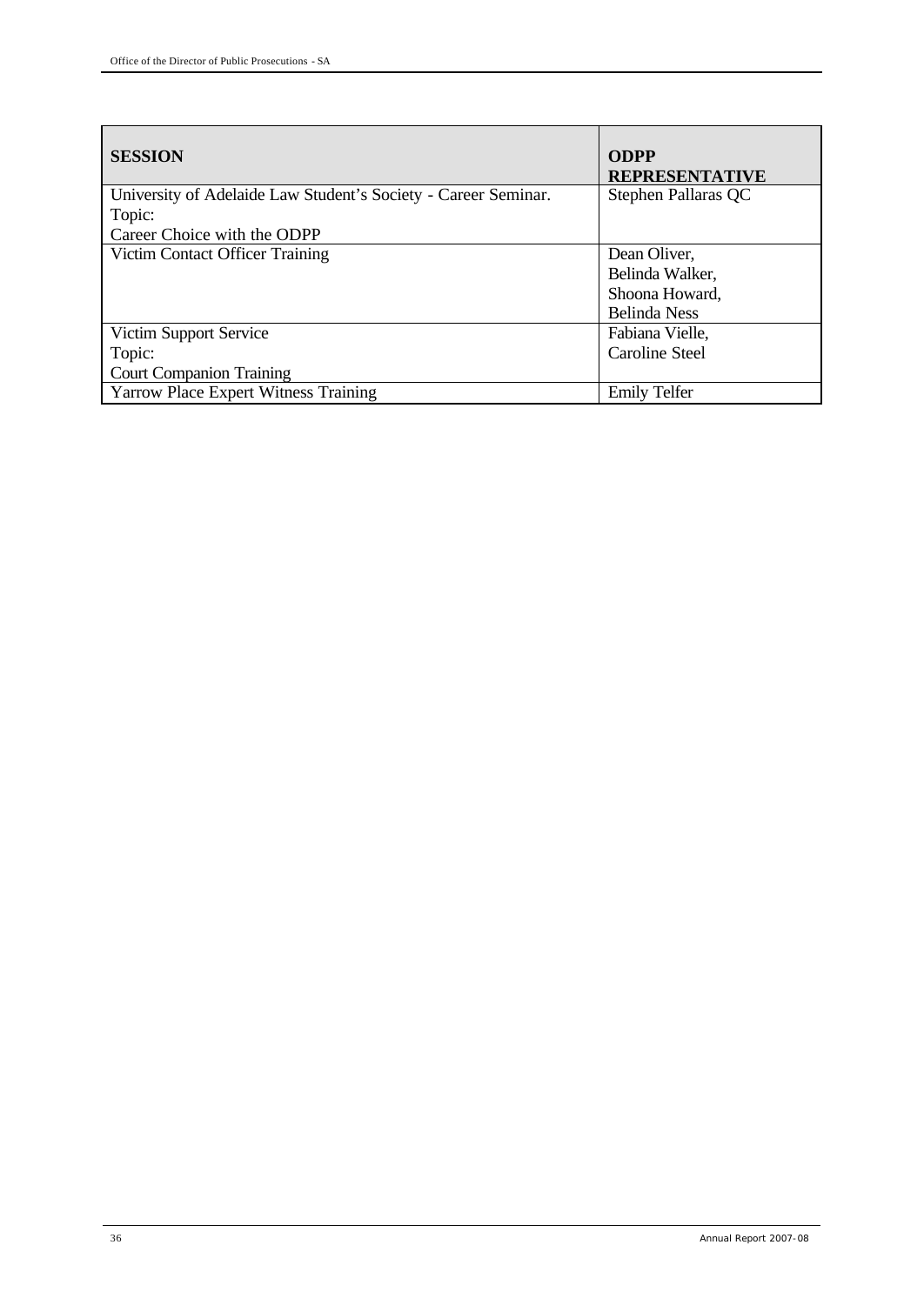# **APPENDIX D**

# **Glossary**

| <b>Accused</b>           | A person who is alleged to have committed an offence.                                                                                                                                                                                                                                                                                                                                                                      |
|--------------------------|----------------------------------------------------------------------------------------------------------------------------------------------------------------------------------------------------------------------------------------------------------------------------------------------------------------------------------------------------------------------------------------------------------------------------|
| Acquit                   | To find an accused person not guilty at a trial.                                                                                                                                                                                                                                                                                                                                                                           |
| <b>Adjourn</b>           | To delay a court hearing, until later that day, to a future date or indefinitely.                                                                                                                                                                                                                                                                                                                                          |
| <b>Adjudication</b>      | Legal advice sought by, and given to, SA Police in the metropolitan area on the<br>appropriateness of draft charges intended to be laid on the first appearance after<br>arrest. Adjudication requests are generally turned around within two hours in time for<br>the accused's first appearance in the Magistrates Court (the morning of the day after<br>arrest if bail has been refused). See also Opinion.            |
| <b>Affidavit</b>         | A sworn or affirmed written statement which may be used as a substitute for oral<br>evidence.                                                                                                                                                                                                                                                                                                                              |
| <b>AGD</b>               | Attorney-General's Department                                                                                                                                                                                                                                                                                                                                                                                              |
| <b>Antecedent Report</b> | A report that lists a person's previous criminal convictions.                                                                                                                                                                                                                                                                                                                                                              |
| Appeal                   | An application to a higher court to review a decision of a lower court regarding a<br>conviction or sentence. If the higher court agrees with the <i>appellant</i> that the lower<br>court made an error, the lower court decision is quashed or overturned. A different<br>sentence will be imposed or, in the case of appeal against conviction, a new trial may<br>be ordered or the <i>appellant</i> may be acquitted. |
|                          | If the higher affirms (agrees with) the lower court decision, the appeal is dismissed                                                                                                                                                                                                                                                                                                                                      |
|                          | The DPP can appeal against sentence only (not against an acquittal). The defendant<br>can appeal against both a sentence and conviction.                                                                                                                                                                                                                                                                                   |
| Appellant                | When a party (prosecution or accused) appeals against a court decision, he/she is<br>referred to as the appellant throughout the appeal process. See also Respondent.                                                                                                                                                                                                                                                      |
| <b>Arraignment</b>       | After a defendant is committed to stand trial in the District or Supreme Court he/she<br>must formally plead to the charges. This first appearance in the District or Supreme<br>Court is the arraignment.                                                                                                                                                                                                                 |
| <b>Arrest</b>            | To apprehend or take into custody a person suspected of having committed a crime.                                                                                                                                                                                                                                                                                                                                          |
| Bail                     | Once a person has been arrested and charged with an offence, that person must remain<br>in gaol unless that person has legal authority to remain out of gaol. When a person<br>receives such authority that person is said to have been granted bail. Bail may be on<br>the accused's own undertaking to appear or with sureties (promises made by others)<br>and subject to conditions.                                   |
| <b>Brief</b>             | The DPP file relating to the prosecution of one defendant on one charge or multiple<br>related charges. Co-accused will have separate Briefs. Unrelated charges stemming                                                                                                                                                                                                                                                   |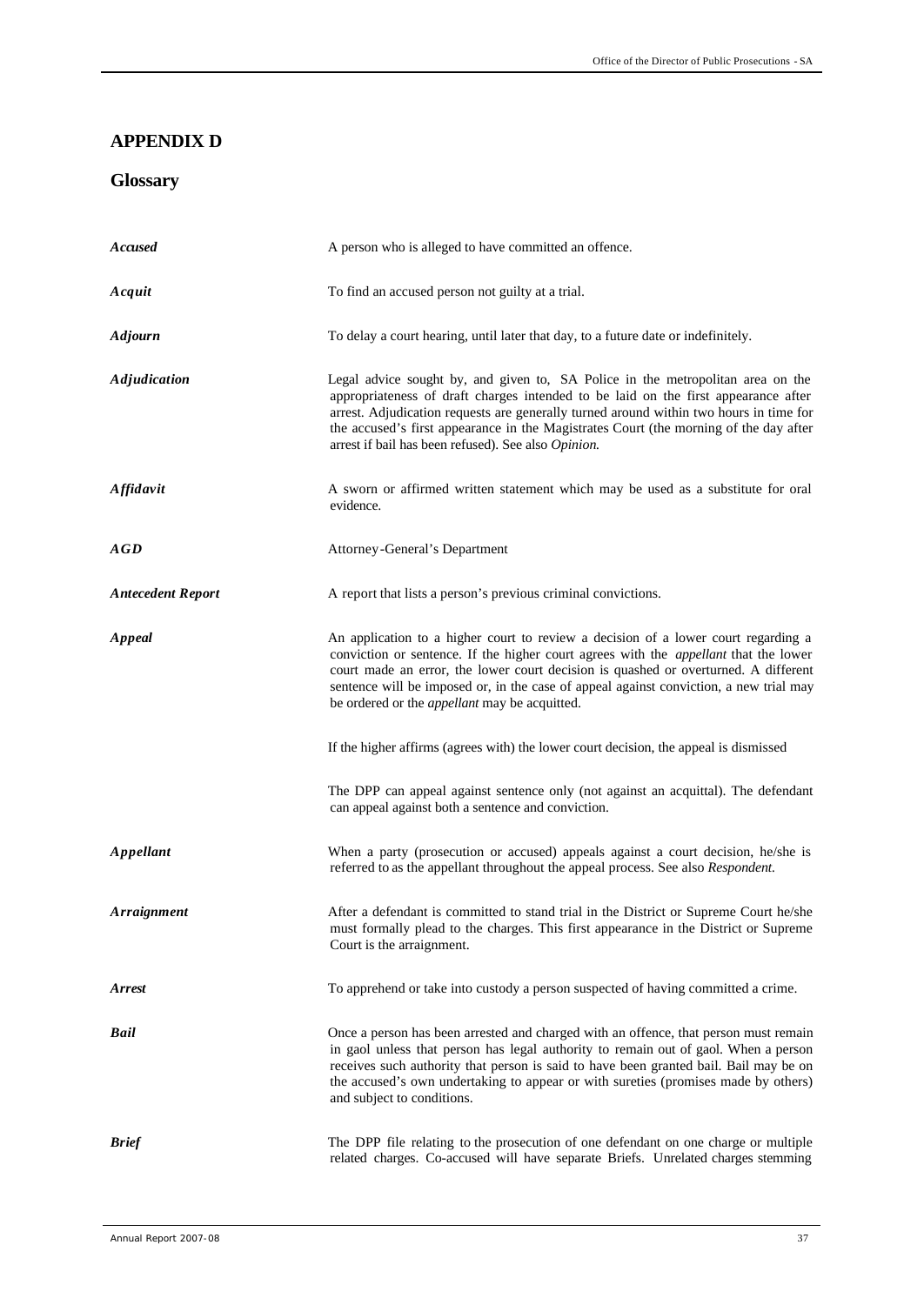|                               | from a separate criminal activity, will have a separate Brief. Co-accused will have a<br>Brief each for the criminal activity being prosecuted.                                                                                               |
|-------------------------------|-----------------------------------------------------------------------------------------------------------------------------------------------------------------------------------------------------------------------------------------------|
| <b>Burden of Proof</b>        | The onus of proving disputed facts. In criminal trials the onus is almost always on the<br>prosecution to prove the facts, including the charge. Defence does not have to prove<br>innocence. See also Standard of Proof.                     |
| <b>CLCA</b>                   | Criminal Law Consolidation Act 1935                                                                                                                                                                                                           |
| <b>Committal Proceedings</b>  | After a person is charged with an indictable offence they appear before a magistrate<br>who determines if there is sufficient evidence upon which to order that they stand trial<br>before a judge and jury in the District or Supreme Court. |
| <b>Committed for Sentence</b> | If, at the committal proceedings, the accused pleads guilty, the magistrate will order the<br>accused person to appear before a District or Supreme Court to be sentenced<br>according to law.                                                |
| Convicted                     | Found guilty of the crime charged or of a lesser charge.                                                                                                                                                                                      |
| Crown                         | The Crown means the State.                                                                                                                                                                                                                    |
| <b>Declarations</b>           | A written witness statement given to police, signed by the person giving the statement.                                                                                                                                                       |
| Defendant                     | In the Magistrates Court the accused may be referred to as the defendant.                                                                                                                                                                     |
| <b>Directions Hearing</b>     | A pre-trial administrative hearing to ensure that all parties are ready for trial and to set<br>a trial date.                                                                                                                                 |
| Exhibit                       | A document or physical item tendered as evidence in a court hearing or referred to in an<br>affidavit.                                                                                                                                        |
| Forensic science              | The use of science or technology to investigate and establish facts or evidence in a                                                                                                                                                          |
|                               | court of law. Forensic scientists search for and examine physical evidence to establish<br>or disprove links between material or a person and the scene of the crime or another<br>person.                                                    |
| <b>Forfeiture Orders</b>      | Orders granted under either Section 8, 9 or 15(5) of the Criminal Assets Confiscations<br>Act 1995 which confiscate property of a person convicted of a criminal offence.                                                                     |
| Form 7                        | An application to the Full Bench of the Supreme Court for leave to appeal following<br>rejection of an application to appeal by a single judge.                                                                                               |
| <b>Indictable Offence</b>     | An offence, either Major Indictable or Minor Indictable, for which the accused has an<br>initial right to be tried by a judge and jury.                                                                                                       |
| <b>Information</b>            | An Information is the document that formally initiates the prosecution process when<br>lodged with the court prior to Arraignment. It names the accused, details of the charge<br>or charges and the names of witnesses.                      |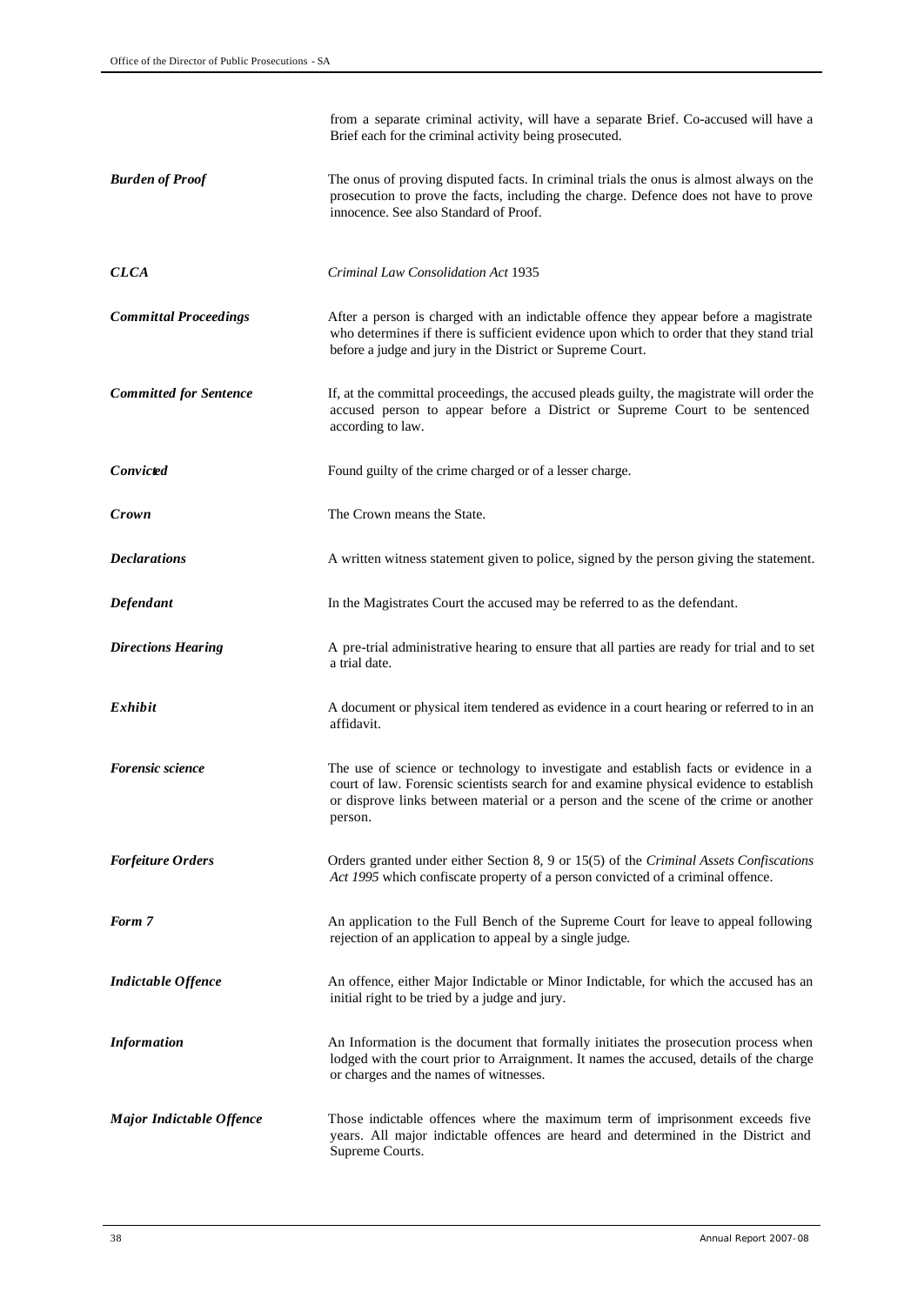| <b>Matter</b>                   | The prosecution of one or more defendants charged in relation to a crime. Where two<br>or more defendants are charged (irrespective of the number of charges laid) the Office<br>will have a Brief for each defendant                                                                                                                                                                                                                                                                                                                                                                                                                   |  |
|---------------------------------|-----------------------------------------------------------------------------------------------------------------------------------------------------------------------------------------------------------------------------------------------------------------------------------------------------------------------------------------------------------------------------------------------------------------------------------------------------------------------------------------------------------------------------------------------------------------------------------------------------------------------------------------|--|
| <b>Major Indictable Offence</b> | Those indictable offences where the maximum term of imprisonment exceeds five<br>years. All major indictable offences are heard and determined in the District and<br>Supreme Courts.                                                                                                                                                                                                                                                                                                                                                                                                                                                   |  |
| <b>Mentally Incompetent</b>     | Where an accused is found not guilty on grounds of mental competence at the<br>(1)<br>time the offence was committed (CLCA Part 8A) and declared liable to<br>supervision.                                                                                                                                                                                                                                                                                                                                                                                                                                                              |  |
|                                 | (2)<br>Where a person is found by a court to be mentally unfit to stand trial because<br>they can not satisfactorily assist in their own defence.                                                                                                                                                                                                                                                                                                                                                                                                                                                                                       |  |
| <b>Minor Indictable Offence</b> | Those indictable offences where the maximum term of imprisonment exceeds two<br>years but is less than five years. Minor indictable offences are heard and determined in<br>the District Court.                                                                                                                                                                                                                                                                                                                                                                                                                                         |  |
| Nolle Prosequi                  | A decision by the DPP not to proceed with the prosecution. The formal recording of<br>that decision by the court. This decision is taken when it is indicated as appropriate<br>by the Statement of Prosecution Policy and Guidelines (available on the ODPP<br>website - http://www.dpp.sa.gov.au.)                                                                                                                                                                                                                                                                                                                                    |  |
| <b>Non-Parole Period</b>        | The period a prisoner must serve without any eligibility for parole. When a judge<br>imposes a sentence of imprisonment, a non-parole period will generally also be<br>imposed. This is the minimum period the prisoner will serve before he/she is eligible<br>for release. If this period is greater than five years, the release of the prisoner is<br>dependant upon the Parole Board.                                                                                                                                                                                                                                              |  |
| <b>Not Guilty</b>               | (1)<br>A plea by an accused that he/she did not commit the crime charged.                                                                                                                                                                                                                                                                                                                                                                                                                                                                                                                                                               |  |
|                                 | (2)<br>The finding of a court that the accused is acquitted of the charges.                                                                                                                                                                                                                                                                                                                                                                                                                                                                                                                                                             |  |
| Objective elements              | The elements of a crime other than the mental state of an alleged offender. If an accused<br>is found unfit to stand trial due to a mental impairment, the court will decide whether<br>the criminal act occurred as alleged without turning its mind to the guilt of an alleged<br>offender.                                                                                                                                                                                                                                                                                                                                           |  |
| <i><b>Opinion</b></i>           | Advice requested by SA Police from the ODPP in accordance with SAPOL guidelines<br>which permit discretion to request an Opinion in some situations but mandates<br>specified categories of offence be referred to the ODPP for an Opinion. Following a<br>detailed examination of the charges, the available evidence and a review of all<br>statements and the account of interview of the alleged offender, the ODPP may<br>confirm charges should proceed as laid, advise a change of charges or recommend<br>further investigation. It may also confirm an arrest or report is justified on the basis of<br>the material provided. |  |
| <b>Police prosecutors</b>       | Members of SA Police who prosecute offences in the Magistrates Court.                                                                                                                                                                                                                                                                                                                                                                                                                                                                                                                                                                   |  |
| Plea                            | A plea is the formal response of an accused at trial or arraignment. At the accused's<br>trial the charge is read out to the accused (i.e., the accused is arraigned) and the accused<br>then formally responds by saying he or she is <i>guilty</i> or <i>not guilty</i> .                                                                                                                                                                                                                                                                                                                                                             |  |
| Precedent                       | A judicial decision on a point of law which is binding on all courts lower in the<br>hierarchy.                                                                                                                                                                                                                                                                                                                                                                                                                                                                                                                                         |  |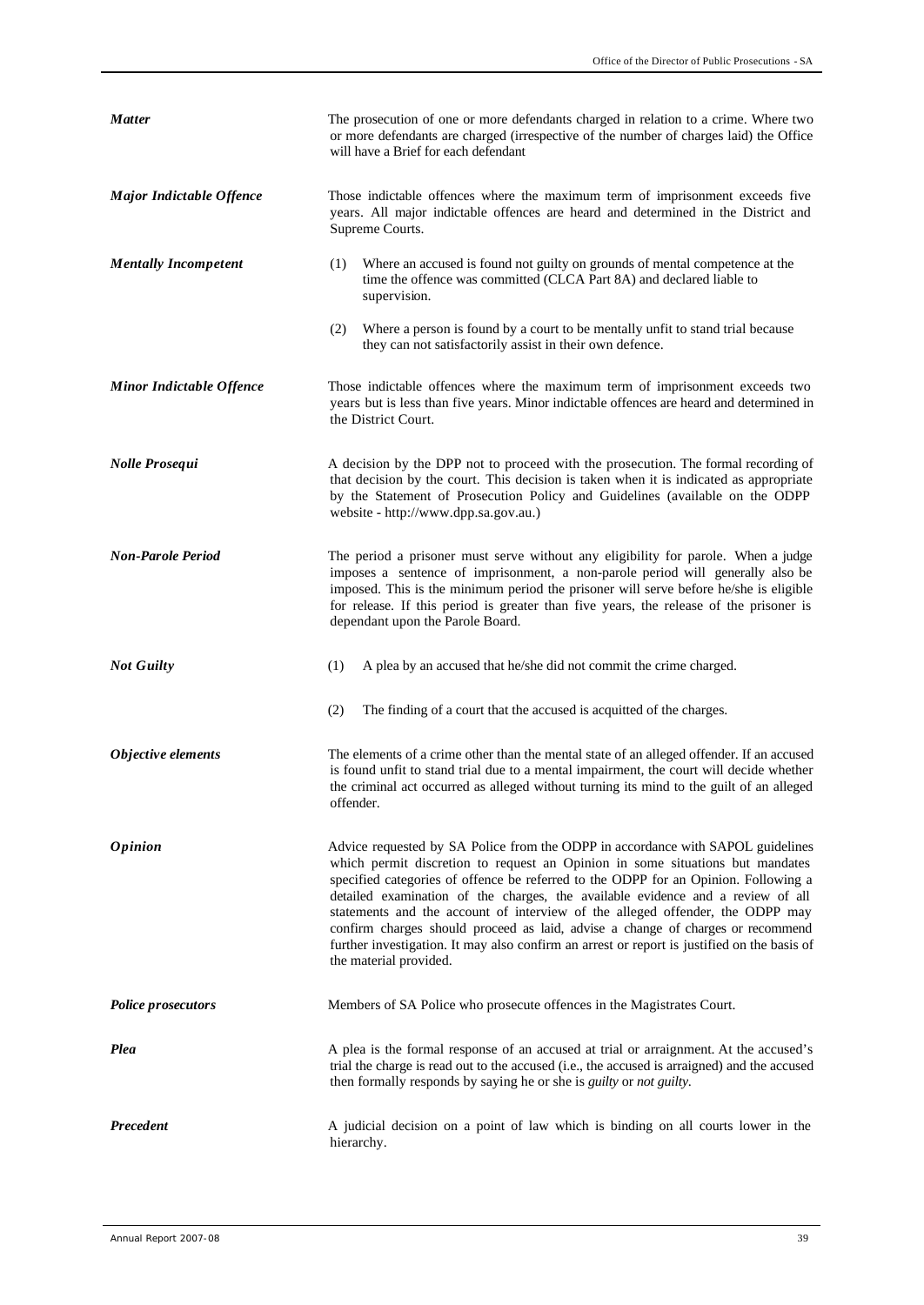| <b>Resolved Summarily</b>      | Matters where <i>major indictable</i> charges have been reduced to <i>minor indictable</i> or<br>summary charges and finalised by guilty plea or trial in the Magistrates Court.                                                                        |
|--------------------------------|---------------------------------------------------------------------------------------------------------------------------------------------------------------------------------------------------------------------------------------------------------|
| Respondent                     | The party (prosecution or the accused) called to respond in a higher court to an appeal<br>by the other party against a decision of a lower court.                                                                                                      |
| <b>Restraining Orders</b>      | Restraints placed by a court to prevent a person from acting in a particular manner—<br>for example, to prevent the accused from contacting or approaching victims or<br>witnesses.                                                                     |
|                                | Restraining orders made by a court under section 15 Criminal Assets Confiscation Act<br>2005 prevent person(s) disposing of or otherwise dealing with specified property<br>until criminal offences and confiscations proceedings are resolved.         |
|                                | Domestic violence restraining orders prevent a defendant from contact with specific<br>people or visiting specific addresses.                                                                                                                           |
|                                | Paedophile restraining orders prevent a defendant from loitering near children or in the<br>vicinity of specified locations, for example, schools, malls, playgrounds and public<br>toilets.                                                            |
| <b>Sentence</b>                | The penalty imposed on the accused if he/she pleads, or is found guilty of an offence.<br>For murder there is a mandatory head sentence of life imprisonment. The judge will<br>usual set a non-parole period.                                          |
| <b>Subpoena</b>                | A legal document requiring attendance in court to give evidence and/or the production<br>of a document or exhibit.                                                                                                                                      |
| Standard of proof              | The degree of certainty which must be established to prove a charge. In criminal<br>proceedings facts must be proven 'beyond reasonable doubt'. In civil proceedings the<br>contested facts are proven 'on the balance of probabilities'.               |
| <b>Summary Offence</b>         | An offence with a maximum possible prison sentence less than two years. Summary<br>offences are tried in the Magistrates Court and not sent for trial before a judge and<br>jury. Police prosecutors (not the DPP) normally prosecute summary offences. |
| <b>Suspended Sentence</b>      | A judge giving a sentence of imprisonment may suspend the sentence on condition that<br>the defendant enters into a bond to be of good behaviour and to comply with any<br>other conditions of the bond.                                                |
| <i>VIS</i>                     | See Victim Impact Statement                                                                                                                                                                                                                             |
| <b>Victim Impact Statement</b> | A written statement prepared by a victim and read or presented in Court to inform the<br>Court of the impact of a crime on a victim.                                                                                                                    |
| Voir Dire                      | Legal argument before the judge in court but without the jury present.                                                                                                                                                                                  |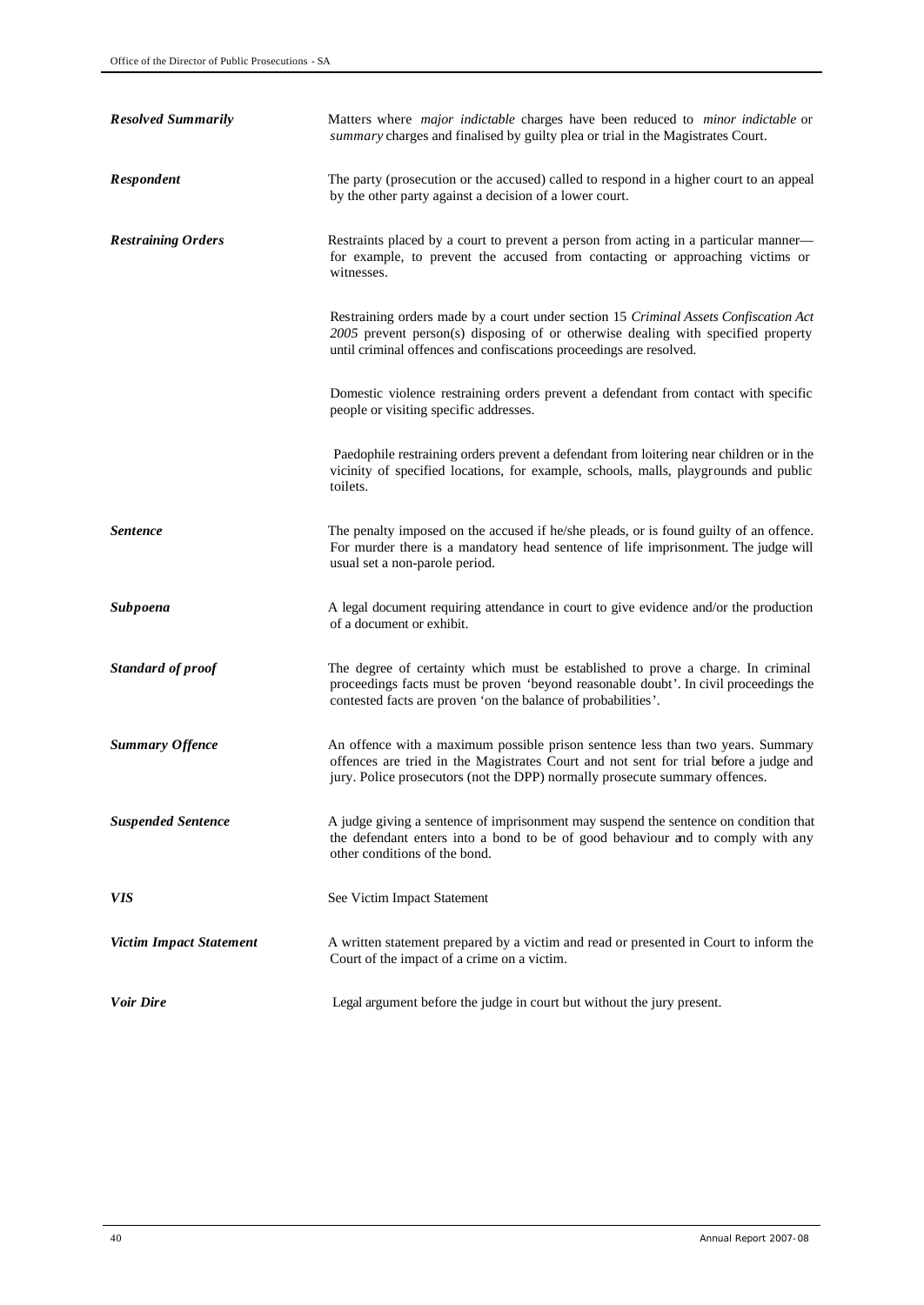# **INDEX**

# $\overline{A}$

| Accommodation. |  |
|----------------|--|
|                |  |

# $\overline{B}$

| Briefing Out. |  |
|---------------|--|
| Budget        |  |
|               |  |

# $\overline{C}$

| Changes in the criminal justice system |
|----------------------------------------|
|                                        |
|                                        |
|                                        |
|                                        |
|                                        |
|                                        |
|                                        |

# $\overline{D}$

| Directions given |  |
|------------------|--|
|                  |  |
|                  |  |
|                  |  |
| Director         |  |
|                  |  |
|                  |  |
|                  |  |
|                  |  |
|                  |  |

# $\overline{E}$

| <b>Executive Profiles</b> |  |
|---------------------------|--|

# $\overline{F}$

| Finances |  |
|----------|--|
|          |  |
|          |  |

# $\overline{G}$

| Governance |  |
|------------|--|
|            |  |
|            |  |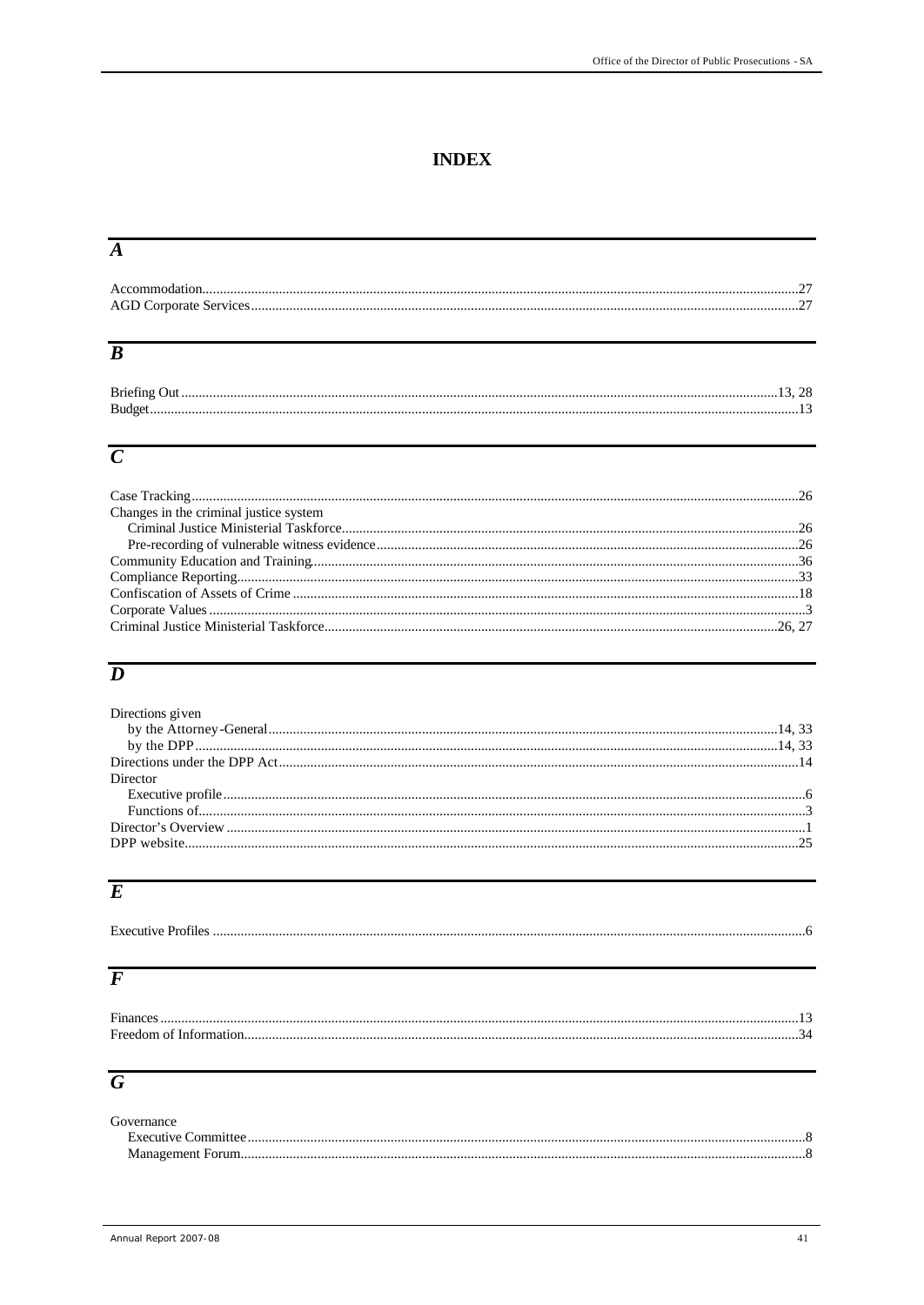# $\overline{K}$

# $\overline{L}$

# $\overline{M}$

# $\overline{o}$

| Organisation |  |
|--------------|--|
|              |  |
|              |  |
|              |  |
|              |  |
|              |  |

# $\overline{P}$

| Prosecution highlights |  |
|------------------------|--|
|                        |  |
|                        |  |
|                        |  |
|                        |  |
|                        |  |

# $\overline{R}$

# $\overline{S}$

# $\overline{T}$

| Training and Development. |  |
|---------------------------|--|
| Travel costs              |  |
|                           |  |

# $\overline{V}$